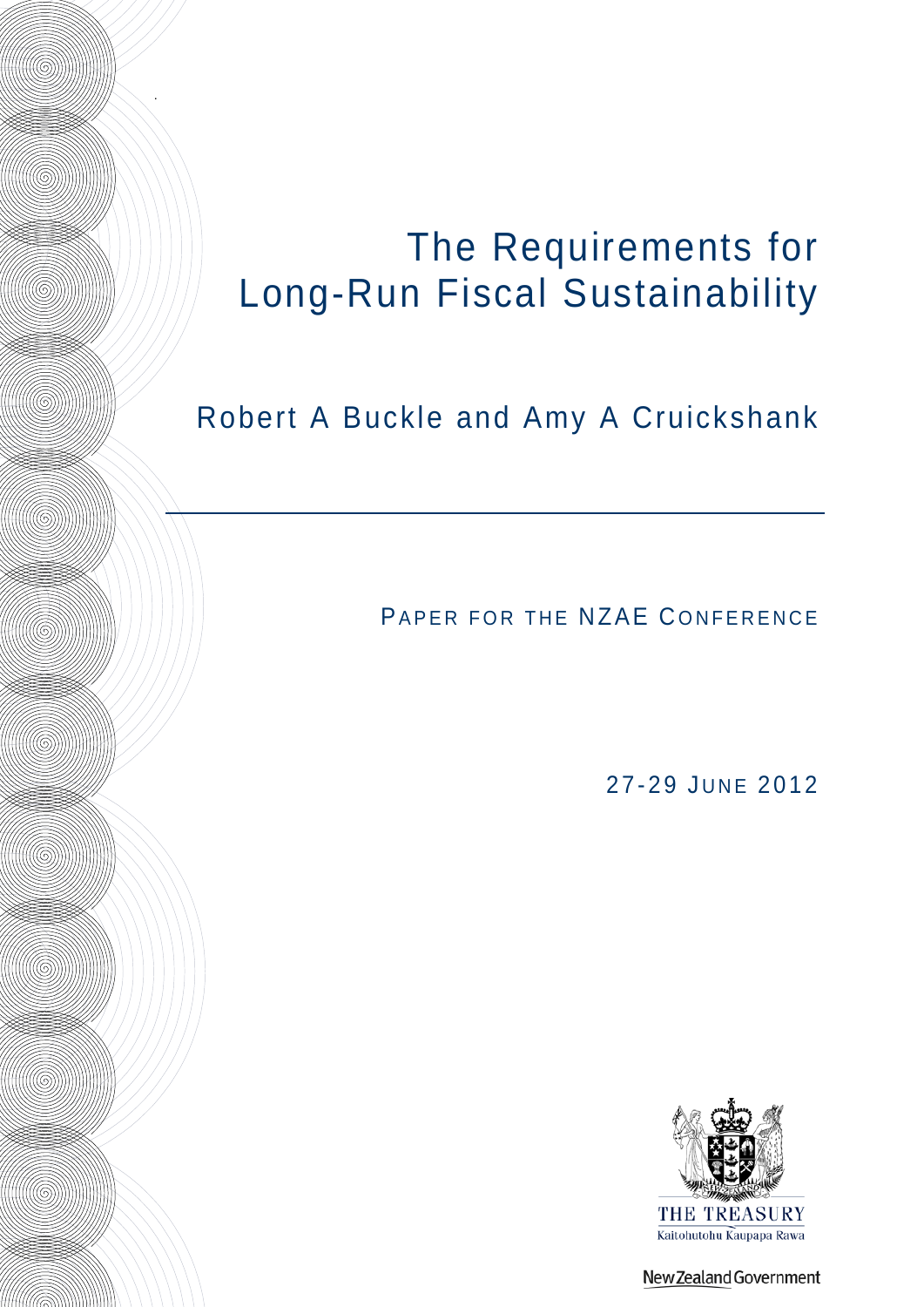| <b>PAPER FOR NZAE</b><br><b>CONFERENCE</b> | The Requirements for Long-Run Fiscal Sustainability                                                                                                                                                                                                                                                                                                                                                                                                                                                                                                          |  |  |  |
|--------------------------------------------|--------------------------------------------------------------------------------------------------------------------------------------------------------------------------------------------------------------------------------------------------------------------------------------------------------------------------------------------------------------------------------------------------------------------------------------------------------------------------------------------------------------------------------------------------------------|--|--|--|
| MONTH/YEAR                                 | 27-29 June 2012                                                                                                                                                                                                                                                                                                                                                                                                                                                                                                                                              |  |  |  |
| <b>AUTHORS</b>                             | Robert A Buckle<br>Professor, Pro-Vice Chancellor and Dean of Victoria Business<br>School, Victoria University of Wellington                                                                                                                                                                                                                                                                                                                                                                                                                                 |  |  |  |
|                                            | Amy A Cruickshank                                                                                                                                                                                                                                                                                                                                                                                                                                                                                                                                            |  |  |  |
|                                            | Senior Analyst, Macroeconomic and Fiscal Policy team, the<br>Treasury                                                                                                                                                                                                                                                                                                                                                                                                                                                                                        |  |  |  |
| <b>ACKNOWLEDGEMENTS</b>                    | We are grateful for comments received from Matthew Bell, Anne-<br>Marie Brook, John Janssen, Brian McCulloch, Bill Moran and Paul<br>Rodway from the New Zealand Treasury; Norman Gemmell and<br>John Creedy from Victoria University of Wellington; and Hon<br>Michael Cullen.                                                                                                                                                                                                                                                                              |  |  |  |
| <b>NZ TREASURY</b>                         | New Zealand Treasury<br>PO Box 3724<br>Wellington 6008<br><b>NEW ZEALAND</b><br>Email<br>information@treasury.govt.nz<br>Telephone<br>64-4-472 2733<br>Website<br>www.treasury.govt.nz                                                                                                                                                                                                                                                                                                                                                                       |  |  |  |
| <b>DISCLAIMER</b>                          | The views, opinions, findings, and conclusions or<br>recommendations expressed in this Working Paper are strictly<br>those of the author(s). They do not necessarily reflect the views of<br>the New Zealand Treasury or the New Zealand Government. The<br>New Zealand Treasury and the New Zealand Government take no<br>responsibility for any errors or omissions in, or for the correctness<br>of, the information contained in these working papers. The paper is<br>presented not as policy, but with a view to inform and stimulate<br>wider debate. |  |  |  |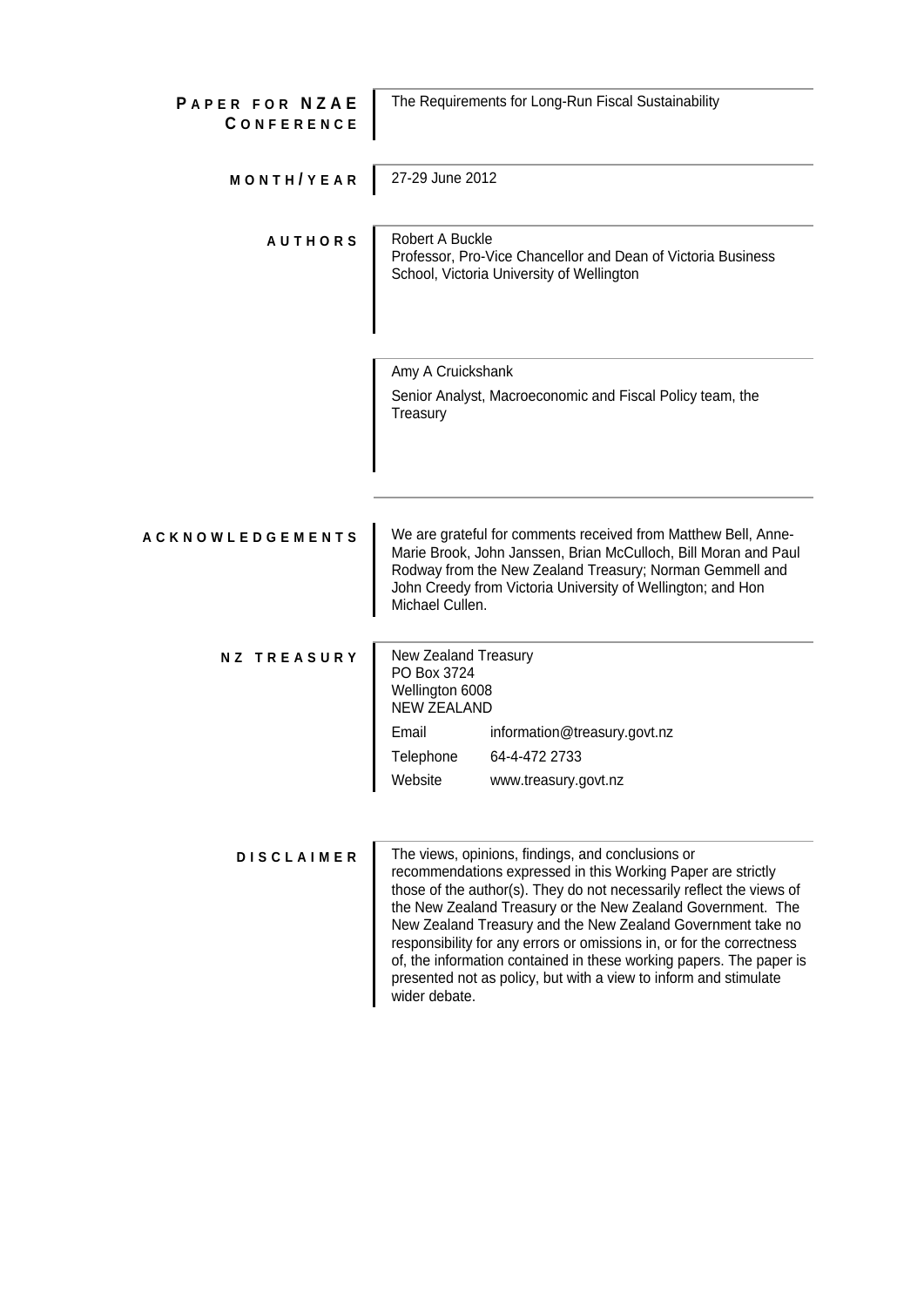## Abstract

New Zealand, like many other countries, is experiencing a changing demographic profile. This has implications for the government's fiscal position in the future and potentially for the sustainability of its spending programmes. This paper discusses the link between the government budget constraint and fiscal sustainability, why it's important, and how it can be measured. We also examine the Treasury's current approach to modelling the extent of fiscal adjustment required and options available to achieve this adjustment. The paper proposes criteria to evaluate potential policy changes to address these long-term fiscal challenges and suggests areas where further work could be worthwhile.

| JEL CLASSIFICATION | <b>E61 Policy Objectives</b>                                                                 |  |
|--------------------|----------------------------------------------------------------------------------------------|--|
|                    | E62 Fiscal Policy                                                                            |  |
|                    | H68 Forecasts of Budgets, Deficits and Debt                                                  |  |
| <b>KEYWORDS</b>    | Long-run fiscal sustainability; fiscal consolidation; public social<br>expenditure; taxation |  |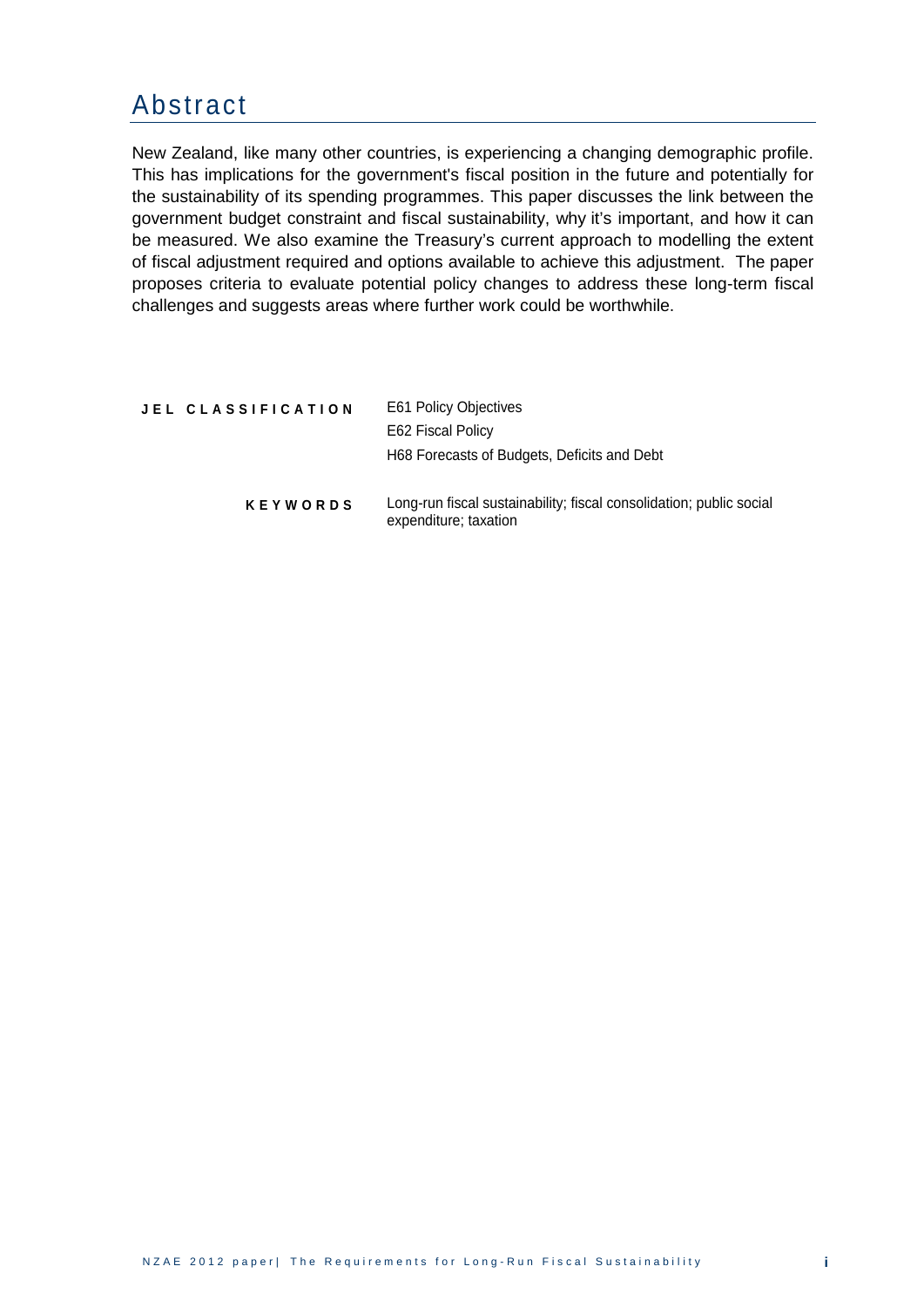# Table of Contents

| 1            |                   |  |  |
|--------------|-------------------|--|--|
| $\mathbf{2}$ |                   |  |  |
|              | 2.1<br>2.2        |  |  |
| 3            |                   |  |  |
|              | 3.1<br>3.2        |  |  |
| 4            |                   |  |  |
|              | 4.1<br>4.2        |  |  |
| 5            |                   |  |  |
|              | 5.1<br>5.2<br>5.3 |  |  |
| 6            |                   |  |  |
|              |                   |  |  |

# List of Tables

| List of Figures                                                                        |  |
|----------------------------------------------------------------------------------------|--|
| Figure 1 - Government cost of borrowing and economic growth, 1985-2009 (%)5            |  |
|                                                                                        |  |
|                                                                                        |  |
|                                                                                        |  |
| Figure 6 – Core Crown gross debt, net debt and net worth as a percentage of GDP, 2007- |  |
| 2055                                                                                   |  |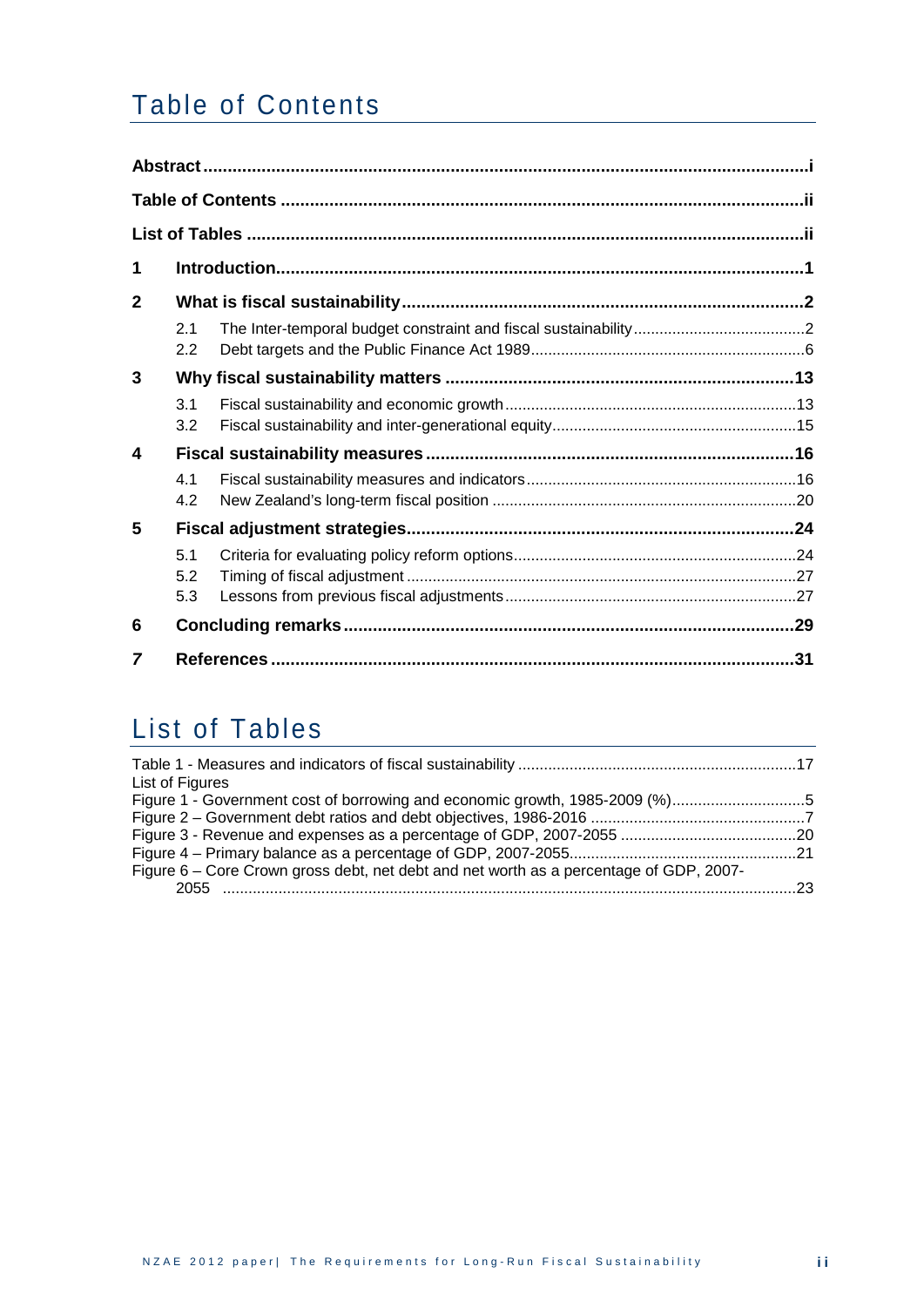# The Requirements for Long-run Fiscal Sustainability

### 1 Introduction

In 2004 the New Zealand Parliament passed legislation (Part 2 of the Public Finance Act 1989), requiring the Treasury to publish a statement at least every four years on the longterm fiscal position. To date the Treasury has published two statements, one in 2006 and one in 2009. This legislation was born out of concern that demographic changes in particular could have implications for the feasibility of sustaining the prevailing fiscal programme. The first two statements showed that under certain assumptions, government debt would reach historically high levels, although the time profile for government debt was sensitive to the initial conditions and the underlying modelling assumptions. These simulations suggested that the prevailing fiscal programmes would be unsustainable. Similar exercises in many other developed countries recently have reached similar conclusions (Sutherland, et. al. 2012).

Fiscal sustainability is typically defined as the government maintaining a "prudent" level of debt over time, or the affordability of the government's current spending and taxation programmes. Fiscal sustainability is often expressed with respect to the government living within its budget constraint over time (referred to in the literature as the government's "inter-temporal budget constraint").

The Public Finance Act (PFA) requires that government manage its total debt at "prudent levels". The specification of a prudent level of debt is not straightforward and depends on a number of considerations including: the size of the fiscal buffer governments deem prudent to respond to economic shocks; the implications of government debt for the risk premium on borrowing; and the role of debt in funding capital expenditure. Debt targets also need to take into account future spending pressures, such as those resulting from population ageing, which may warrant the accumulation of financial assets or a reduction of net debt to pre-fund some of these anticipated expenditure increases. New Zealand governments have significantly reduced the level of government debt since the mid-1980s and in recent years have endeavoured to reduce and maintain debt at no more than 20% of Gross Domestic Product (GDP) (as a gross debt target by 2006 and a net debt target since 2009).

The purpose of this paper is to discuss the relationship between the government budget constraint and fiscal sustainability and review reasons why fiscal sustainability matters. We then review the available measures of fiscal sustainability and what they imply about the sustainability of New Zealand's current fiscal programme. In the event fiscal policy is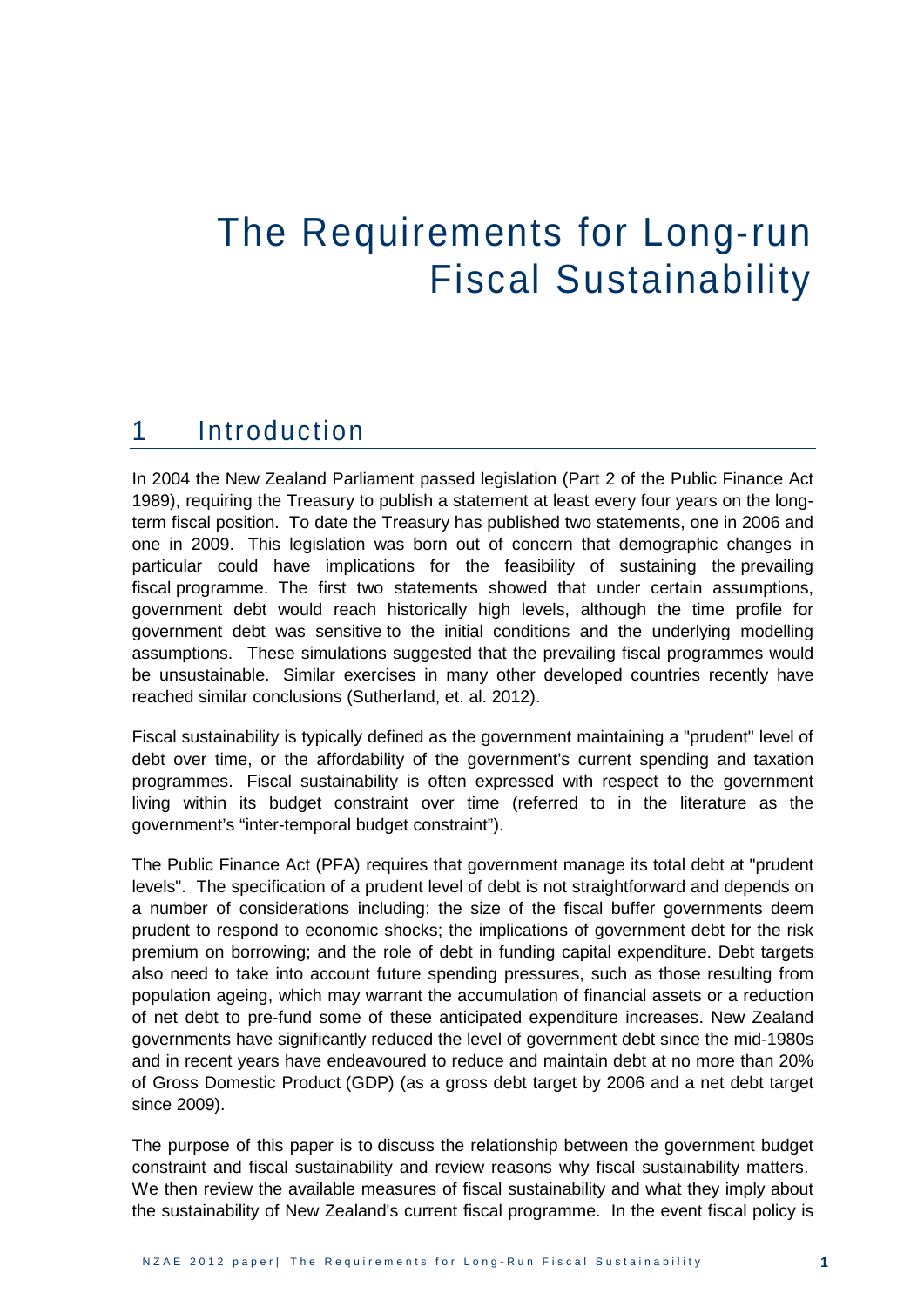not sustainable, governments are faced with a range of choices about how and when to adjust fiscal settings. We review those issues and the type of trade-offs governments may need to confront. The paper is designed to provide a non-technical guide to the issues involved in the preparation of the Treasury's third Long-term Fiscal Statement due for publication in 2013.

### 2 What is fiscal sustainability

### 2.1 The Inter-temporal budget constraint and fiscal sustainability

#### **Inter-temporal budget constraint**

1

Fiscal sustainability is often defined as the government maintaining "prudent" levels of debt over time, or the affordability of the government's current spending and taxation programmes<sup>[1](#page-5-0)</sup>. Fiscal sustainability is often expressed with respect to the government's "inter-temporal budget constraint" (IBC). A two-period IBC can be expressed in a simplified form as follows:

$$
B_n = G_n - T_n + (1 + r_n)B_{n-1}
$$
\n(1)

or (dividing by  $Y_m$  and substituting in  $Y_n = (1 + g_n)Y_{n-1}$ ):

$$
\frac{B_n}{Y_n} = \frac{G_n}{Y_n} - \frac{T_n}{Y_n} + \frac{1 + r_n}{1 + g_n} \frac{B_{n-1}}{Y_{n-1}}
$$
\n(2)

Where *Bn* is the level of nominal government debt at the end of year *n*, *G* is the sum of government primary expenditure, *T* is government revenue, *Y* is economic output, *r* is the interest rate on outstanding government debt and *g* is the growth rate of output. The above configuration of the IBC is an approximation used for illustrative purposes and abstracts from a number of considerations including: the financial assets of the government, cash and accruals measures, as well as inflation. Expressions (1) and (2) are for a two-period IBC, but the IBC can also be expressed over multiple time periods.

Expression (2) shows that the evolution of government debt will depend on the interest rate, growth rate and the balance of government revenue and expenditure. Unless there is an upper bound on government debt the IBC does not impose any restrictions on government taxation or expenditure. In reality, lenders will impose limits on the cost or ability of the government to raise debt if debt reaches certain levels. However, it is not clear *ex ante* when this might occur, as it will depend on the particular circumstances. Governments will also often set themselves targets to reduce and maintain debt at particular target levels over time.

<span id="page-5-0"></span><sup>1&</sup>lt;br>The International Public Sector Accounting Standards Board (2012) in its proposed recommended practice guidance identified three dimensions of fiscal sustainability that can apply to entities, including governments: (i) fiscal capacity (the ability of an entity to meet its financial commitments e.g. servicing the repayment of debt and liabilities to creditors, without increasing tax), (ii) service capacity (the extent to which an entity can maintain services at the volume and quality provided to current recipients and meet obligations to entitlement programmes), and (iii) vulnerability (the extent to which an entity is fiscally dependent on funding from sources outside of its control and the extent to which it has powers to vary existing tax levels or other revenue sources).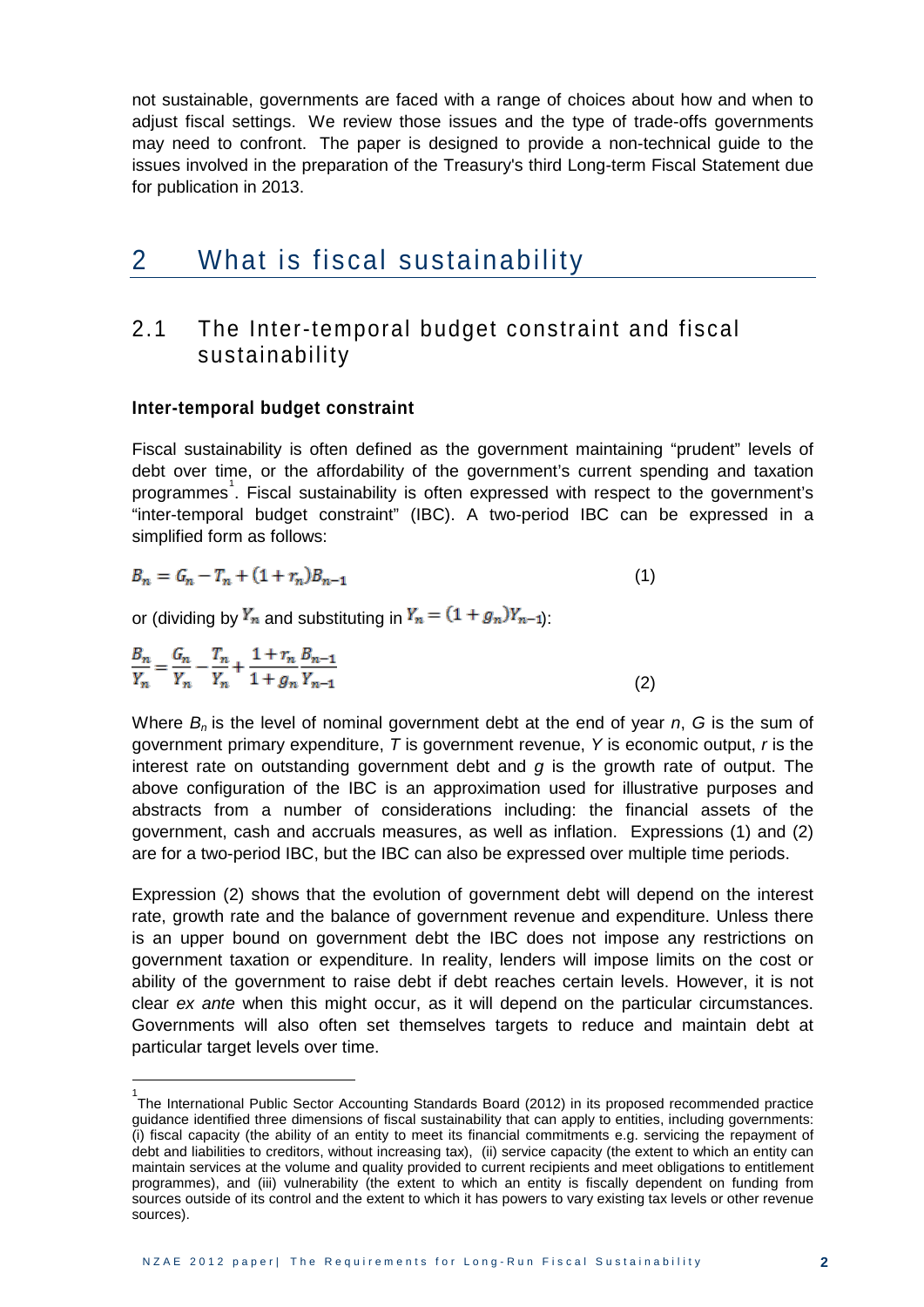If there is an upper bound on government debt at some point in the future, then that means that the discounted present value of future primary balances (government revenue less government expenditure) up until that point must be no higher than the difference between the initial debt and the present discounted value of the terminal debt. This relationship is formalised in Barker et. al. (2008) as follows:

Where there is a binding debt target in some future year *N*, assuming the economy starts in year  $n=0$  and inherits a stock of public debt  $B_1/Y_{1}$ , by substituting forward to year  $N_{1}$ and imposing a binding debt constraint for year *N*, the government IBC can be written as:

$$
\frac{B_{-1}}{Y_{-1}} - \rho_N \frac{B_N}{Y_N} = \sum_{n=0}^N \rho_N \left(\frac{T_n}{Y_n} - \frac{G_n}{Y_n}\right)
$$
(3)

where  $\rho_n = \frac{1+g_n}{1+r_n} \rho_{n-1}$  (and  $\rho_{-1} \equiv 1$ )

It is important to note that the expectation that the government will not exceed a terminal debt target is itself insufficient to ensure fiscal sustainability. The path to get to the debt target is also important. For example, borrowing in early years, say for investment in infrastructure, may generate gross financial returns, if the investment generates user pays charges or indirect returns via improved economic growth and tax revenue receipts. Even if the investment would be met by future revenues sufficient to satisfy the government's future debt target, it would not be feasible if the peak level of debt in an intervening year goes above the level that creditors would be prepared to finance. This is part of the reason for New Zealand's fiscal responsibility provisions requiring "a prudent level of debt over time", rather than at some point in the future. The above example does not of course suggest that all infrastructure investment will necessarily generate financial returns sufficient to fund the investment. This will depend, amongst other things, on the nature and quality of the investment.

Another factor that must be borne in mind is that while the expected present value of the sum of future net cash flows might satisfy the terminal debt target, the future is not known with certainty and so there will be a distribution of possible outcomes so that an extra margin (a "fiscal buffer") is desirable to obtain a suitable level of assurance around fiscal sustainability. There are some quite complex measurement and modelling issues associated with examining how the government's fiscal position is likely to change in the future, especially when looking over the long term. Some factors are within policy control, such as entitlements to government spending programmes, while others are less so, such as interest rates, and some are the outcomes of long-run and well-known trends, such as demographic change. Demographic change in New Zealand, like many other OECD countries is not a "blip" caused by the post-WWII baby boom, but rather a structural change in the population from a young to a more mature age structure, caused by increased life expectancy and smaller family sizes. In this context, a policy like New Zealand Superannuation (NZS), which when introduced involved a relatively large working age population supporting a relatively small older population, will increasingly involve a relatively smaller working age population supporting a relatively large older population.

From an institutional perspective, what is important for the debt target to be met and maintained is not necessarily that current policy be projected to satisfy the IBC in the future, but rather that the policy environment enables options for policy evolution to be explored and adopted over time as needed.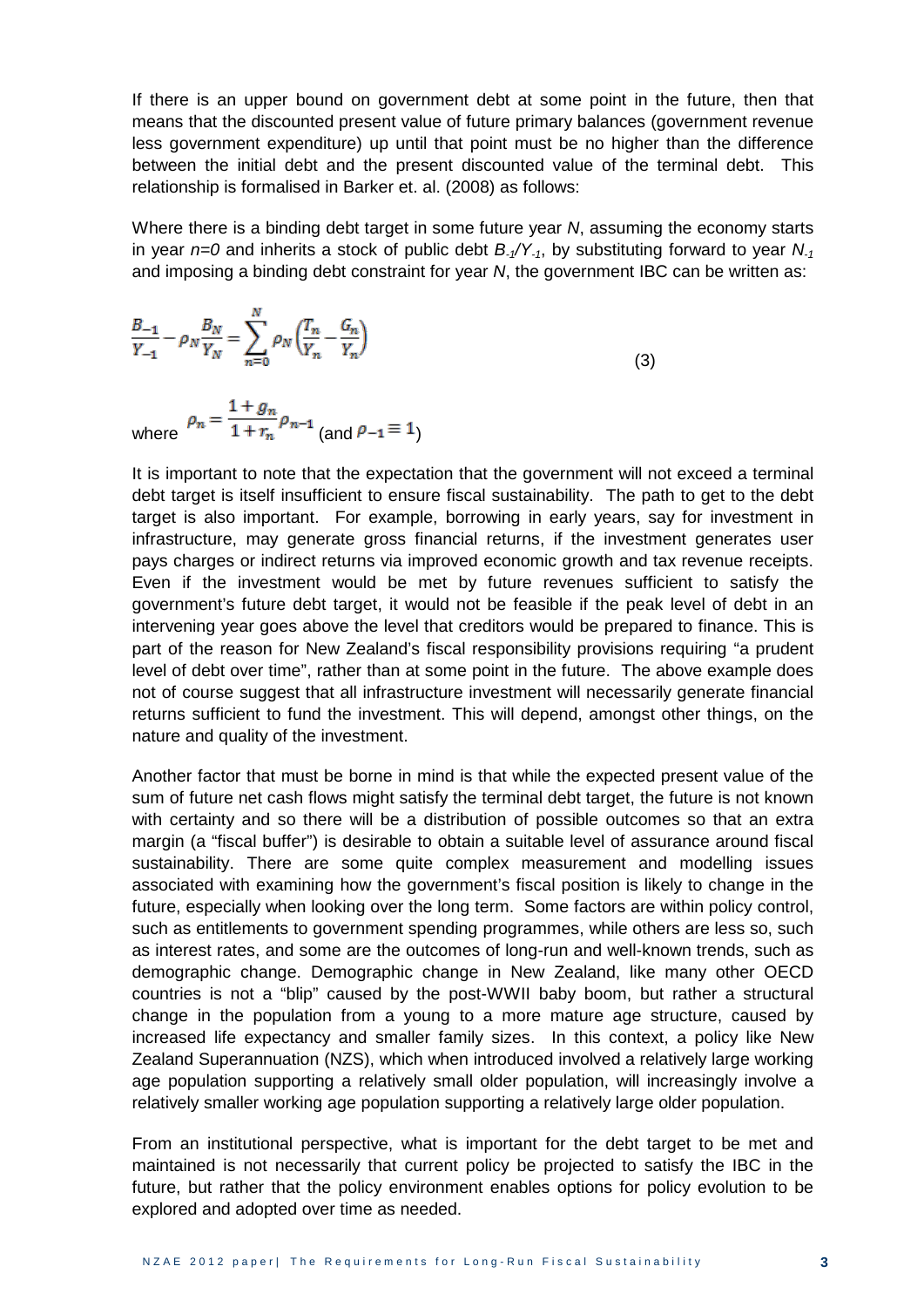#### **Evolution of government debt**

In simple terms, the evolution of government debt depends on the primary balance (government revenue less government expenditure less interest costs) plus the "snowball effect" (the interest rate, less the growth rate scaled by the outstanding stock of debt) (Llewellyn et. al., 2012). Equation (2) can be rearranged to show the relationship between the interest rate (*r*) and growth rate (*g*) and the change in the government debt ratio. If:

$$
\frac{(1+r)}{(1+g)} \approx 1+r-g \tag{4}
$$

Then substituting in (4) and rearranging (2) gives:

$$
\frac{B_n}{Y_n} - \frac{B_{n-1}}{Y_{n-1}} = \frac{B_{n-1}}{Y_{n-1}}(r-g) + \frac{G_n}{Y_n} - \frac{T_n}{Y_n}
$$
(5)

which shows that the change in the government debt ratio (the left-hand side of the equation) is equal to the difference between "snowball effect" plus the primary balance as a proportion of economic output. Therefore if  $r > q$  in the future then to stabilise the debt ratio the government must be running a primary surplus; if  $r < q$  in the future then to stabilise debt the government debt can run a small primary deficit and if *r=g* in the future then to stabilise debt the government accounts must be in primary balance.

Figure 1 shows how the government's cost of borrowing has compared to the economic growth rate in New Zealand since the mid-1980s. The government's cost of borrowing is approximated by the real average annual five year government bond yield. A more comprehensive measure would take into account the composition of the government's borrowing portfolio and the yields on its different components.

The government's cost of borrowing has generally been above the economic growth rate since the mid-1980s. This is consistent with most developed countries if one looks on average over sufficiently long periods of time (Escolano, 2010). The difference between the cost of borrowing and the economic growth rate has decreased on average since the 1990s. This could be at least in part due to the reduction in government debt over this period. This is shown in Figure 2 later in the paper.

To reduce debt (as governments have tended to do since the mid-1980s) the government would have had to run larger primary surpluses than would have been necessary to stabilise debt. If this trend of *r>g* continues into the future then this would tend to suggest that the government will have had to be running a primary surplus to reduce and stabilise debt.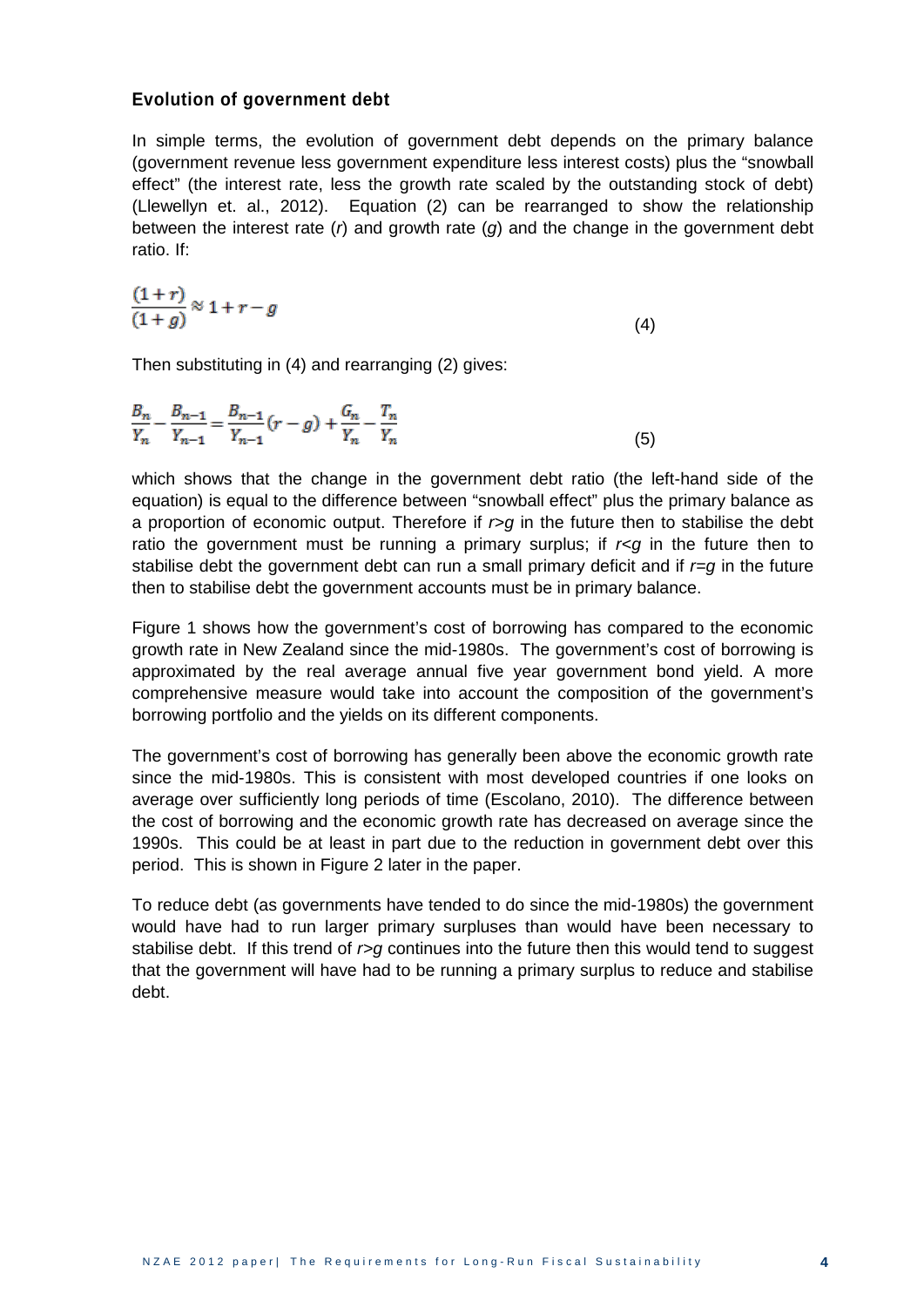

<span id="page-8-0"></span>*Figure 1* - Government cost of borrowing and economic growth, 1985-2009 (%)

Source: Statistics New Zealand, Infoshare; Reserve Bank of New Zealand Notes: The real 5 year bond yield is defined as the average annual 5 year bond yield less the annual change in the consumer price index. The real GDP growth rate is the annual average change in the production GDP measure, in constant prices, seasonally adjusted

#### **Fiscal gap measure**

The IBC can also be rearranged to define the change in the primary balance required to achieve a debt target. This "fiscal gap" measure shows the change in the primary balance (via changes in taxes and/or spending) from some specific point in time (today or in the future) to reach a specified debt target at some point in the future, relative to where debt would be if the primary balance was determined by unchanged policy. This relationship is formalised in Barker et. al. (2008) as follows:

Expression (3) can be rearranged to define the fiscal gap (FG) in the current year as:

$$
FG_0 = \left(\frac{B_{-1}}{Y_{-1}} - \rho_N \frac{B_N}{Y_N}\right) - \sum_{n=0}^{N} \rho_N \left(\frac{T_n}{Y_n} - \frac{G_n}{Y_n}\right) \tag{6}
$$

If the fiscal gap is positive, then that implies the need for the government to reduce future government expenditure or increase taxes to achieve the target debt ratio. If the fiscal gap is negative, then that implies the government is able to increase future government expenditure or reduce taxes and still achieve the target debt ratio. The fiscal gap measure will tend to be sensitive to the starting point that is chosen and where the economy is in the economic cycle.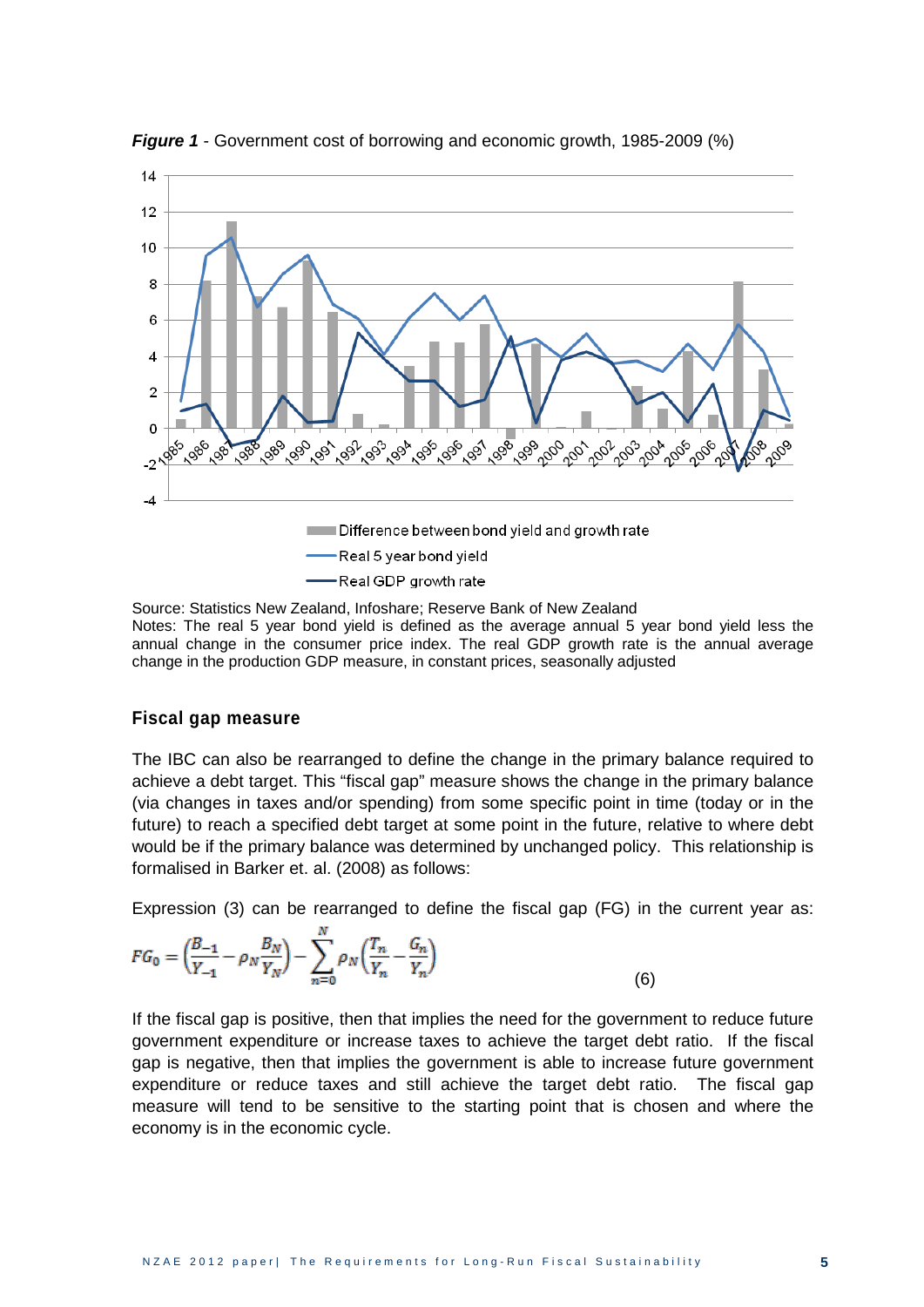### 2.2 Debt targets and the Public Finance Act 1989

#### **Public Finance Act 1989 requirements**

Gross government debt in New Zealand surpassed 70% of GDP in the 1980s, but since the early 1990s, reducing and maintaining prudent levels of government debt has been a goal pursued by New Zealand governments. This has been due to a greater acknowledgement of the importance of fiscal sustainability with this being formalised in the Public Finance Act (PFA) 1989.

The PFA requires the government to manage total debt at prudent levels. Along with a greater focus on the sustainability of the government's finances, governments also wanted to reduce the high costs of debt servicing. Wells (1987, 1996), Janssen (2001), Wilkinson (2004), Mears et. al. (2010) and Brook (2011) discuss in more detail fiscal policy reform in New Zealand.

In terms of the government's IBC, the focus in the past was on ways to reduce debt servicing costs, due to high debt and high interest costs, i.e. high  $B_{t-1}/Y_{t-1}(r-q)$ , whereas the current debate around fiscal sustainability has tended to have a longer-term focus on potential future paths of government taxation and expenditure, i.e.  $G_{\ell}Y_t - T_{\ell}Y_t$ . However, if the government's fiscal position is not well-managed then debt servicing costs could again become a more acute issue.

The government's fiscal position generally improved after the 1980s until 2008. The level of government debt has risen in recent years as the result of New Zealand's domestic recession beginning in early 2008, the effects of the Global Financial Crisis (GFC), the Canterbury earthquakes all impacting on tax revenue growth and government expenditure, as well as other fiscal policy decisions. The government's initial fiscal position is less favourable now than it was when the first Long-Term Fiscal Statement was published in 2006.

Figure 2 shows government debt ratios as well as the targets governments have set for debt from 1986 to 2011. The current National-led government has a target to bring net debt down to no higher than 20% of GDP by 2020 (Fiscal Strategy Report, 2012).

The government debt target was changed from a gross to net debt target in 2009. Gross government debt is currently defined as debt issued by the government, less settlement cash and bills held by the Reserve Bank. Net debt is defined as gross debt less government financial assets (excluding New Zealand Superannuation Fund assets and advances)<sup>[2](#page-9-0)</sup>. The reasons for the switch from a gross to a net debt target in 2009 and the new gross and net debt definitions are explained in more detail in the Fiscal Strategy Report (2009).

<span id="page-9-0"></span><sup>&</sup>lt;sup>2</sup> New Zealand Superannuation Fund assets are not included as financial assets for the purpose of this measure because NZSF assets are held for specific policy reasons. Advances, which include student loans, are also not included as financial assets because they are substantially less liquid than other government financial assets and are not held for purposes associated with government finances (Fiscal Strategy Report, 2009).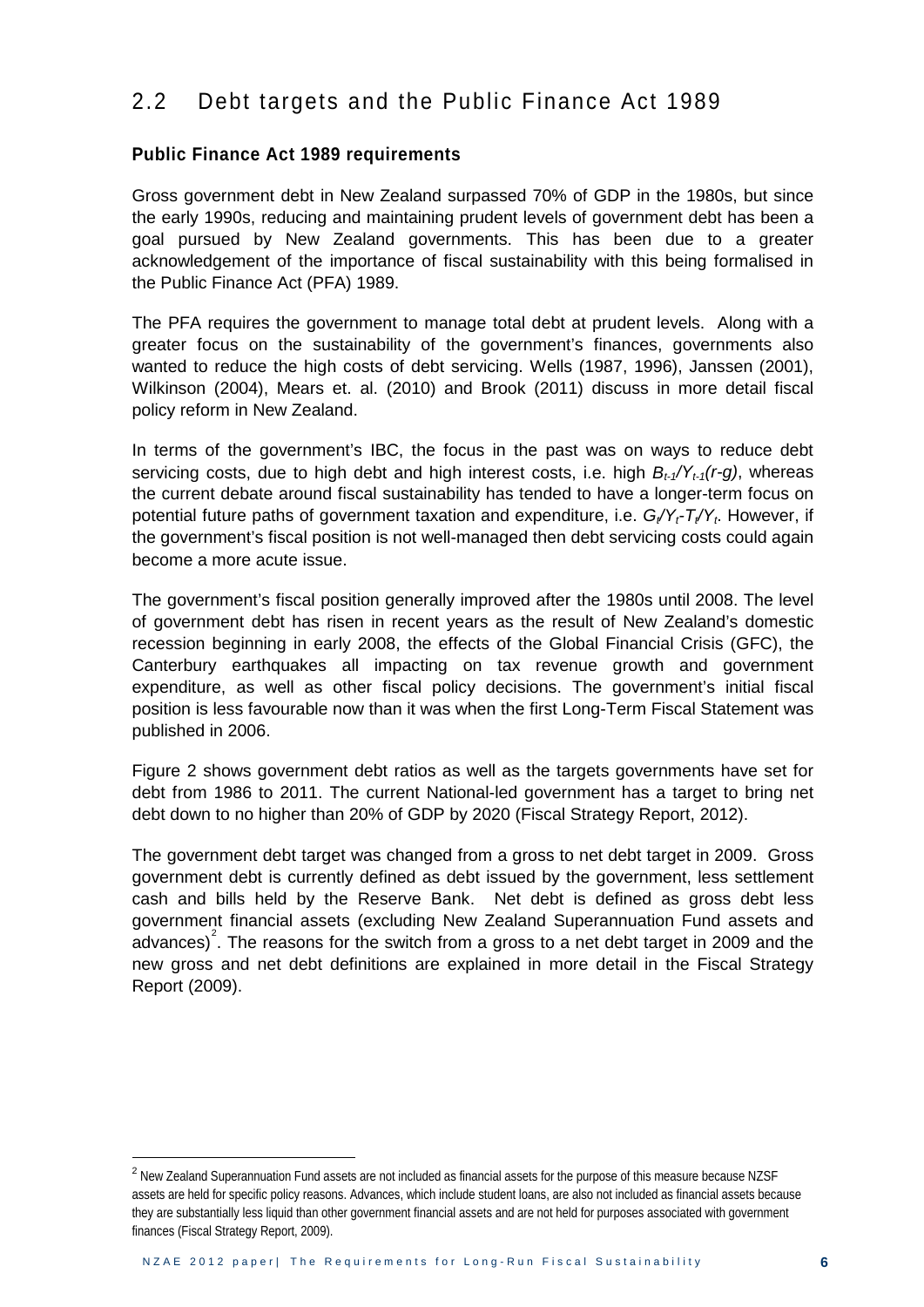

<span id="page-10-0"></span>*Figure 2* – Government debt ratios and debt objectives, 1986-2016

1986 1988 1990 1992 1994 1996 1998 2000 2002 2004 2006 2008 2010 2012 2014 2016

Notes: (1) The life of each debt objective is approximate as objectives sometimes changed in Budget Policy Statements. (2) Years 2012-2016 are based on Budget Economic and Fiscal Update (BEFU) 2012 forecasts. (3) GSID = Gross sovereign issued debt; SC = Reserve Bank settlement cash; RB = Reserve Bank bills. (4) The new net debt indicator excludes advances, such as student loans as well as NZ Superannuation Fund (NZSF) assets. (5) The current net debt measure is not available prior to 1992.

Many governments around the world target debt as an anchor for fiscal policy. However, debt is not the only possible target. Governments may also choose to target some measure of the fiscal balance (such as a maximum deficit-to-GDP ratio) or the components of the government's inter-temporal budget constraint, such as tax or expenditure.

A debt targeting approach focuses governments' attention on ensuring debt is kept at prudent levels, while giving discretion around the composition of tax and expenditure (referred to in Barker et. al. (2008) as the "fiscal structure").Government debt as an anchor of fiscal policy can be seen as more ideologically neutral than other potential fiscal anchors, such as tax or spending anchors, because it does not imply anything about the optimal size and role of government. Or put another way, a debt anchor provides governments with a high degree of flexibility about the level and mix of spending and taxation they use in order to achieve the debt anchor.

Debt targets have been criticised for providing weak disciplines on government spending prioritisation especially during periods of strong revenue growth. Some countries have introduced spending limits to provide greater discipline to government spending decisions. Spending limits generally involve limits on total, primary or current spending, either in absolute terms, growth rates or as a share of GDP (Mears et. al., 2010).

Hong Kong has a general principle that over time the growth rate of government expenditure should not exceed that of the economy (i.e. an expenditure-to-GDP limit).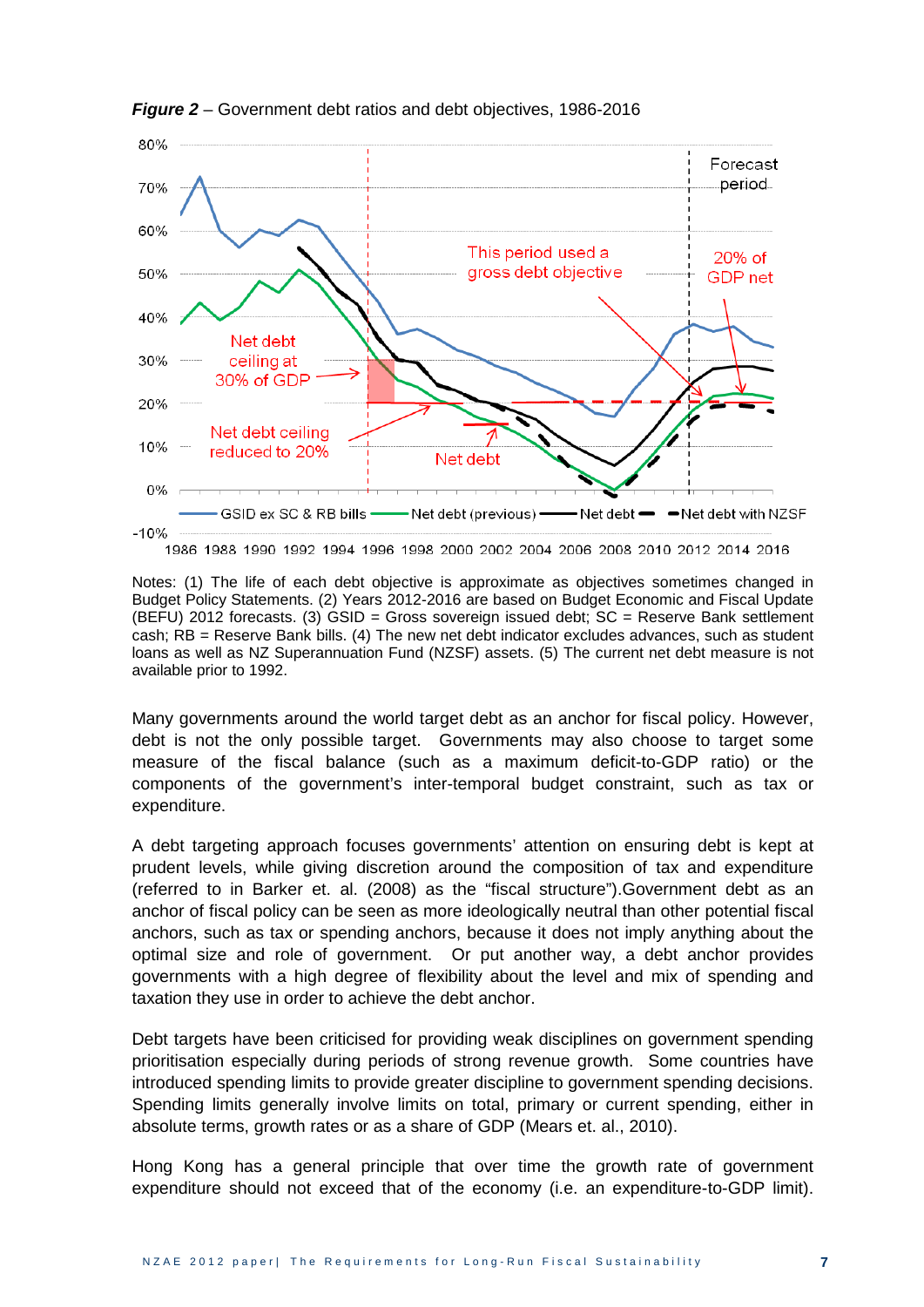Sweden introduced a spending cap in 1997. The spending cap is decided each year by Parliament on a rolling three yearly basis.

Other jurisdictions have had more stringent spending and taxation limits. The state of Colorado in the United States amended its constitution in 1992 to limit per capita spending to the rate of inflation and decrease the amount of revenue the state could keep and spend if revenue fell during a recession. The Colorado spending limit can only be changed by voters. The Colorado experience is that the spending limit, combined with other constitutional provisions that required the government to increase spending in some areas, such as education and transportation, meant the government was required to make sharp cuts to expenditure in other areas. Voters in the 2000s have approved increases in the spending limit to allow greater spending in certain areas, such as education and transport (Wilkinson, 2004).

The 2008 Treasury Briefing to the Incoming Government recommended the government adopt an additional fiscal anchor in the form of a medium term expenditure or revenue constraint as a share of GDP. The OECD (2009) have also recommended New Zealand consider a spending cap. Mears et. al. (2010) put forward a possible spending cap designed for New Zealand. The proposed spending cap would be a nominal dollar figure for core Crown expenses (excluding unemployment benefits, debt financing costs, remeasurements losses and debt impairment). The cap would be set for three years with the third year updated annually on a rolling basis. The cap would be set by the government and not bind future governments. The government decided not to introduce a spending cap in the 2010 budget, because while it was thought to have some benefits, its complexity in particular presented some risks.

The 2011 confidence and supply agreement between the National and ACT parties in New Zealand includes an agreement to introduce a legislative spending limit to "better constrain excessive future increases in government spending". The spending limit restricts expenditure (core Crown operating expenditure, excluding finance costs, unemployment benefits, asset impairments and spending on natural disasters) to grow no faster than the rate of population growth and inflation. Given that GDP has tended to grow more quickly than inflation, if left unadjusted, such a spending limit would see government spending decrease as a proportion of the economy over time. For a further discussion of spending limits, see Mears et. al. (2010) or Wilkinson (2004).

The PFA, while specifying debt as the primary fiscal anchor, also requires government tax and spending policies to be consistent with a reasonable degree of certainty and predictability of tax rates in the future. The National government has announced that it will be making changes to the fiscal responsibility provisions of the PFA to extend the principles beyond the current focus on reducing and maintaining prudent levels of government debt. The proposed changes will require governments to:

- Consider the impact of their fiscal strategy on the broader economy, in particular interest rates and exchange rates.
- Set out their priorities for revenue, spending and the balance sheet.
- Take into account the impact of fiscal policy decisions on future generations.
- Report on successes and failures of past fiscal policy (English, 2012)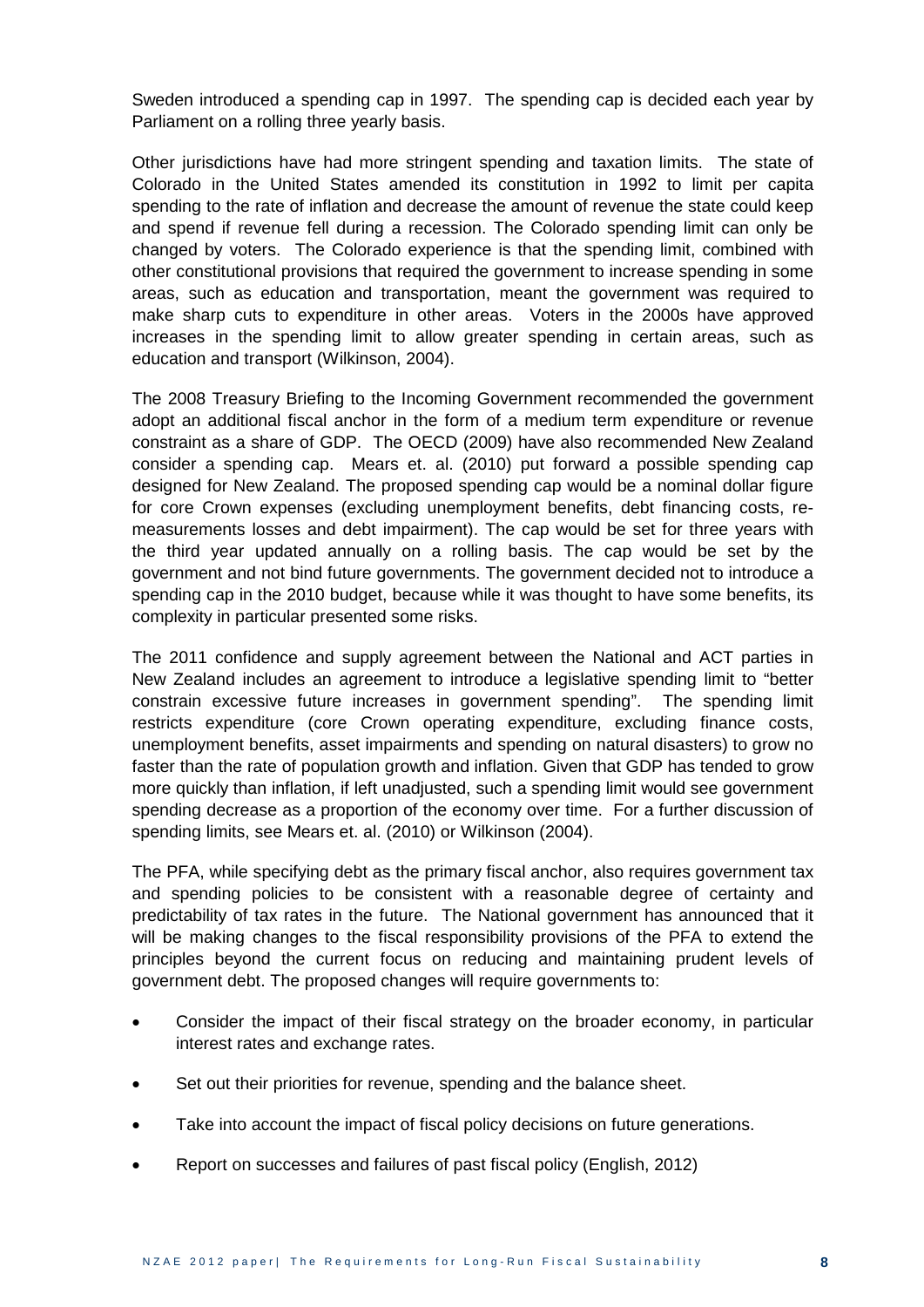The report on successes and failures of past fiscal policy would be a government selfreview, rather than an independent review mechanism, such as an Independent Fiscal Council, that has been used in some other countries.

These changes reflect the fact that the PFA has been very successful in focusing governments on reducing debt, but less so in taking into account the impact of fiscal policy on the economic cycle. The requirement to take into account impacts on future generations provides a link in the fiscal responsibility provisions to the requirement in the PFA for the Treasury to produce four-yearly statements on the long-term (40+ year) fiscal position.

#### **Considerations when setting debt targets**

While in recent years New Zealand governments have set themselves debt targets, there is no simple rule for how to set such a target. Governments may set themselves a target to reach a certain debt level and then maintain it overtime. Alternatively they may set themselves a debt target to cycle around over time or a debt-to-GDP range to operate within. Determining the proportion of the debt ratio that is structural versus that which is the result of the economic cycle is a challenge with any of these measures.

It is beyond the scope of this paper to come to a view about an appropriate government debt target for New Zealand. Rather, this paper outlines the range of judgements that should be brought to bear when determining a debt target, and discusses the implications of different debt targets for fiscal adjustment requirements.

Rather than being calculated using a simple rule, debt targets are an "on-balance" judgement that takes into account a wide range of factors. These include: the size of the fiscal buffer needed to respond to economic shocks; the implications of government debt for the risk premium on borrowing; and the role of debt in funding capital expenditure. Debt targets will also take into account future spending pressures, such as those resulting from population ageing, which may warrant the accumulation of financial assets or a reduction of net debt to pre-fund some of these anticipated expenditure increases.

Fiscal buffers allow governments to continue to fund expenditure programmes during economic downturns through borrowing and/or selling financial assets rather than by increasing taxes. This allows "tax smoothing" over time, which may be beneficial for the economy as the dead weight cost of taxes increase more than proportionally with any increase in tax rates. Fiscal buffers are also beneficial from a fiscal stabilisation point-ofview as they avoid the need for governments to raise taxes to fund expenditure during economic downturns.

Consideration of the appropriate fiscal buffer should also take into account the wider set of vulnerabilities facing the economy, including contingent liabilities, such as explicit or implicit guarantees of the financial sector, the risk and likely impact of natural disaster events, as well as the level of private sector debt. A number of these vulnerabilities, and particularly New Zealand's high level of external indebtedness, has been mentioned as a weakness in recent sovereign credit rating assessments of New Zealand. This is reflected in the following excerpts:

"NZ's household saving rate, though improving, remains negative. NZ's national savings/investment imbalance is the key structural weakness". (Fitch, 2011)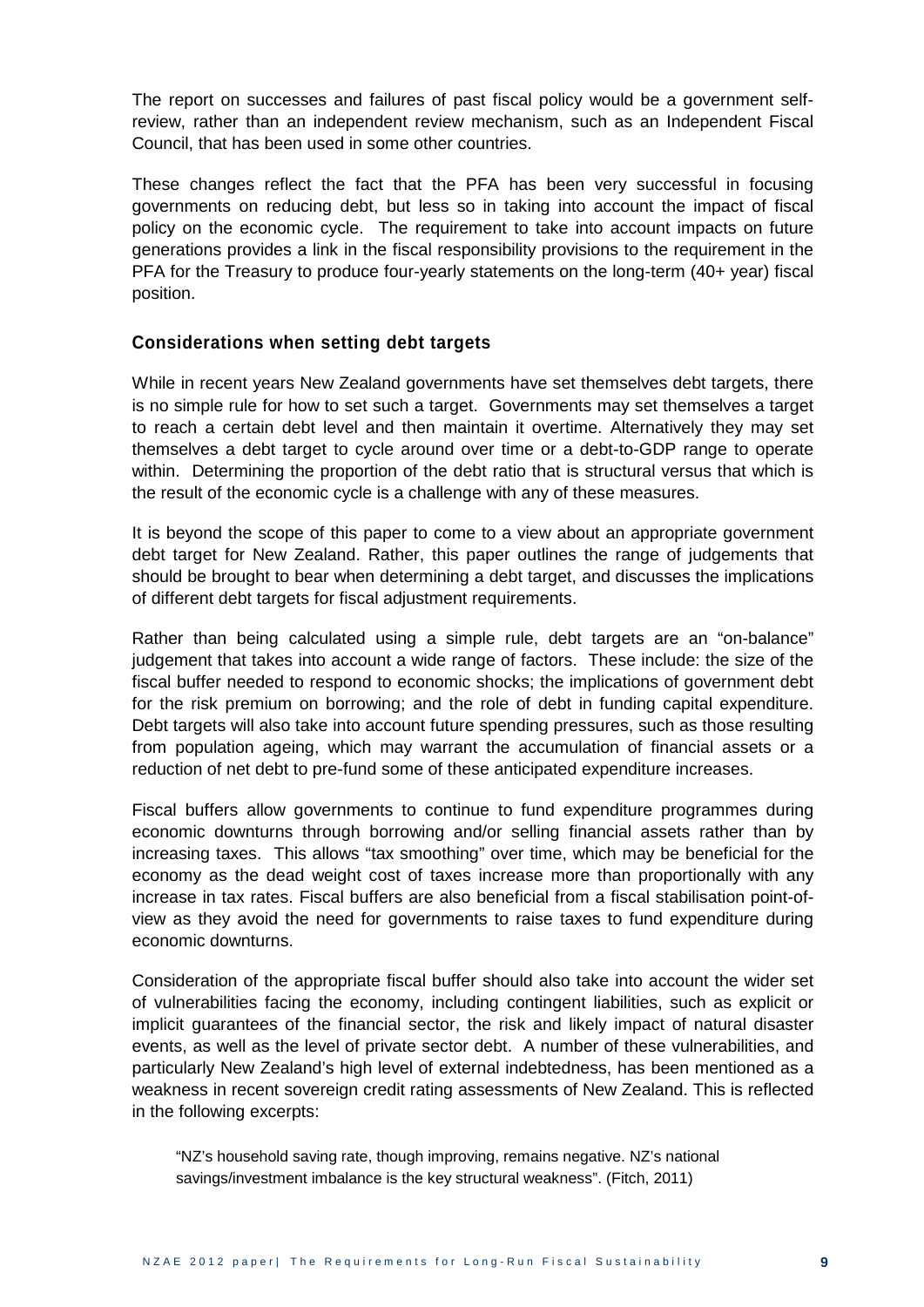"... These strengths are moderated by New Zealand's very high external imbalances, which are accompanied by high household and agriculture sector debt, dependence on commodity income, and emerging fiscal pressures associated with its ageing population". (Standard and Poor's, 2011)

Llewellyn et. al. (2012) develops a "misery index" and an "overall balance index" as an early warning of potential vulnerabilities facing the economy, particularly in relation to government and other external debt. The indices are simply constructed and comprised of the following measures: the government budget balance (no more than -4% of GDP), current account balance (no more than -4% of GDP) and gross public debt (no more than 60% of GDP). They note that the indices are not definitive and the level of risk also depends on other factors, such as the inflation rate, unemployment rate and size of the banking sector relative to the overall economy.

In 2011 New Zealand's gross government debt and the current account deficit are within the prescribed thresholds (at 36.2% of GDP and -3.6% of GDP respectively to the year ended 30 June), but the government budget balance is outside of the threshold (at -6.7% of GDP). By 2016, gross government debt is forecast to remain within the threshold (at 33.2% of GDP) and the budget balance is forecast to move back within the threshold (to a surplus of 1.9% of GDP), while the current account deficit is forecast to move outside of the threshold (to -6.7% of GDP) (Budget Economic and Fiscal Update, 2012)

Consideration of the appropriate fiscal buffer will also take into account the liquidity of the government's balance sheet, as this also influences the ability of the government's finances to withstand shocks. A more liquid balance sheet improves the ability of the government to meet liquidity demands if access to credit markets is restricted.

An approach the Treasury has taken to testing the appropriate fiscal buffer is to analyse the implications of a future shock on the fiscal position. Fookes (2011) analyses the impact of fiscal and economic shocks on the government's fiscal position using shocks that have occurred in countries with similar characteristics to New Zealand (i.e. countries with high external indebtedness and relatively low government debt). The two scenarios that are examined are: an earthquake and an economic shock of the magnitude that hit Ireland and Spain during the GFC. Compared with previous fiscal consolidations, the earthquake scenario is considered manageable, whereas the most severe scenario based on the economic and financial shock that hit Ireland over the 2008 to 2010 period is considered just manageable, assuming uninterrupted access to funding markets. The work shows that having a starting level of net debt below 20% of GDP is an important condition for ensuring these shocks would be manageable. This modelling illustrates the importance of debt providing a "buffer" against economic shocks.

An alternative methodology could be to take a stochastic approach by examining the probability and impact of a range of shocks to the fiscal position, based on historical information. This information could be used to examine the desirable level of government debt. As far as we are aware, such an approach has not been taken to examine the future stock of government debt in the New Zealand context.

Stochastic approaches have been taken to examining fiscal balances in New Zealand. Buckle et. al. (2002) uses a structural vector autoregressive (SVAR) model to examine the impact of different shocks to the government's short-term budget balance. The paper then uses these results to estimate the level of budget balance necessary to withstand a number of possible future shocks. The modelling finds that to avoid a budget deficit at a 95% level of confidence over a one-year planning horizon requires an increase in the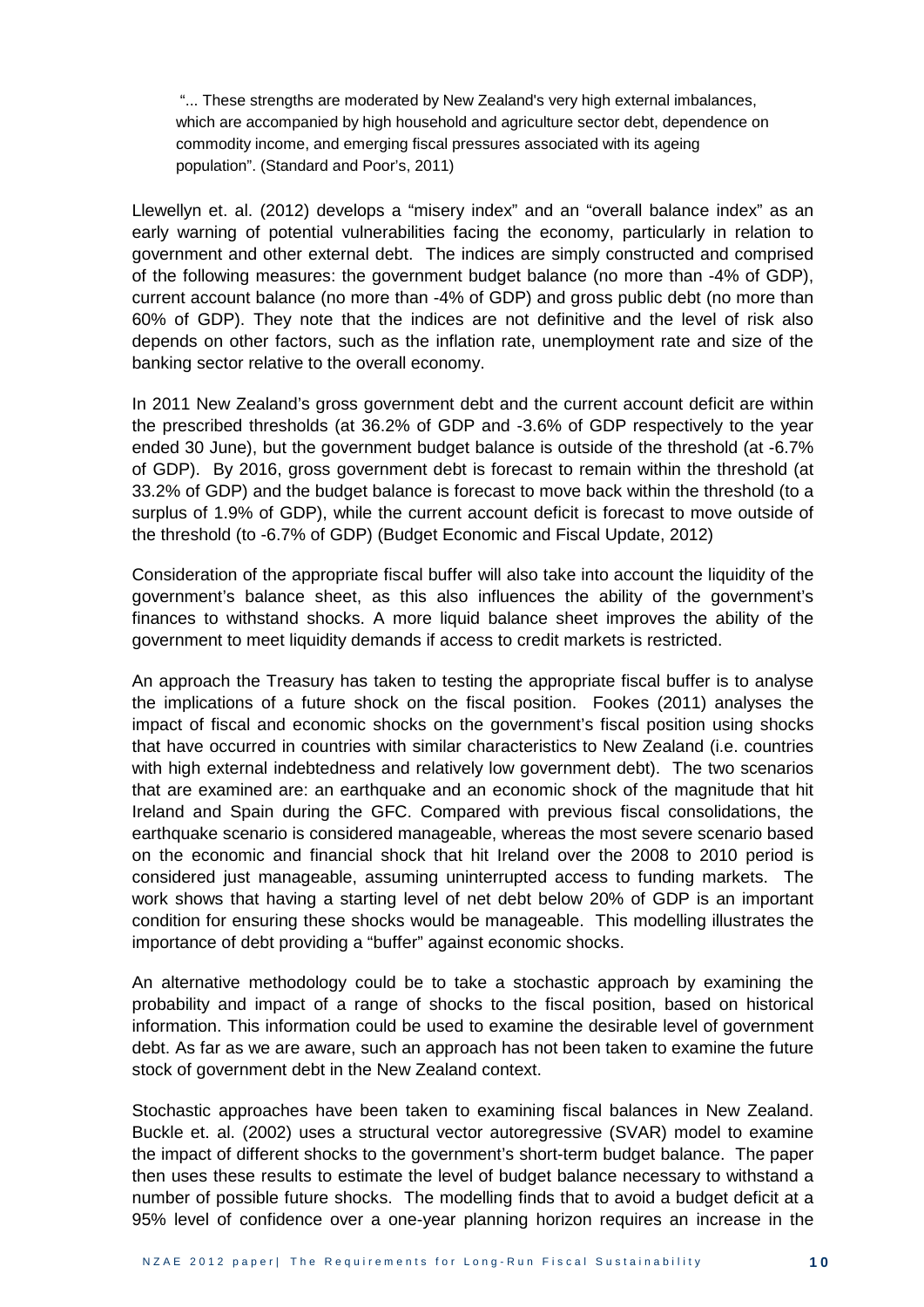surplus from just under 1% of GDP to about 3.5% of GDP. Over a two-year horizon the figure is 4.5% of GDP, and for a five-year time horizon the figure is 6.5% of GDP. As the above results indicate, the level of budget balance will depend on the time horizon of fiscal planning. The longer the time horizon, the more risk there is of an adverse shock and therefore the higher the *ex ante* budget balance will need to be. The result will also depend on how certain policy makers want to be that shocks will be able to be absorbed (the above scenario is based on a 95% confidence interval) and at what level the desired *ex post* cash budget balance is set (the above scenario is to avoid a budget deficit).

Stochastic approaches have been taken to population projections in New Zealand (see Creedy and Scobie, 2002; Dunstan, 2011). Stochastic population projections were used in the 2006 Long-Term Fiscal Statement.

Stochastic approaches have not tended to be used in the Treasury's long-term fiscal modelling in the past because over long time periods there is so much variability around demographic, economic and fiscal variables that this approach would generate extremely large confidence intervals. The results in Buckle et. al. (2002) illustrate that even increasing the time horizon out from one to five years (let alone forty years) has a big impact on the confidence interval around the estimates. While the uncertainty of the future fiscal position is an important communications message, and may inform decisions about whether to act now, or delay and act later once more information is available, large probability distributions may provide a justification for inaction. The OECD (2009) point out that while sensitivity analysis can be used to highlight the uncertainty that projections are subject to, too much sensitivity analysis can over-emphasise uncertainty and undermine the impact of projections (presumably encouraging delay in taking difficult decisions). An attempt by Sutherland et. al. (2012) to run simulations of the impact of shocks on the government debt position is discussed at the end of this section.

Increasing government debt may be costly if large injections of debt-financed government spending crowd out private sector spending by driving up the real interest rate and exchange rate. Hall et. al. (1998) develops a small open economy model which shows the impact of the fiscal balance on the interest rate premium. The scenario of a rise in the debt-to-GDP ratio of 2% over a two year period is found to be initially expansionary, but then neutral over the long term. The expansion comes from increased consumption and investment expenditure. The crowding out of private sector expenditure, including investment, is less than full. Key transmission mechanisms are the interest rate risk premia and real interest rates and an appreciation of the exchange rate. Baumol (1967) suggests that crowding out of private sector investment will be costly to the economy as a whole if the government is less productive than the private sector. High levels of government debt may be costly for the economy if government debt pushes up the risk premium on borrowing for private individuals as well as the government.

Another consideration that the government may have when setting debt targets is that they may want to borrow to fund capital investment, especially in long-lived assets, rather than funding investment through current taxation. Raising debt may allow governments to fund potentially growth-enhancing investments such as roads and schools more efficiently than through raising taxes. This is the basis of the "golden rule of public finance" which states that over the [economic cycle,](http://en.wikipedia.org/wiki/Economic_cycle) the government will borrow only to [invest](http://en.wikipedia.org/wiki/Investment) and not to fund [current spending.](http://en.wikipedia.org/wiki/Current_account) Or put another way, over the economic cycle the government budget (excluding investment) must balance or be in surplus. This rule has been formalised in some countries' fiscal legislation. The golden rule was one of several fiscal principles set out in the United Kingdom's 1998 Public Finance Act. The rule was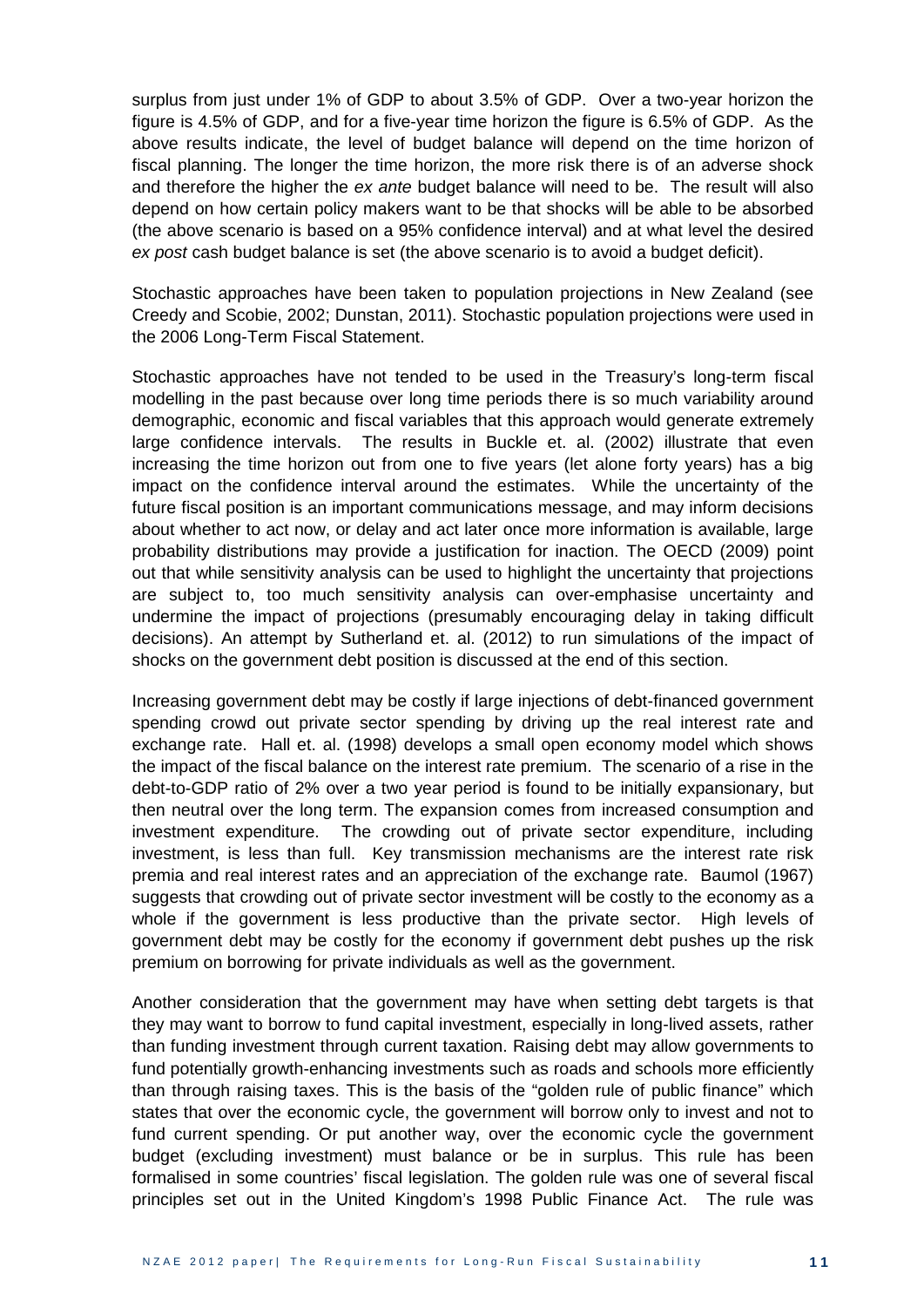subsequently abandoned in 2009. The golden rule may be considered less transparent than a debt target, as it depends on where the economy is in the economic cycle.

It may also be desirable to pre-fund government expenditure associated with population ageing. This may be justified on efficiency or on equity grounds. It may be more efficient for governments to pre-fund New Zealand Superannuation (NZS) for example, as long as the returns to investing in capital have tended to be higher than the growth in wages (see Coleman, 2011). It may also be more equitable to tax current generations to fund their future entitlements. However, in moving to more pre-funding there is always the issue of the transitional generation that needs to pay twice by continuing to fund entitlements of the current elderly, as well as pre-funding its own entitlements. This has both efficiency and equity implications.

Most of the above discussion has concerned setting upper limits for net or gross government debt. When considering whether there is a minimum level of gross debt that governments should hold, some considerations will include the benefits of maintaining a liquid market for government bonds, as well as the role of debt in funding capital expenditure, especially for long-lived assets (discussed above). Reinhart et. al. (2000) examines the economic implications of declining government debt in the United States. The paper suggests that if one of the reasons market participants buy US Treasury Bonds is because of their liquidity, reduced liquidity could result in the emergence of a new benchmark financial product with greater liquidity. As a result, the liquidity premium that market participants are willing to pay for Treasury bonds could be reduced. The Australian government established a "Future Fund" in 2006 to invest government budget surpluses, rather than using the surpluses to repay government debt. One of the motivations for this was that the government wanted to maintain a market for government bonds (Emmerson et. al., 2006).

In terms of the path to get to the chosen debt target the implications of fiscal adjustment on short-term growth will also need to be taken into account. Research into the growth effects of components of government expenditure and taxes suggest that the growth effects of changes in fiscal policy vary by the types of taxes and types of government spending. If for instance, the government had to reduce some investment due to it breaching its debt targets then that could have adverse long-run growth implications (see for instance Kneller et. a, 1999). Also, while New Zealand is thought to have small fiscal multipliers as a small open economy, fiscal consolidation is likely to have some short-term growth effects. It will also impact differently on different sectors of the economy.

#### **Debt targets and fiscal adjustment**

Recent work by Sutherland et. al. (2012) presents long-term simulations to demonstrate the implications of different terminal debt targets for the extent of fiscal adjustment needed across OECD countries. The measure used to determine the extent of fiscal adjustment needed is the "fiscal gap" measure, which is defined as the immediate and permanent change in the government's primary balance required to ensure that debt meets a target at a certain point in time.

If a fiscal gap is positive (in that either government spending would need to be reduced or taxes increased to reach the debt target), then the paper shows that a lower (higher) terminal debt target increases (decreases) the amount of fiscal adjustment required to reach the debt target. However, the increase may be smaller than one might initially think, given that small policy changes add up over long time periods. The paper finds that the fiscal gap for New Zealand is 5.1 for a target of 25% net financial liabilities to GDP by 2050, and 5.7 for a target of 0% net financial liabilities to GDP by 2050. Once the debt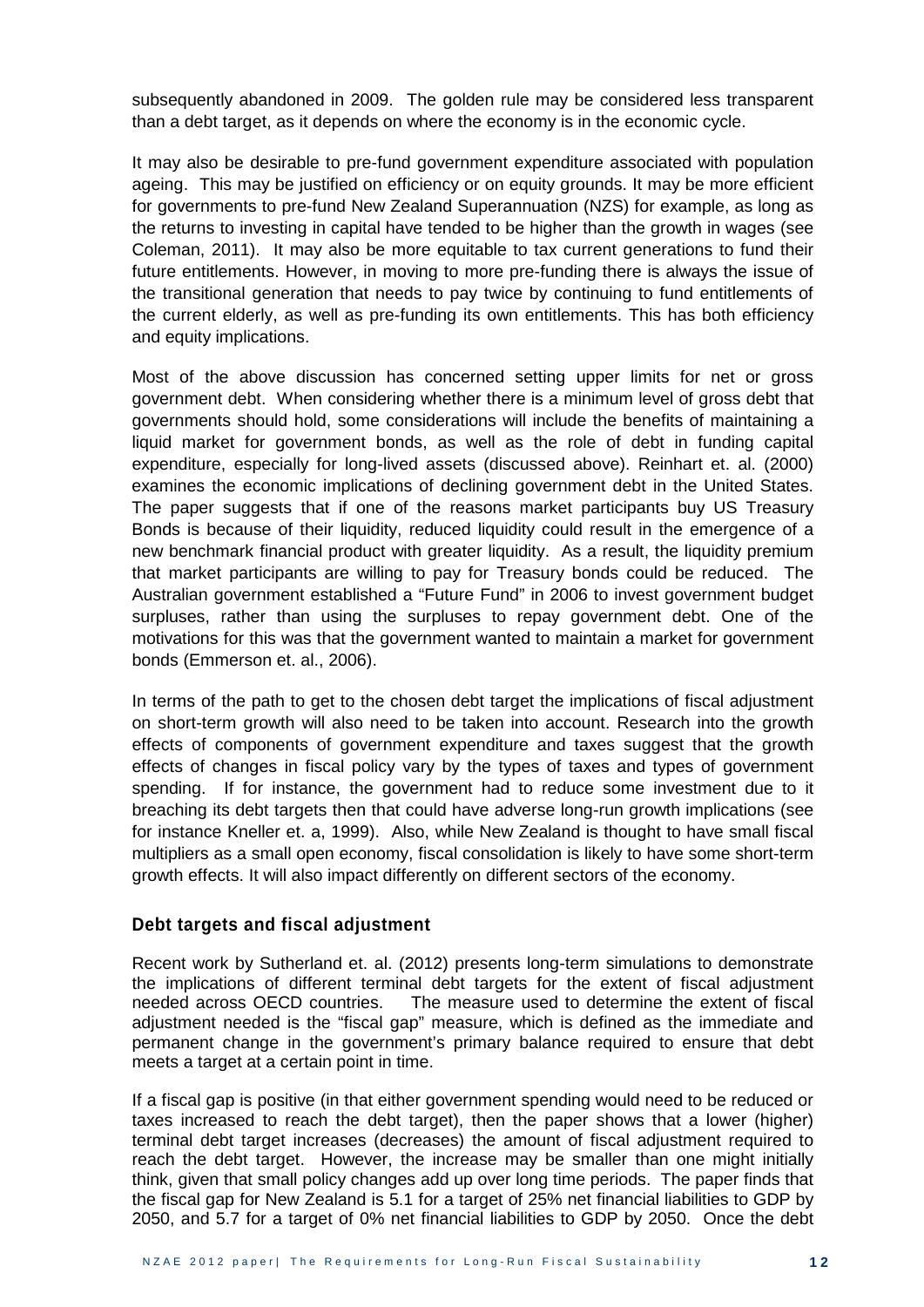target is reached, maintaining debt at that level is a matter of balancing revenue and expenditure. This is the case regardless of where the target is set, although debt servicing costs will be higher and/or revenues from financial assets lower for a higher net debt target<sup>[3](#page-16-0)</sup>.

Sutherland et. al. (2012) run simulations to demonstrate the effect of shocks to government debt on the degree of fiscal adjustment required. The paper calculates the additional fiscal tightening (or in some cases loosening) for governments to have a 75% chance of reaching the terminal debt target (of 50% gross debt by 2050) when government debt is hit by shocks (both positive and negative). The paper runs simulations based on shocks to debt reflecting each country's own historical distribution of shocks as well as the distribution for the OECD as a whole. The paper finds that under these scenarios the additional fiscal tightening needed to have a 75% chance of meeting the debt target is not substantial. For New Zealand, the required fiscal adjustment is 6.0 rather than 5.5 for both New Zealand-specific and cross-OECD shocks. The paper notes that because of the highly skewed distribution of shocks, setting a higher probability threshold for meeting the debt target (e.g. a 90% chance rather than 75% chance of meeting the debt target) raises the fiscal adjustment requirement further.

# 3 Why fiscal sustainability matters

### 3.1 Fiscal sustainability and economic growth

#### **Linkages between government debt and economic growth**

The sustainability of the government's finances can influence economic conditions and performance in several ways. The sustainability of the government's fiscal position influences the cost of capital. If the government's fiscal position is seen as unsustainable then it will be more likely to come up against borrowing constraints. It will also increase the likelihood of a higher country risk premium being added to the cost of borrowing faced by both the government and private agents.

Sustainable fiscal policy can be important to anchor inflation expectations. As Sargent and Wallace (1985) have demonstrated, if it is believed the government is unlikely to be able to continue issuing government bonds to finance spending, then the outstanding debt may be financed by increasing the money stock and hence lead to higher future inflation. If there are expectations of increased inflation in the future, then that would lead to higher inflation in the present period.

Sustainable government finances allow the government the flexibility to borrow in response to a temporary shock without needing to cut spending programmes or raise tax rates. This "smoothing" of tax rates over time minimises the cost of raising tax revenue. Having certainty around spending programmes also assists individuals to make investment decisions. For example, certainty around government tertiary education programmes will assist individuals in deciding whether to invest in tertiary education (Barker et. al., 2008).

<span id="page-16-0"></span> $3$ A reason the OECD calculations suggest a larger consolidation for New Zealand than the LTFM is because the OECD calculations are based on an earlier base year which picks up the effects of the economic recession and Canterbury Earthquake expenditure. The LTFM projections begin off a later base year and assume planned fiscal consolidation [over the next five years] is implemented.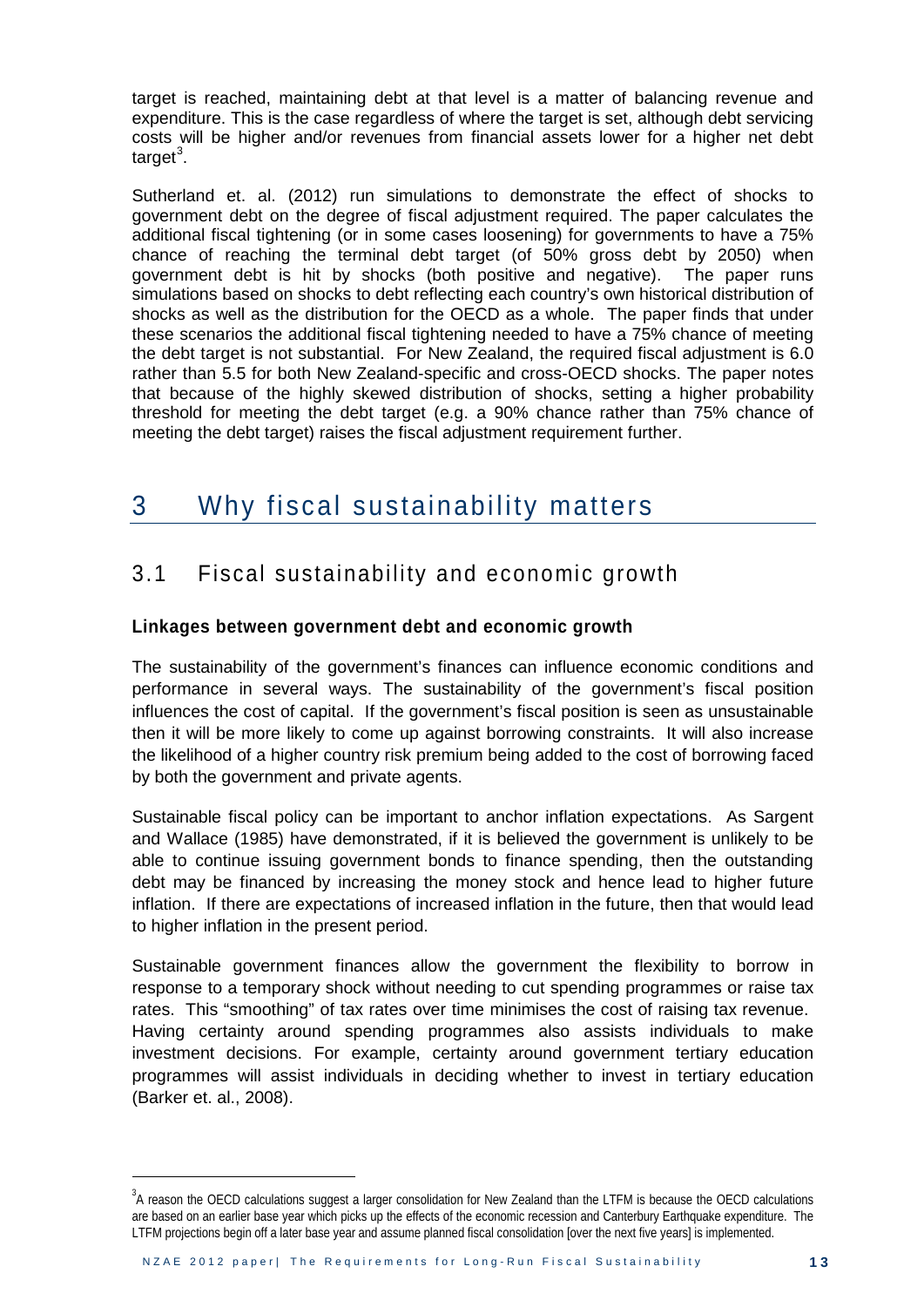Low government debt allows fiscal policy to play more of a stabilising role during economic downturns and dampen, or at least not exacerbate, economic cycles. The deviation of demand and output from equilibrium can influence long-term GDP if for example negative deviations have a permanent impact on the capital stock or investment in skills (Barker et. al., 2008). Fiscal policy can have a stabilising role through the operation of "automatic stabilisers", such as unemployment benefits which provide automatic fiscal expansion during downturns without requiring specific government policy decisions. Having a sustainable fiscal position also allows the government more flexibility to use discretionary fiscal expansion during economic downturns. However, for a small, open country like New Zealand, the evidence is that discretionary fiscal policy tends to only have a small impact on aggregate demand, due to "leakage" to increased demand for imports, and the reaction of monetary policy (as discussed in Brook, 2011). Lags in the design and implementation of discretionary fiscal policy may also mean that the fiscal stimulus is not delivered when it is needed. In the New Zealand context, the government has let automatic stabilisers operate during the current economic downturn. Discretionary policy decisions, such as the 2008 and 2009 tax cuts have also been expansionary, however the government did not implement a substantive expenditure-based stimulus package. Fiscal impulse measures suggest that fiscal policy in New Zealand has been expansionary from 2009-2011 (Treasury, 2011c).<sup>[4](#page-17-0)</sup> Since 2008 government net debt has increased from less than 10% of GDP to over 30% of GDP.

Perhaps unsurprisingly, a focus on fiscal sustainability will not ensure fiscal policy is stabilising during economic upturns. This is because of the political pressures to increase discretionary spending when the government is running large surpluses (especially when debt targets have already been met), and also because of the technical difficulties in determining whether surpluses are structural or cyclical. It may also be a challenge to communicate to the public that although operating surpluses may be large, due to the revaluation of government assets for example, cash surpluses may be a lot smaller. Fiscal impulse measures indicate fiscal policy was pro-cyclical over the 2006-2008 period, and added to pressures on interest rate and exchange rate cycles and reduce output in the tradable sector (Brook, 2011). The 2006-2008 episode is one of the reasons why the PFA changes mentioned in the previous section were designed to place more emphasis on avoiding pro-cyclical fiscal policy.

#### **Empirical evidence of links between government debt levels and economic growth**

As mentioned earlier, there is no simple rule for determining the optimal level of government debt. However, high levels of government debt can affect economic activity through various channels. Sutherland et. al. (2012) summarises the recent empirical evidence of the effects of high levels of government debt on economic growth. Previous studies suggest a threshold of around 75% gross debt to GDP beyond which government debt has a negative effect on economic growth.<sup>[5](#page-17-1)</sup> Sutherland et. al. (2012) also maintains that prudent debt targets should be set substantially below this level to allow the

<span id="page-17-0"></span><sup>&</sup>lt;sup>4</sup> The fiscal impulse measure attempts to measure whether the net effects of government revenue and expenditures in any one year add to, or subtracts from, aggregate demand in the economy.

<span id="page-17-1"></span><sup>5</sup> Reinhart and Rogoff (2010) find that for both developed and developing countries, growth rates of countries where public debt exceeds 90% of GDP are about 1% lower than less indebted countries. Caner et. al. (2010) find threshold effects on growth rates at 77% of GDP. Kumar and Woo (2010) find a 10% point increase in debt/ GDP reduces annual real GDP per capita growth by 0.2% points per year, with a smaller effect for advanced countries and a non-linear relationship beyond a debt: GDP ratio of 90%. Other recent papers on this topic, which are not summarised here are: Baum, Checherita-Westphal and Rother (2012); Cecchetti, Mohanty and Zampolli (2011); Kumar and Woo (2012); Ostry, Ghosh and Kim (2010); Reinhart, Reinhart and Rogoff (2012).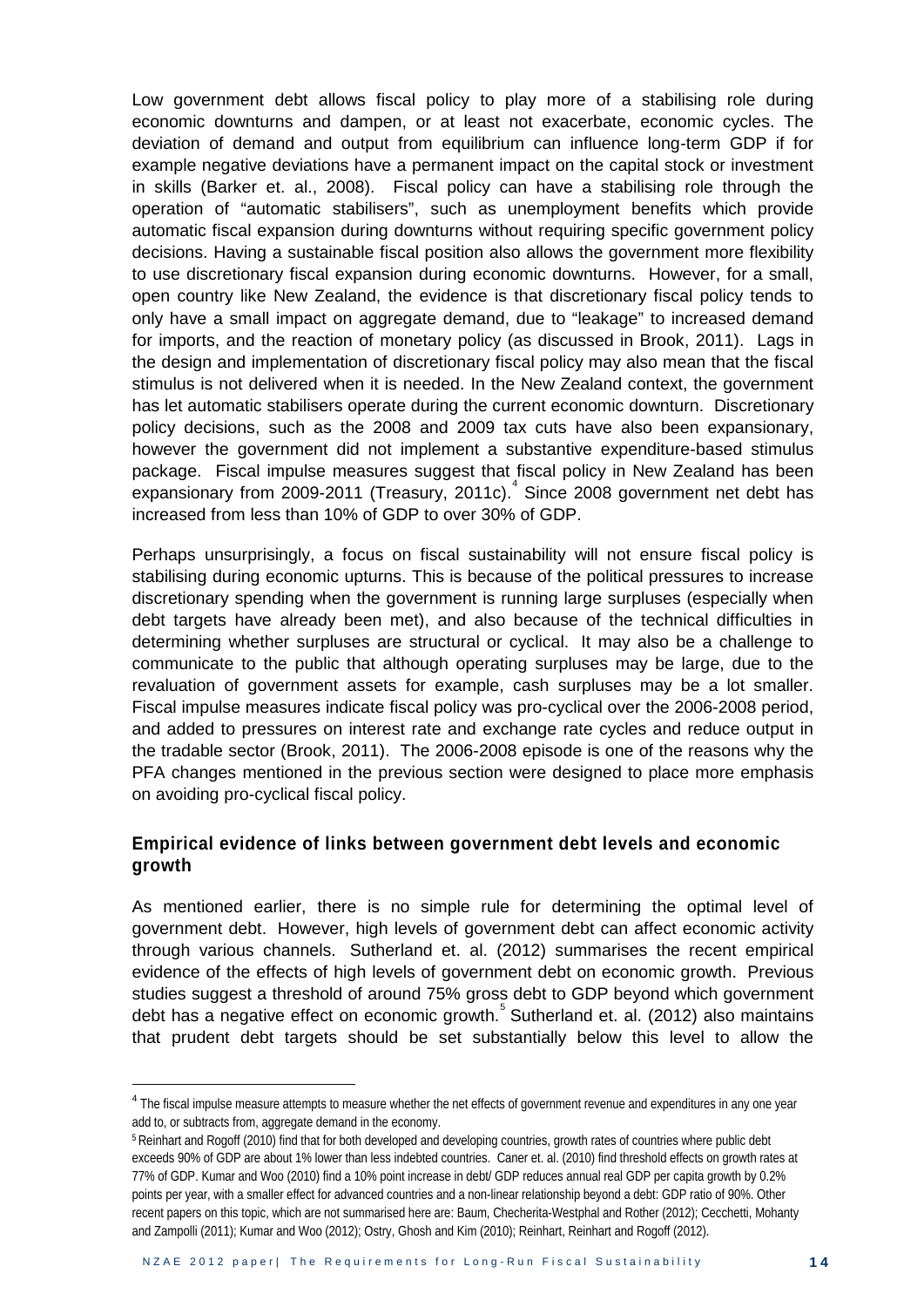government the "fiscal space" to cope with future shocks, including the potential costs of meeting future contingent liabilities, such as the costs of banking crises.

Lane (2011) maintains that the appropriate target government debt ratio may be lower than was thought prior to the GFC because of lessons from the GFC about how quickly government debt can climb as the result of financial crises. Lane argues that maintaining low government debt is especially important for countries with substantial external liabilities (such as New Zealand). Llewellyn et. al. (2012) maintains that because economies tend to become progressively more fragile as government debt approaches the threshold level, it is advisable to stay well below it. Llewellyn suggests a threshold level of gross government debt of 60% of GDP for an average economy.

New Zealand currently has a low level of government debt relative to a number of other developed countries (IMF, 2012a). However, other countries, such as Australia, have lower levels of government debt than New Zealand, on both a gross and net basis. The prudent level of government debt for the New Zealand also is likely to be lower than for other developed countries because of New Zealand's relatively high levels of household and business debt.

### 3.2 Fiscal sustainability and inter-generational equity

From an inter-generational point-of-view, government debt can be seen as an obligation passed from one generation of taxpayers to the next. The government's inter-temporal budget constraint, shown in (1) and (2), illustrates that for any terminal debt target a higher level of debt now will mean either higher taxation, or reduced government expenditure for future generations. Therefore, in the absence of offsetting behaviour by private agents, a higher level of government debt may imply a greater obligation passed from current to future generations (Auerbach, 2008). However this analysis is complicated by several factors.

If pure Ricardian equivalence was to hold and each generation was to take the well-being of future generations fully into account in their saving and bequest decisions, the level of government debt would not have an impact on intergenerational equity as private savings and bequests would be fully adjusted to offset changes in government debt. However, pure Ricardian equivalence has been found to fail to hold in reality. Also, if future generations benefit from current government expenditure, e.g. expenditure on longlived assets such as infrastructure, or productivity-enhancing spending on education and skill development, then one might expect them to help fund it. Aiming to fund all such expenditure out of current taxation would in essence force current generations of taxpayers to subsidise government expenditure that's for the benefit of future taxpayers. Government debt allows those costs to be shifted to the generations of taxpayers that will benefit from the expenditure.

Another aspect to bear in mind is that the optimal level of government debt across generations cannot be assessed on the basis of economic analysis alone, as it also involves value judgements about how to weigh up the welfare of different individuals over time (Auerbach, 2008). If the government has an objective of ensuring a more equal distribution of resources between generations, then if incomes are increasing over time there may be a case to transfer resources from the young to the old. Increasing government debt may be one way of doing that. However, if the old are seen as being able to get less utility out of any unit of consumption as compared to the young, then that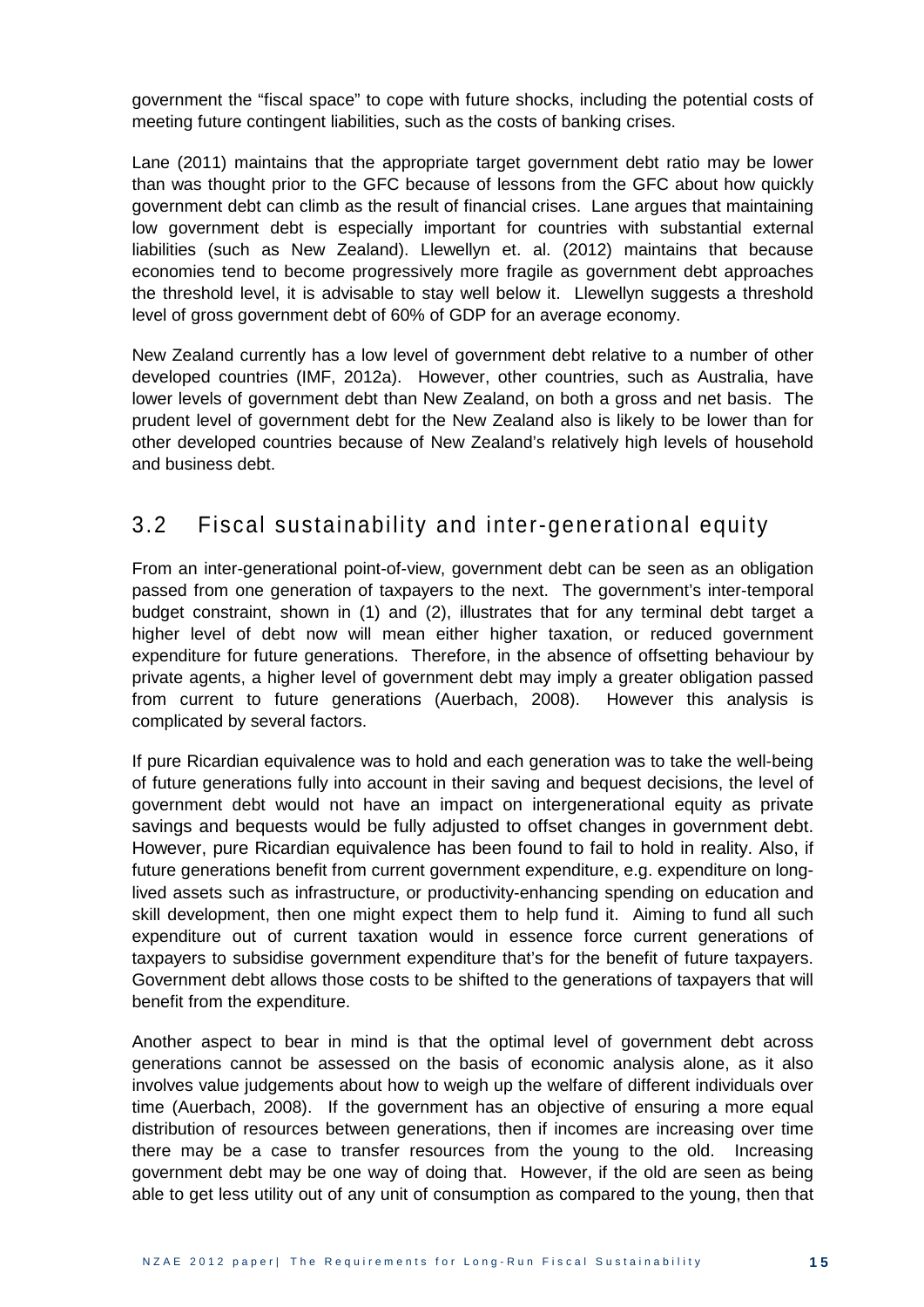might suggest that less resources should be transferred to the old than is needed to equalise welfare across age groups (McDonald, 2005).

The Treasury intends to extend the previous work undertaken on how taxation payments, government transfers and certain forms of government expenditure are distributed by income decile (Aziz et. al. 2011) to show this breakdown by age, and how it has changed through time. Other forms of inter-generational analysis, such as the work by Coleman (2011) can also provide information to the government and the public about the nature and extent of generational transfers associated with particular fiscal programmes, such as NZS.

## 4 Fiscal sustainability measures

### 4.1 Fiscal sustainability measures and indicators

#### **Long-term fiscal statements**

Many governments around the world have begun to prepare projections of government finances over increasingly long periods of time. The PFA was amended in 2004 to require the Treasury to produce statements on the long-term fiscal position that look out at least forty years into the future. While traditional government financial statements provide information about past cash flows and assets and liabilities they do not include information about the long-term financial implications of many government policies, including:

- Revenue that is expected to be realised in the future, but that is not recognised as assets (e.g. expected future tax revenue).
- Expected future obligations that are not recognised as liabilities (e.g. expected future spending on entitlements, social services, infrastructure etc.) (IPSBSB, 2012).

Long-term fiscal information can be used to complement the government's core financial statements to indicate whether government policies are sustainable over the long term, or whether governments will have to tax or spend more or less to meet fiscal sustainability targets. One of the motivations of long-term fiscal statements has been to demonstrate the implications of demographic change on the economy and government fiscal position.

In order to determine whether the current path of fiscal policy is sustainable, one needs to define the current path. This is often difficult as policy is rarely clearly defined over the long-term and future economic performance and demography are not known with any certainty. The Treasury Long-Term Fiscal Model (LTFM) converts information from the government's accounts into forward-looking projections based on assumptions about the economy, demographics, government spending, transfers, taxation, assets, liabilities and interest rates.

In addition to being used for government planning, long-term fiscal information will also be built into the decisions of other actors. For example, credit rating agencies will consider this information when assessing New Zealand's sovereign credit risk, and individuals, to some extent, when they form their expectations about what services the government is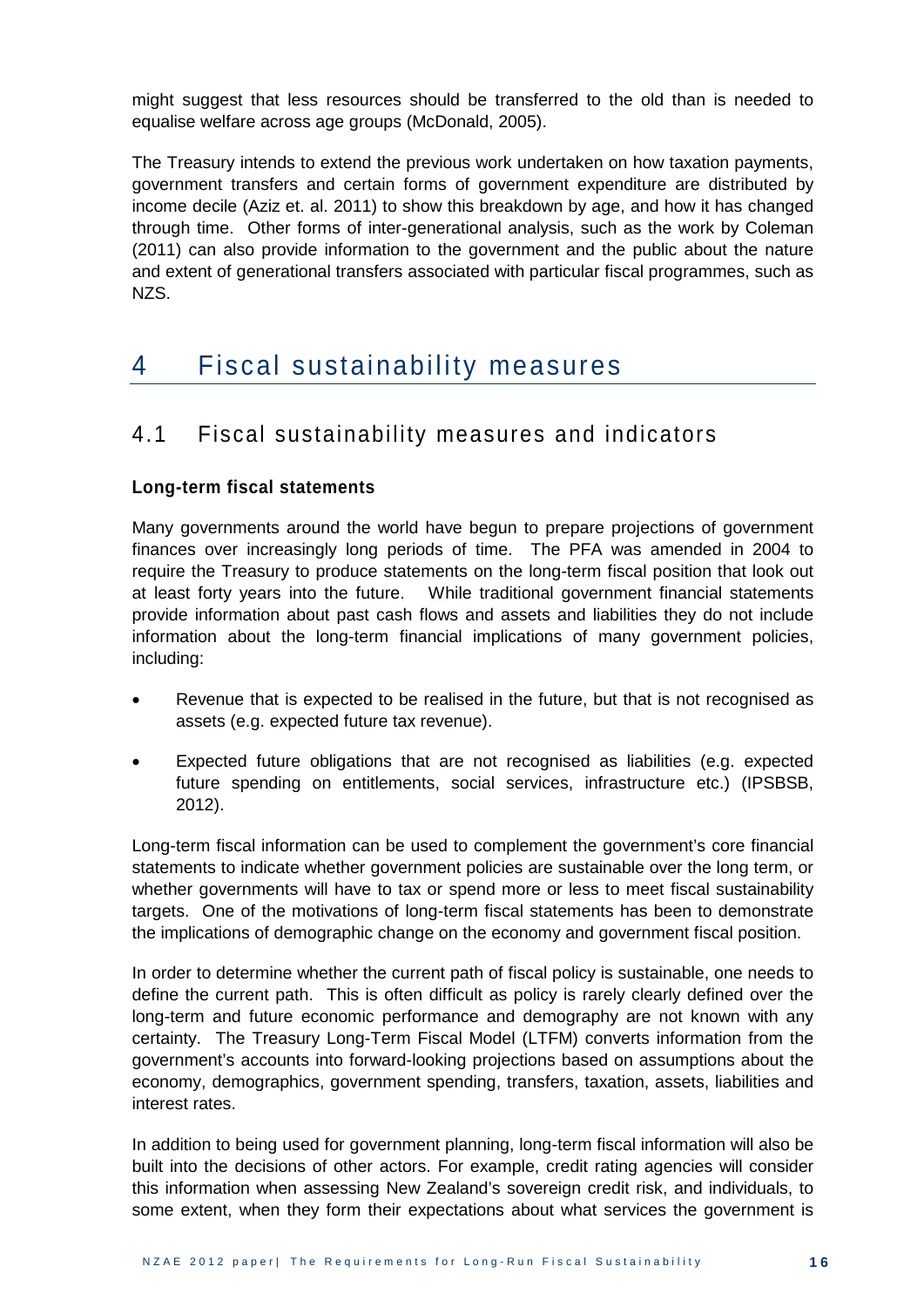likely to provide in the future, and therefore how much they might need to save themselves or insure themselves now.

Various measures can be used to assess the sustainability of the government's fiscal position into the future. Some measures are based on the projected trend in fiscal aggregates, such as the operating balance, primary balance, gross debt, net debt or net worth. Other methods condense fiscal aggregates into single indicators, such as the inter-temporal budget gap. For all of these indicators, uncertainty in the projections tends to increase as the projection horizon increases. Table 2 summarises how these measures are defined, what they best measure, as well as their limitations. $\degree$ 

| Measure           | Definition                                                                                                                                                                                           | <b>Best measures</b>                                                                                                                                                           | Limitations                                                                                                               |  |
|-------------------|------------------------------------------------------------------------------------------------------------------------------------------------------------------------------------------------------|--------------------------------------------------------------------------------------------------------------------------------------------------------------------------------|---------------------------------------------------------------------------------------------------------------------------|--|
| Operating balance | operating<br>Core<br>Crown<br>Projected<br>balance:<br>core<br>Crown<br>less<br>revenues<br>Crown<br>projected<br>core<br>projected<br>(plus<br>expenses<br>from<br>Crown<br>surpluses<br>entities)  | Size and time profile of fiscal<br>imbalances,<br>including<br>debt<br>financing costs                                                                                         | Underlying<br>revenue<br>and<br>expenditure imbalance may<br>be<br>exaggerated<br>by<br>compounding<br>financing<br>costs |  |
| Primary balance   | Core Crown primary balance:<br>Projected<br>core<br>Crown<br>operating<br>balance<br>less<br>projected net interest costs<br>and unrealised gains/losses<br>on financial assets                      | Size and time profile of fiscal<br>imbalances,<br>excluding<br>debt<br>financing<br>costs<br>and<br>gains/losses                                                               |                                                                                                                           |  |
| Gross debt        | debt:<br>Core Crown<br>gross<br>Projected core Crown debt<br>issued by the sovereign less<br>settlement cash held by the<br><b>RBNZ</b>                                                              |                                                                                                                                                                                | Does not take into account<br>financial assets that could<br>be used to offset debt                                       |  |
| Net debt          | Crown<br>debt:<br>Core<br>net<br>Projected core Crown gross<br>debt less projected core<br>financial<br>Crown<br>assets<br>(excluding advances and the<br>NZSF which is held for policy<br>purposes) | Sustainability of government<br>finances over the long-term if<br>current policies are maintained<br>Presents reduction as a % of<br>GDP in the terminal year                  | This measure introduces an<br>additional uncertainty over<br>future<br>value<br>the<br>Οf<br>government financial assets. |  |
| Net worth         | Core<br>Crown<br>worth:<br>net<br>Projected core Crown net<br>worth (assets and liabilities of<br>the core Crown) based on<br>Generally<br>Accepted<br><b>Accounting Principles (GAAP)</b>           |                                                                                                                                                                                |                                                                                                                           |  |
| Fiscal gap'       | Fiscal<br>Projected<br>gap:<br>spending<br>permanent<br>decrease or revenue increase<br>necessary to meet a debt<br>target at a particular point in<br>time                                          | Extent of adjustment required in<br>a single indicator<br>Different adjustment scenarios<br>(adjust now versus later) and<br>extent of adjustment required<br>across countries | Requires a debt target and<br>time period to be specified.<br>Doesn't indicate the time<br>profile of fiscal imbalances.  |  |

<span id="page-20-0"></span>

<span id="page-20-1"></span><sup>6</sup> Since net debt is a cash concept it is ultimately driven by cash receipts and cash expenditures, including capital spending, whereas the operating and primary balances are accruals measures. In recent years the Economic and Fiscal Updates published by the Treasury have included a table that reconciles the government operating balance to changes in net government debt (for example, see Table 2.2 on page 26 of the 2012 Budget Economic and Fiscal Update).

<span id="page-20-2"></span> $<sup>7</sup>$  See Janssen (2002) for a further discussion about the inter-temporal budget gap indicator.</sup>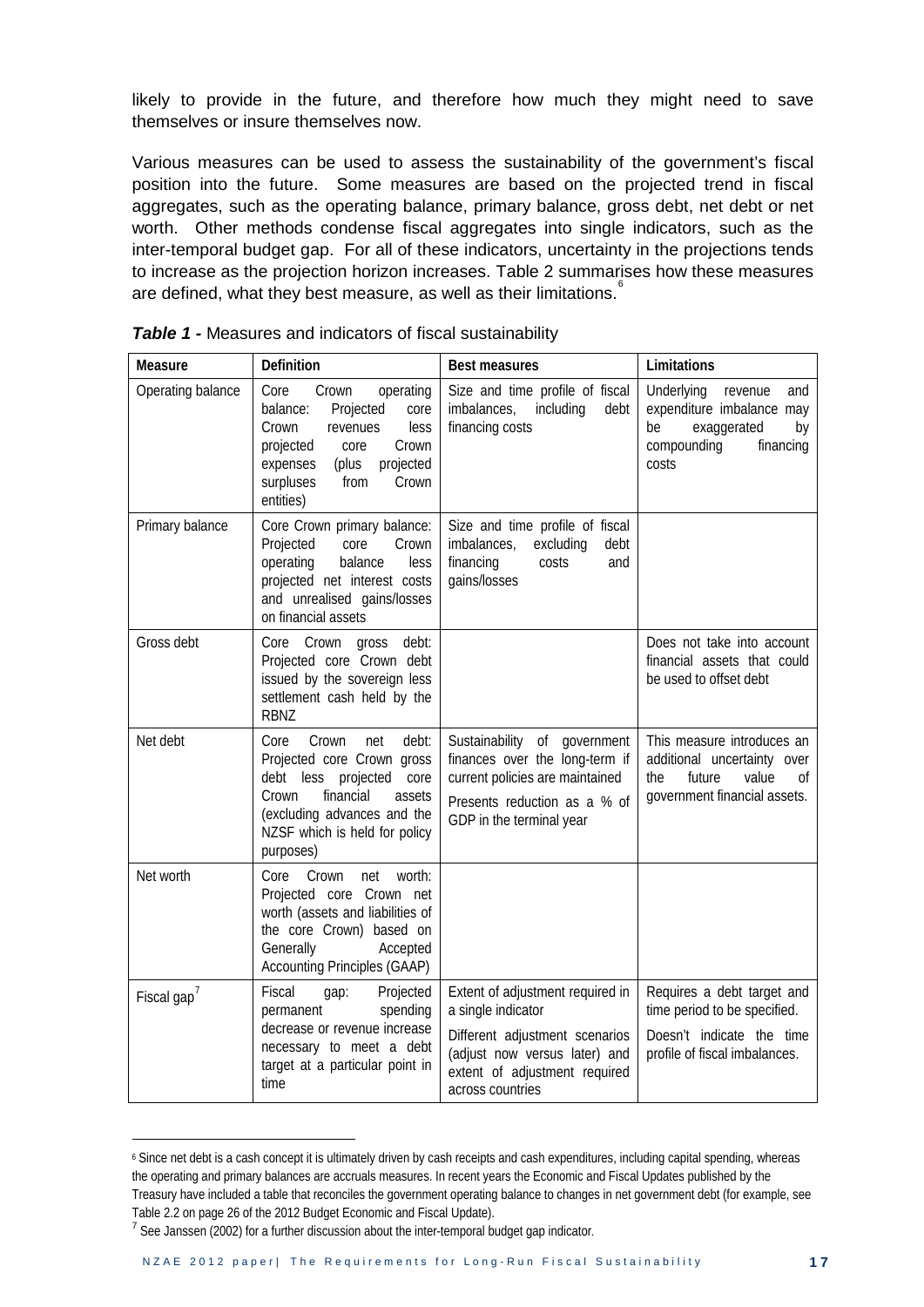Generational accounts can also be used to assess the effects on different generations of alternative ways of satisfying the government's inter-temporal budget constraint. Generational accounts calculate the net lifetime taxes faced by newborns born in different years. A set of generational accounts was prepared for New Zealand in 1997 (Auerbach et al, 1997). Generational accounts have not been widely used because they can be difficult to calculate, interpret and communicate. The lack of up-to-date generational accounts from other countries (Netherlands and Norway are the only countries now that prepare regular generational accounts) limits international comparability of generational accounts. The policy relevance of generational accounts is limited, as without some sort of backward extrapolation, they can only be used to compare net lifetime taxes of future cohorts, but not cohorts already alive today (OECD, 2009).

#### **New Zealand long-term fiscal projection model**

As mentioned above, The LTFM converts information from the government's accounts into forward-looking projections*.* The central scenario in the 2009 long-term fiscal statement (called the "cost pressure scenario" or "historic trends scenario") assumed:

- The projections begin after the end of the five-year forecast period derived from the short-term New Zealand Treasury Model (NZTM).
- Price inflation is 2% per annum (the mid-point of the target range in the RBNZ Policy Targets Agreement).
- Economic output (*Y* and *g*) is determined by: population, labour force, and labour force participation projections (from Statistics New Zealand), exoge*n*ously*-*given hours worked (assumed to be 38.4 hours per week), unemployment rate (assumed to be 4.5%) and exogenously-given economy-wide labour productivity growth (assumed to be 1.5% per annum).
- Nominal interest rate on government debt (*r*) is constant and assumed to be 6% during the projection period.
- Nominal public service expenditure (*G*) grows with: inflation (assumed to be 2%), real input price growth (assumed to be 1.2%), public sector productivity growth (assumed to be 0.3%), and demographically and non-demographically-driven volume growth (based on the particular spending area). Spending on benefits is projected to grow with the projected recipient population as well as the indexation regime (e.g. real wages for New Zealand Superannuation and the Consumer Price Index for working age benefits).
- Assets and non-debt liabilities of the government are assumed to grow in line with either nominal GDP, CPI-measured inflation or from generated tracks produced by satellite models e.g. the Government Superannuation Fund (GSF) Model. Core Crown gross debt is the residual of the LTFM.
- Government revenue (*T*) is assumed to be around 29% of Gross Domestic Product (GDP) after the end of the forecast and transition period and/or once "fiscal drag" has been "turned off"<sup>[8](#page-21-0)</sup>.

<span id="page-21-0"></span><sup>&</sup>lt;sup>8</sup>Fiscal drag is where increasing nominal incomes over time drag more and more people into higher personal income tax brackets. If fiscal drag is allowed to carry on throughout the projection period then tax: GDP would reach levels that are unrealistic historically, and very low income workers would be projected to be paying the highest personal marginal tax rates.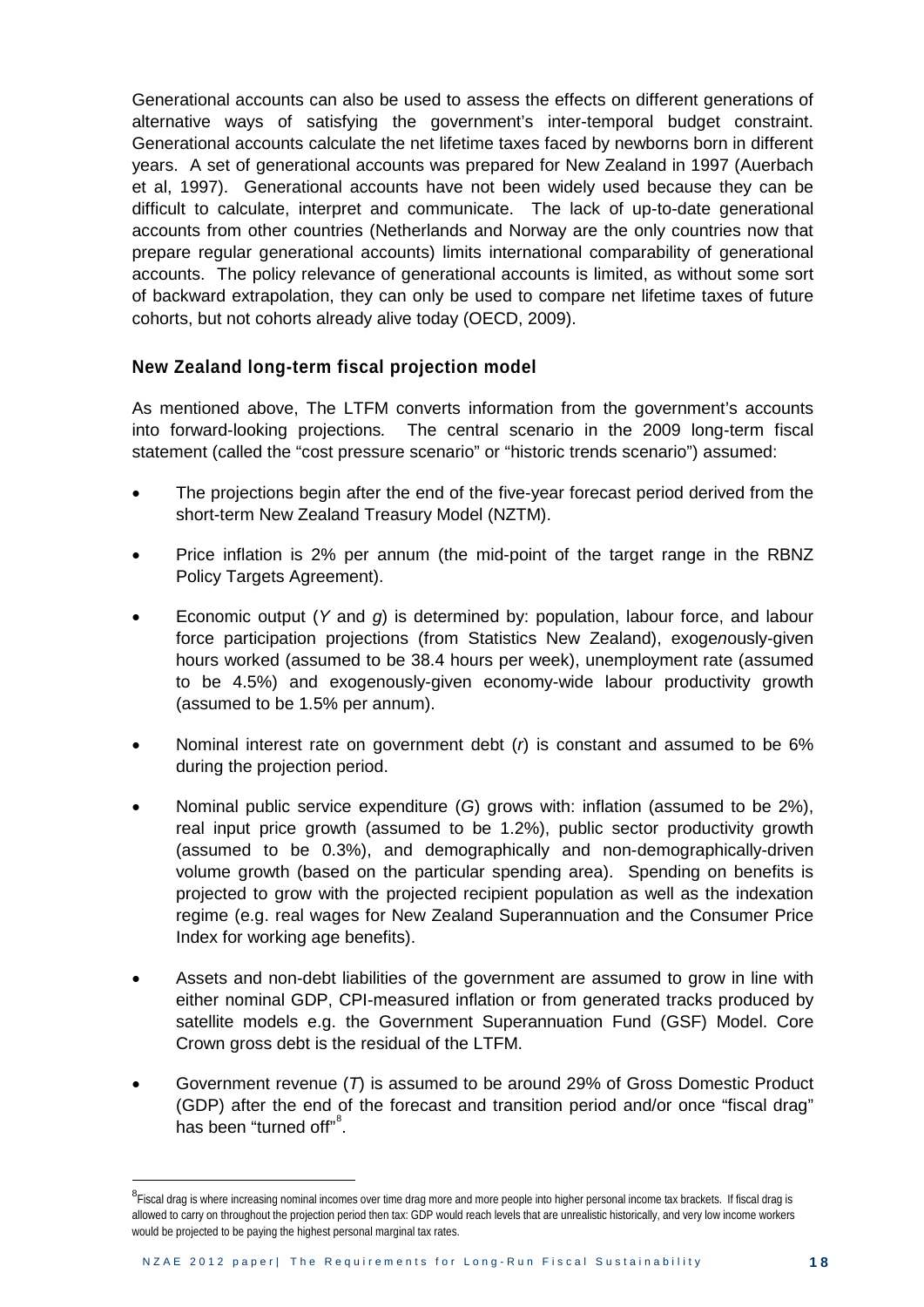Whether a debt target is met is influenced by the level and growth of economic output (*Y* and *g*), government revenue and expenditure decisions (*T* and *G*) as well as the government's cost of borrowing (*r*). These are the components of expression (5), the inter-temporal budget constraint derived in section 2.1. Population demographics influence several components of the government's inter-temporal budget constraint. Demographics influence the level and growth of economic output (*Y* and *g*) by influencing the size and growth of the labour force and labour force participation rates. Demographics also influence age-related government spending programmes (*G*), such as expenditure on education, New Zealand Superannuation (NZS) payments and health services.

Previous long-term fiscal statements have assumed that tax revenue as a proportion of GDP is independent of the age structure of the population. Statements have also assumed that the proportion of public health expenditure that goes to each age group in the past will continue into the future. The Treasury is currently reconsidering how tax and health expenditure are affected by demographic change and how this could be incorporated into the LTFM. This is discussed more fully in Rodway (2012).

Previous statements have also shown the sensitivity of the projections to the different assumptions, e.g. to the productivity assumptions, labour force participation, migration and so on. The IMF (2012b) have recently reported the tendency for countries to consistently underestimate increases in life expectancy by assuming increases in life expectancy in the past will tail off in the future. Scenarios can be run using the LTFM to show the sensitivity of the projections to the life expectancy assumptions.

As well as defining the path of fiscal aggregates based on the cost pressure scenario, previous long-term statements have also shown the budgetary changes that would be required to stabilise debt at a particular level. A net debt limit of 20% of GDP was used in the 2009 Statement to show the fiscal adjustment that would be required to stabilise net debt at this ratio. The 2009 Statement assumed that in this scenario spending on benefits continues to grow with the projected recipient population as well as the relevant indexation regime; government revenue to GDP stabilises at its long-term average; and other spending areas (such as health, education, justice etc.) are restricted in order to reach the debt target. The way this spending is restricted is to set allowances for new operating spending that stabilise net debt at 20% of GDP and then allocate the operating allowances to the key spending areas in line with their historic averages, e.g. health receives 40% of the operating allowance, because that is broadly what health has received in the past.

An additional scenario has been run in recent Fiscal Strategy Reports, called the "current policy scenario". The scenario is one where it is assumed that allowances for new operating spending are set at \$1.19 billion, growing at 2% per annum, until 2025. Operating allowances are used to fund all new government spending, excluding welfare benefits (which are assumed to grow with the recipient population and indexation regime) and debt servicing costs. Between 2025 and 2050 spending is assumed to growth in line with cost pressures. Under this scenario the government eventually generates sufficient ongoing surpluses that net debt is eliminated, and the Crown becomes a large net owner of financial assets (Fiscal Strategy Report, 2011).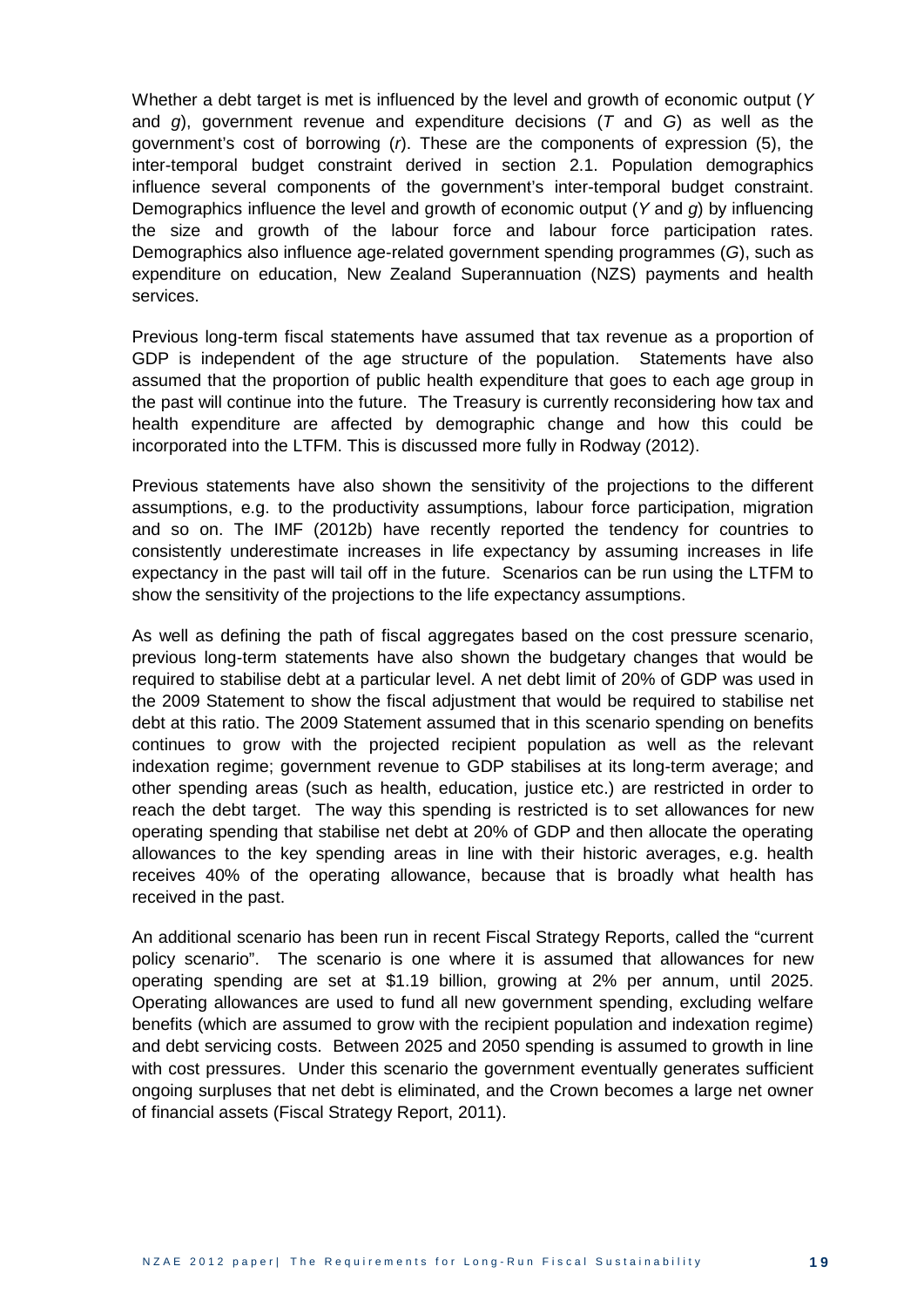### 4.2 New Zealand's long-term fiscal position

#### **Fiscal sustainability measures for New Zealand**

This section shows the fiscal sustainability measures outlined in Table 1 for New Zealand. The projections are generated by the LTFM using Budget 2012 data. Figure 3 shows the projected tracks of government revenue and expenses (with and without financing costs). Government revenue falls from 2007 to 2013 before rising again and then stabilising at around 31% of GDP. Government expenses increase from 2008 to 2011 before falling through to 2019 (due to restrictions on new operating allowances, which are assumed to hold until 2016) and then increasing again in line with underlying cost pressures. The wedge between government expenses with and without finance costs shows the proportion of government expenditure that is attributable to interest on government borrowing. As gross debt begins increasing from the late 2020s interest costs become a larger share of government expenditure. Revenue exceeds expenses from 2014 before revenue drops below expenditure from the late 2020s.



<span id="page-23-0"></span>*Figure 3* - Revenue and expenses as a percentage of GDP, 2007-2055

Notes: (1) revenue is the core Crown revenue excluding gains; (2) expenses are core Crown expenses excluding losses; (3) expenses excluding finance costs are core Crown expenses excluding losses and finance costs; (4) the projections are based on Budget 2012 forecasts

Figure 4 shows projections of the government's annual primary balance as a percentage of GDP until 2055. The projections assume the current government's fiscal strategy is implemented until 2016. Under the cost pressure scenario the primary balance will return to surplus in 2015 and then fall back into deficit from the late 2020s. In order to stabilise net debt at 20% of GDP the government will need to run small primary deficits of around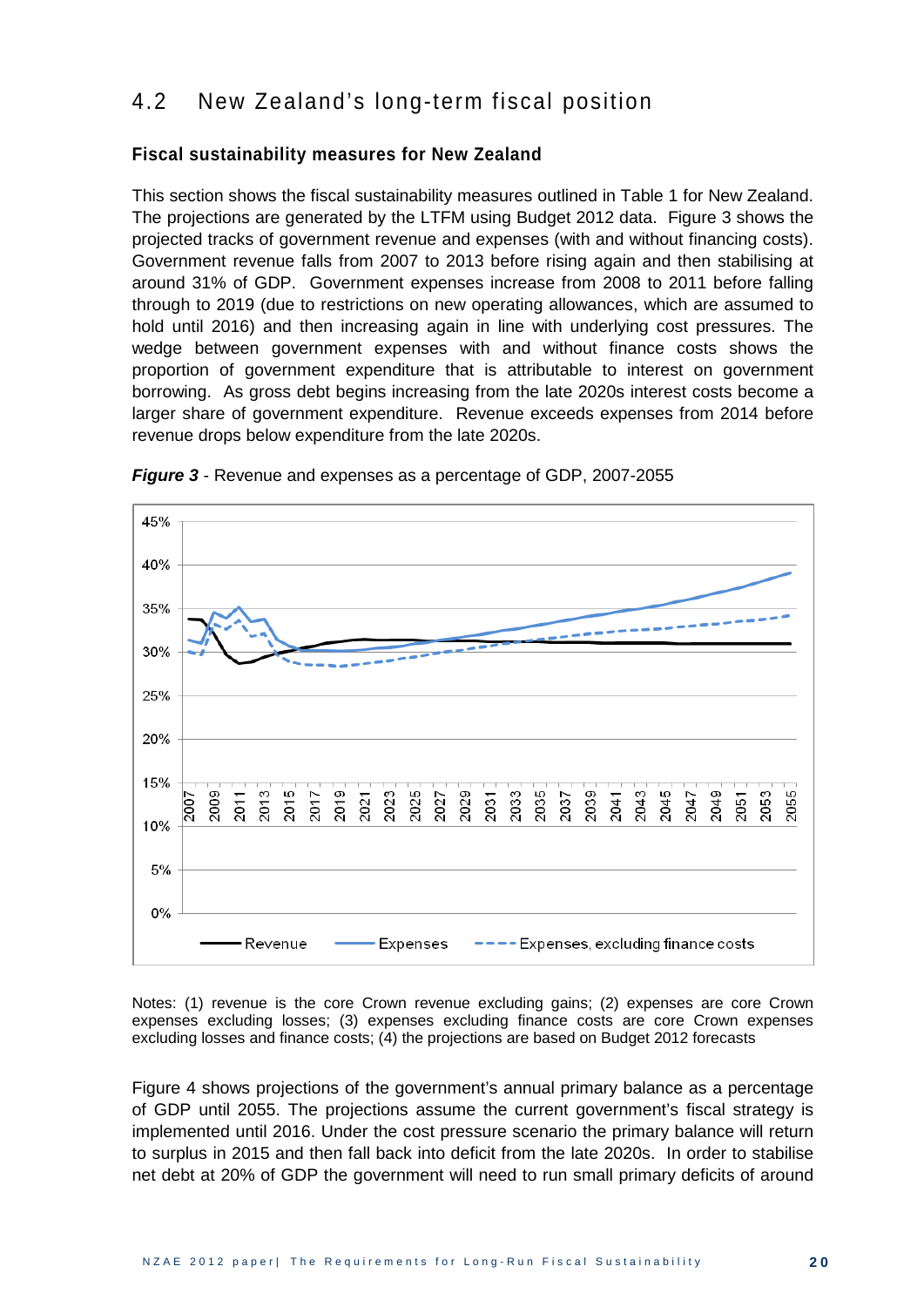half a percent of GDP.<sup>[9](#page-24-1)</sup> The reason the government can run small primary deficits and still stabilise debt in because of the income projected to be earned from financial assets. The 20% net debt track diverges from the cost pressure track from the late 2020s.



<span id="page-24-0"></span>*Figure 4* – Primary balance as a percentage of GDP, 2007-2055

Notes: (1) the primary balance is the core Crown operating balance excluding gains and losses, investment income and finance costs; (2) the projections are based on Budget 2012 forecasts

Figure 5 shows projections of the government's annual operating balance as a percentage of GDP until 2055. Under the cost pressure scenario the operating balance will return to surplus in 2015 and fall back into deficit from the early 2030s. The Treasury's projections show that in order to stabilise net debt at 20% of GDP, the government would need to sustain an operating surplus of close to 1.5% of GDP over the long run. The 20% net debt track diverges from the cost pressure track from the late 2020s. Stabilising net debt at 20% of GDP requires a cumulative fiscal savings in nominal dollar terms of around \$860billion relative to the cost pressure scenario (between 2028 and 2055). A significant portion of that represents the difference in debt financing costs between the two scenarios.

1

<span id="page-24-1"></span><sup>&</sup>lt;sup>9</sup> In the LTFM assumes r>g. According to (5) this would suggest that the primary balance would need to be positive in order for the government to stabilise debt. The apparent difference in results between (5) and the LTFM projections is because (5) only takes into account interest payments on debt, but unlike the LTFM does not take into account interest earned on financial assets, or unrealised gains or losses on financial assets. Using the definition of primary balance in (5) we can replicate the result that where  $r > q$  then the primary balance needs to be positive to stabilise debt. The other difference between (5) and the LTFM scenario examines what would be required to stabilise net debt, whereas (5) examines what would be required to stabilise gross debt.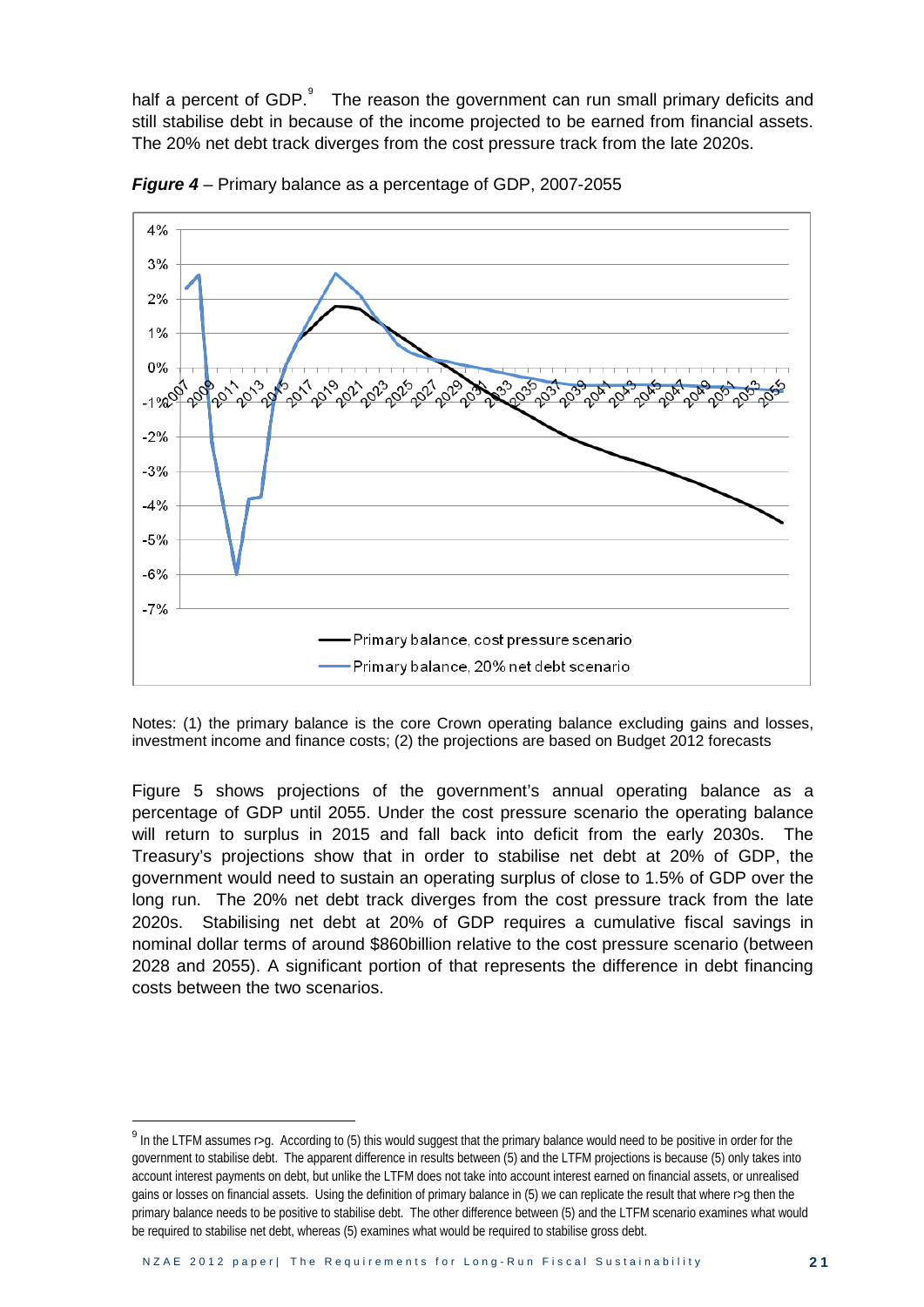The difference between the primary balance and operating balance under the 20% net debt scenario reflects that over the projection period, interest and unrealised gains on financial assets exceed debt servicing costs and unrealised losses on financial assets.



*Figure 5* – Operating balance as a percentage of GDP, 2007-2055

Notes: (1) The operating balance is the Core Crown revenue less expenses plus gains and losses from associates and joint ventures; (2) the projections are based on Budget 2012 forecasts

Figure 6 shows projections of the government's gross debt, net debt and net worth as a percentage of GDP until 2055 under the cost pressure scenario. Gross debt is government gross issued debt less government financial assets. Gross debt peaks at just under 40% of GDP in 2014 before reaching a trough of just over 20% of GDP in the late 2020s and increasing thereafter.

Net debt is government gross issued debt less government financial assets. This excludes advances and assets held in the New Zealand Superannuation Fund, which are held for a specific policy purpose (prefunding part of future NZS costs).<sup>[11](#page-25-1)</sup> Net debt peaks at just under 30% of GDP in 2014 before reaching of trough of just over 20% of GDP in the late 2020s and increasing thereafter. Both gross debt and net debt reach similar levels by 2055 because financial assets (which exclude advances and NZSF assets) are projected to be close to zero by 2055.

Net worth reflects the assets and liabilities of the government. Net worth falls to under 10% of GDP in 2013 before reaching of peak of just over 20% of GDP in the late 2020s and decreasing thereafter.

<span id="page-25-0"></span><sup>&</sup>lt;sup>10</sup> In a simplified form, the operating balance = revenue – expenditure; and the primary balance = [revenue – (interest + gains)] – [expenditure – (debt financing costs + losses)]; so the operating balance exceeds the primary balance if interest + gains > debt servicing costs + losses.

<span id="page-25-1"></span><sup>&</sup>lt;sup>11</sup> NZSF financial assets are projected to reach approximately 26% of GDP by 2055, so if NZSF financial assets were included in the net debt measure then net government debt would reach approximately 66% of GDP by 2055 rather than 93% of GDP.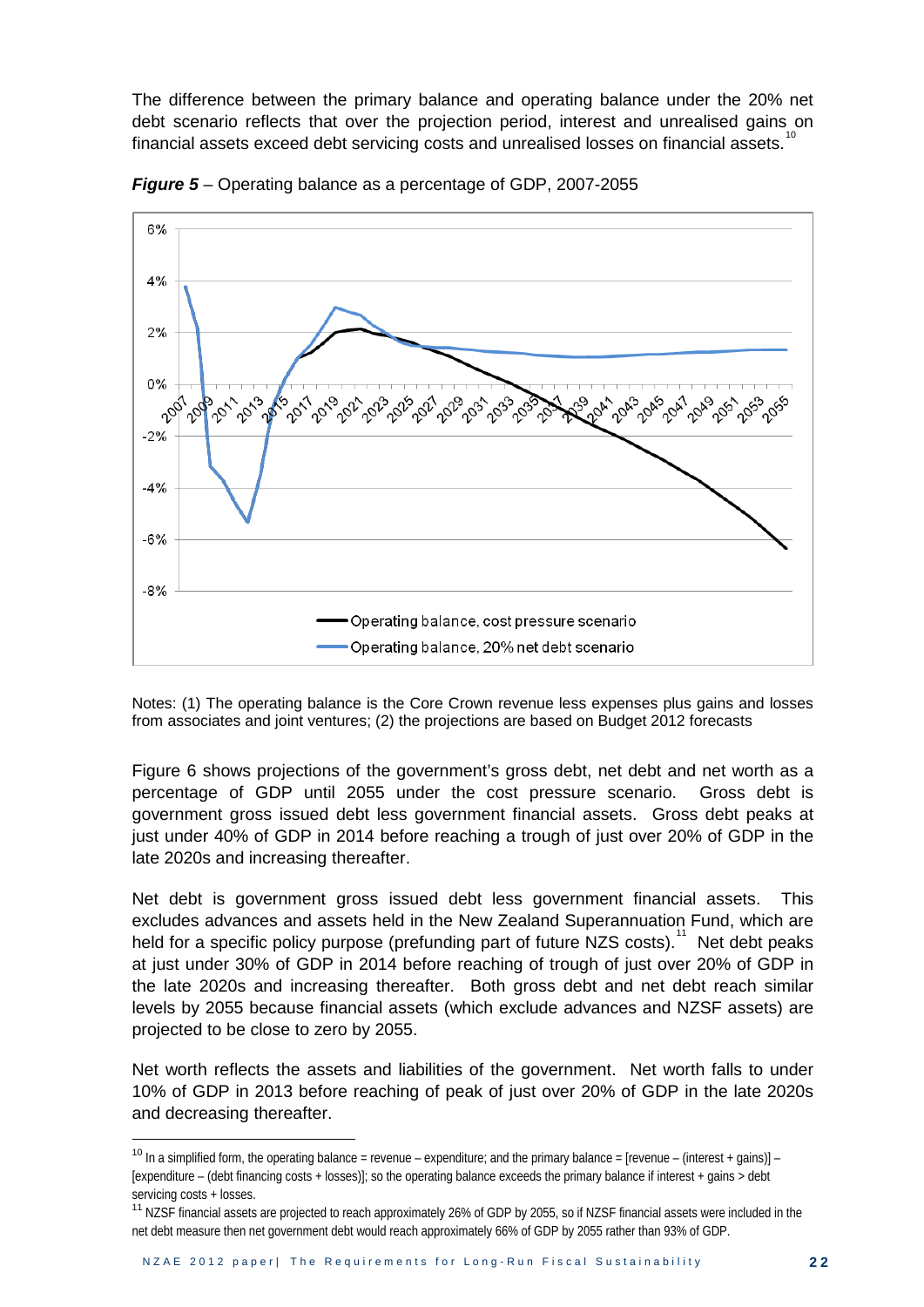

<span id="page-26-0"></span>*Figure 6* – Core Crown gross debt, net debt and net worth as a percentage of GDP, 2007-2055

Notes: (1) Gross debt is Core Crown Gross Sovereign Issued Debt excluding RBNZ settlement cash; (2) Net debt is Core Crown Net Debt excluding New Zealand Superannuation Fund and advances; (3) Net worth is Core Crown Net Worth; (4) the projections are based on Budget 2012 forecasts

The Treasury has previously calculated the fiscal gap for New Zealand (Janssen, 2002). This has not been done for this paper, but may be done as part of the work in the lead up to the 2013 long-term fiscal statement.

Bell (2012) uses the Treasury LTFM to show the sensitivity of the projections to different modelling assumptions. A further extension of this work that may be done in the lead up to the 2013 statement is to explore scenarios where New Zealand is hit by another shock similar to the recent Global Financial Crisis (GFC); and where the government sets different net debt targets (of 10%, 20% and 30% of GDP).

Based on the above projections, it appears that policy change will be needed at some point in the future to ensure the government finances are sustainable over the longer term. Governments are faced with a range of choices about how and when to adjust its fiscal programme. We review those issues and the type of trade-offs governments will need to consider in section 5.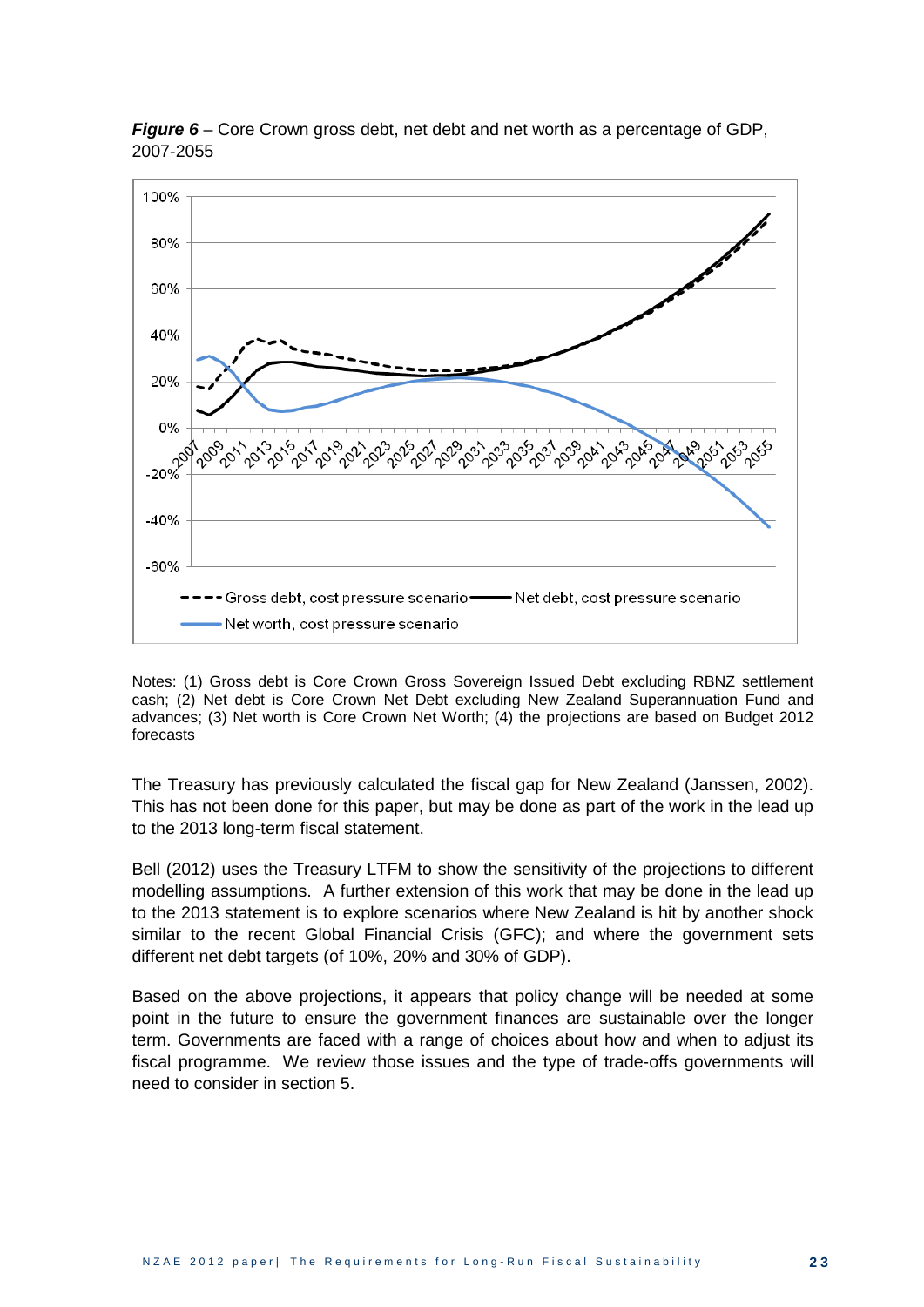### 5.1 Criteria for evaluating policy reform options

Current analysis suggests demographic change is structural and without policy change will push the government's finances beyond a point that is fiscally sustainable. Governments will need to make choices about the types of fiscal programmes they will fund and how they will be funded. If governments continue to manage to a net government debt target, they can achieve that target by adjusting the level or mix of taxation, adjusting expenditure programmes or government assets and liabilities. Good quality policy analysis can inform decisions about how to weigh up these alternative policy options.

Governments ultimately decide on which considerations are important in weighing up options for achieving long-term fiscal sustainability, but we suggest the following are likely to be prominent:

- The extent to which the policy contributes to achieving fiscal sustainability.
- Implications for economic growth and efficiency.
- Implications for the resilience of the economy and fiscal position.
- Distributional implications, including within and between generations.
- Other considerations, such as environmental or other social considerations.

These criteria were developed drawing on, amongst other things, the Treasury's Living Standards Framework (Gleisner, et. al., 2011). Fiscal sustainability, the key focus of the Treasury Long-Term Fiscal Statement, is affected by pressures for increased government expenditure that come from demographic change affecting health and NZS in particular. Public health expenditure is also affected by increasing costs resulting from technology change as well as increasing expectations of the public about the level and range of public health services that should be made available.

Fiscal policy decisions, in relation to the level and mix of expenditure and taxation also have implications for economic growth. Cook et. al. (2011) examines evidence regarding the size of government and economic performance. The paper concludes that the impact of the size of government on economic growth will depend on the type and quality of expenditure and the mix of taxes used to finance it.

Large governments could undermine economic growth due to the economic costs of raising taxation to finance expenditure. There is strong evidence taxes reduce growth by negatively impacting incentives to work, save and invest. However, government expenditure may contribute to economic growth, e.g. by lifting investment in physical capital, knowledge, human capital, research and development or public infrastructure. Some taxes will also be more damaging for growth than others. The Tax Working Group (2010) summarises the range of estimates of the impact of different types of tax, deficits and different types of expenditure on economic growth drawing on literature such as Kneller et. al. (1999), Johansson et. al. (2008) and other studies. The Tax Working Group find that corporate and personal taxes tend to be relatively more damaging for growth, whereas consumption and property taxes tend to be relatively less damaging.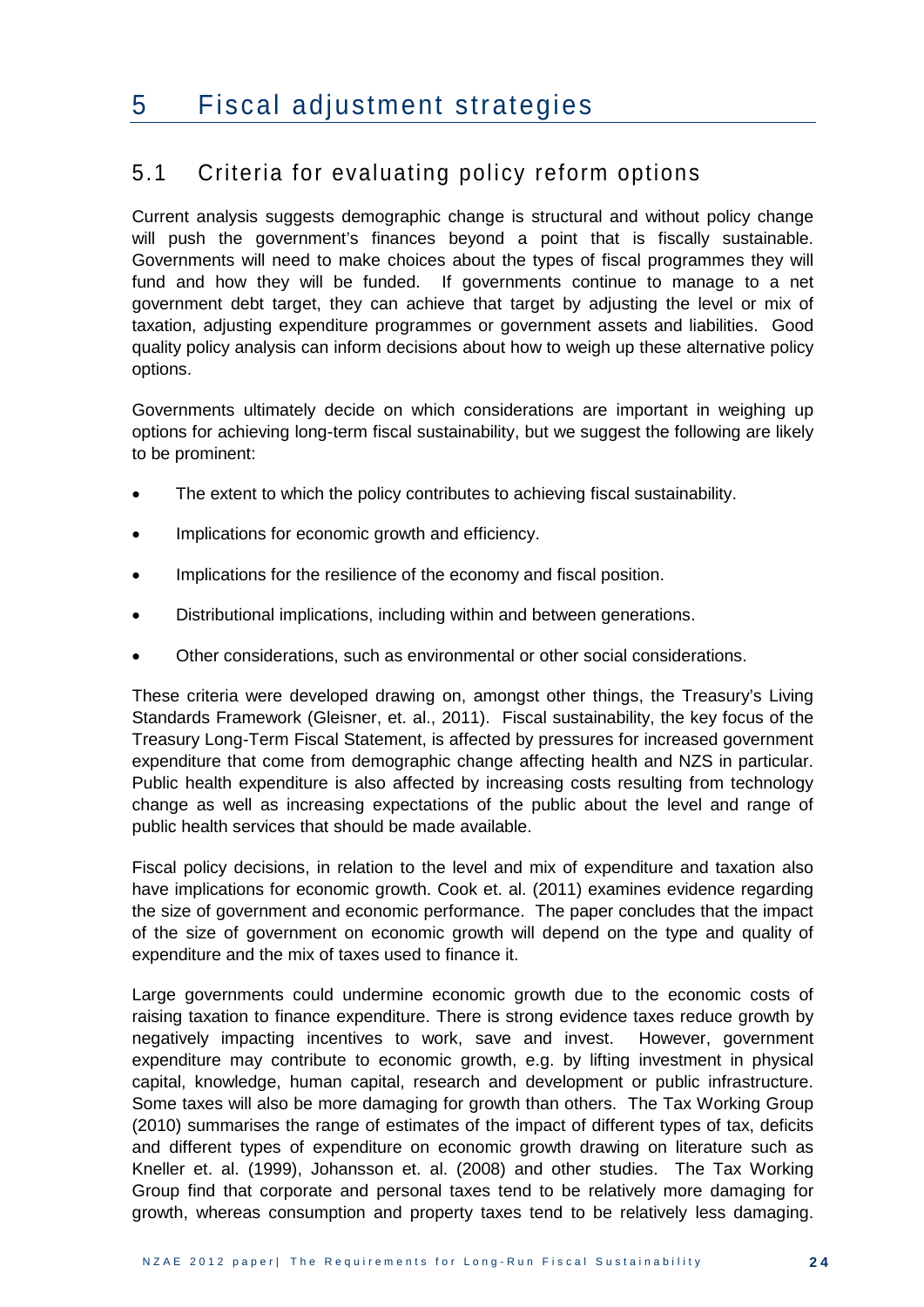Infrastructure and education expenditure tend to be more positive for growth than health and social welfare expenditure.

Along with the expected level and growth of economic output, governments will also be concerned about economic vulnerability. Achieving sustainable public debt helps to reduce those vulnerabilities as would policies that increase overall national savings by increasing savings of households and businesses.

Distributional considerations, such as who will "win" or "lose" from particular policy changes, both within and across generations will be an important consideration when assessing policy options. Governments may also have other environmental or social considerations they take into account when assessing possible policy changes.

Policy options for achieving fiscal sustainability may involve a trade-off between some of the abovementioned criteria. In these circumstances, decisions by governments will inevitably involve value judgements and the weight they attach to different objectives may vary. Policy advisors have a role in providing transparent analysis of the impacts of the various policy options. We can illustrate this approach by showing how it could be applied to different policy options. Tax reform is included as an example below.

A similar approach was taken by Tax Working Group (2010) where alternative options for reforming the New Zealand tax system were assessed against the principles of a good taxation system, an approach described by Creedy (2010) as an example of rational policy analysis.

#### **Illustrative application of criteria to tax policy**

This section illustrates how the approach described above can be applied to a tax example. This example is intended to be illustrative and is not intended to pre-empt analysis of tax options as part of the LTF project. Other policy areas the LTF project will be exploring are: health, retirement income, working age welfare, justice, education, natural resources and government asset and liability management.

As discussed above, in the Treasury's current approach to modelling the long-term effects of the government fiscal programmes, the LTFM treats tax rates as exogenous and invariant to changes in the level of national income, the demographic structure and to possible changes in private savings. However, given that if individual incomes vary over their lifecycle, we might expect that the tax base will be affected by demographic change. This argument suggests that even without a change to the taxation system and even without fiscal drag, the average income tax rate may change and the distribution of the source of taxation would change even for an unchanged tax structure. Also, if an increasing proportion of people are shifting into retirement, we might expect this to influence the level of taxation revenue obtained.

Creedy, Enright, Gemmell, and Mellish (2010) have investigated some of these issues by simulating future incomes, consumption and taxation flows based on age-specific survey data. They find that New Zealand government taxation revenues are likely to be broadly maintained over time. A principal reason is that current age-earnings profiles indicate an earnings peak in the 45 to 54 age group, and this group will become larger relative to younger age groups over the next 20 years. This effect will broadly counteract the declining aggregate taxable income due to increased numbers of older individuals and increased numbers in retirement. The study also shows that future tax incomes will themselves be a function of choices made on the expenditure side of government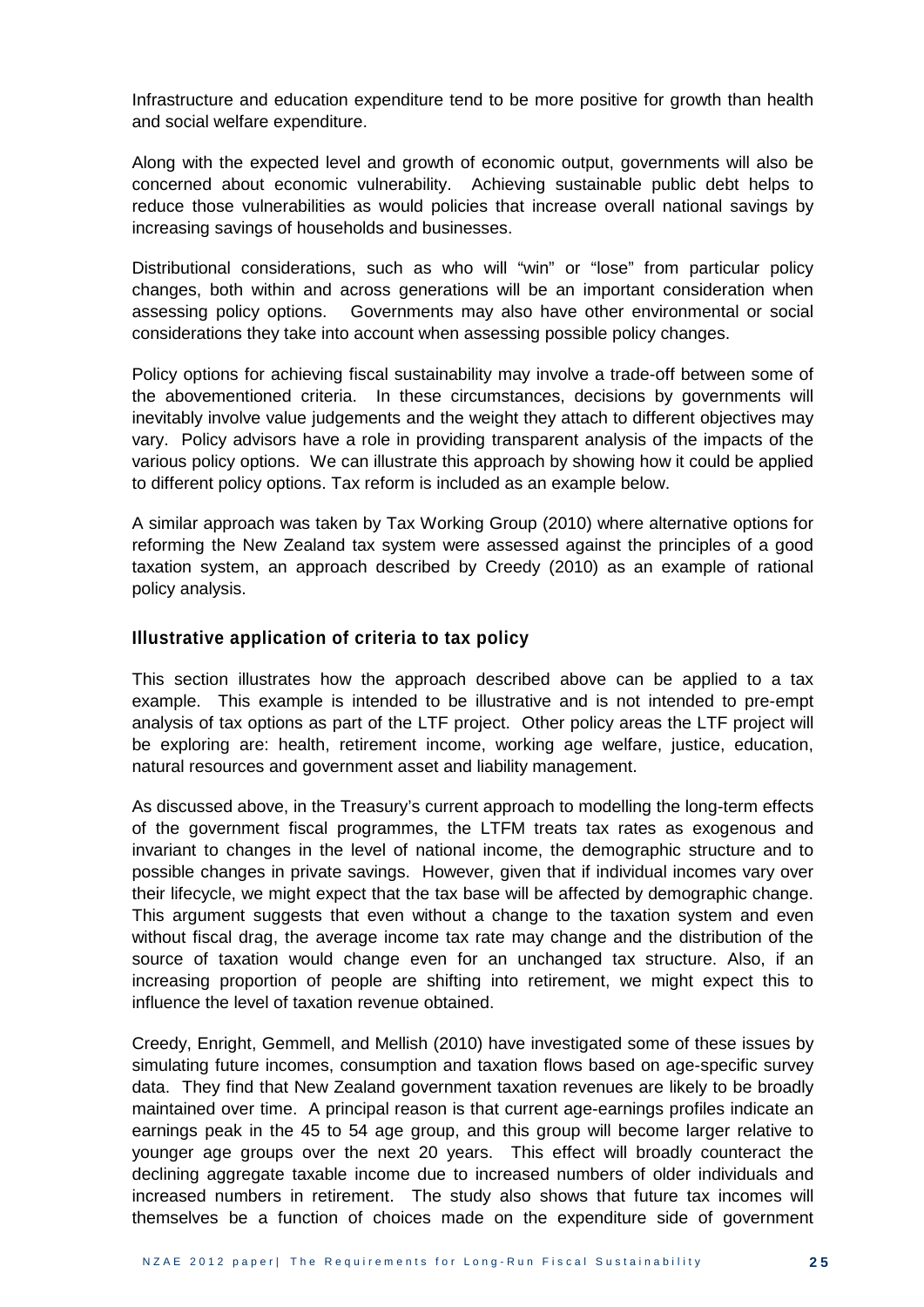accounts. For instance, because NZ Superannuation payments are taxed, decisions on NZS payments will affect income taxation and, through expenditure decisions, GST receipts. Hence, as a consequence of these two forces, the pure ageing effect may not change income tax revenue, but GST receipts could rise.

While population ageing can therefore be expected to influence the level and distribution of taxation revenue, governments nevertheless may still need to weigh up whether they need to raise tax rates and broaden the tax base. Options for changing tax rates and broadening the tax base, and the growth, efficiency, sustainability and distribution implications of these options were reviewed by the Tax Working Group (2010).

While the focus of the Tax Working Group (TWG) was to improve the tax system in a revenue neutral way, there are nevertheless insights from that work that help illustrate the trade-offs that future governments could face if they choose to increase tax revenue to satisfy a debt target. For example, increasing GST is deemed to be less damaging to efficiency and economic growth than increasing income taxes. Assessing the distributional effects of these options is complex and will depend on labour supply effects (including migration) and the extent to which the tax system can be tightened to avoid income sheltering. It will also depend on whether governments are concerned with the effects of taxes on current or lifetime incomes. For example, a common concern is that those on lower incomes pay a higher average percentage of their disposable income in GST than those on higher incomes. However, this difference is evidently largely accounted for by differences in savings and dis-savings across income levels and when measured in terms of lifetime incomes, differences in the proportion of GST paid across income groups tend to be much smaller.

The TWG also considered options for broadening the tax base by, for example, a low-rate land tax and/or extending capital gains taxation. In New Zealand there is currently a relatively low use of recurring land and property taxes. Drawing on the work of Coleman and Grimes (2010) and Benge (2010), the TWG examined the efficiency and distributional effects of a low rate land tax. The TWG concluded that provided the tax was imposed at a single rate across all types of land, the efficiency consequences would be less damaging than some other base-broadening options. In terms of distributional consequences, the burden of land taxes would be borne by the land owners at the time the tax is announced and cannot be passed on. This generates desirable efficiency properties, but it also generates significant wealth redistribution. A land tax would be expected to cause an initial fall in the value of land by up to the present value of the expected future land tax liabilities, depending on the rate of tax and the expected fall in net-of-tax real returns from the land. However, a land tax only taxes one form of wealth and would significantly affect the wealth of existing land owners and those who have invested directly or indirectly in land, relative to those holding other forms of wealth. For this reason, governments may prefer to rely on generating higher taxes from tax bases that use broader measures of wealth, income or consumption.

The purpose of this discussion is to illustrate the type of issues governments will need to address if they wish to include taxation in their portfolio of options for managing the level of public debt, rather than canvas the full range of taxation options. But governments will need to have a better understanding of the impact of demographic change on future government tax revenue growth in order to inform that process. They will also need to have a good understanding of the efficiency, financial resilience, income and wealth distribution effects of alternative ways of raising (or lowering) taxes if future governments are to be able to weigh-up the options for maintaining fiscal sustainability in an informed way.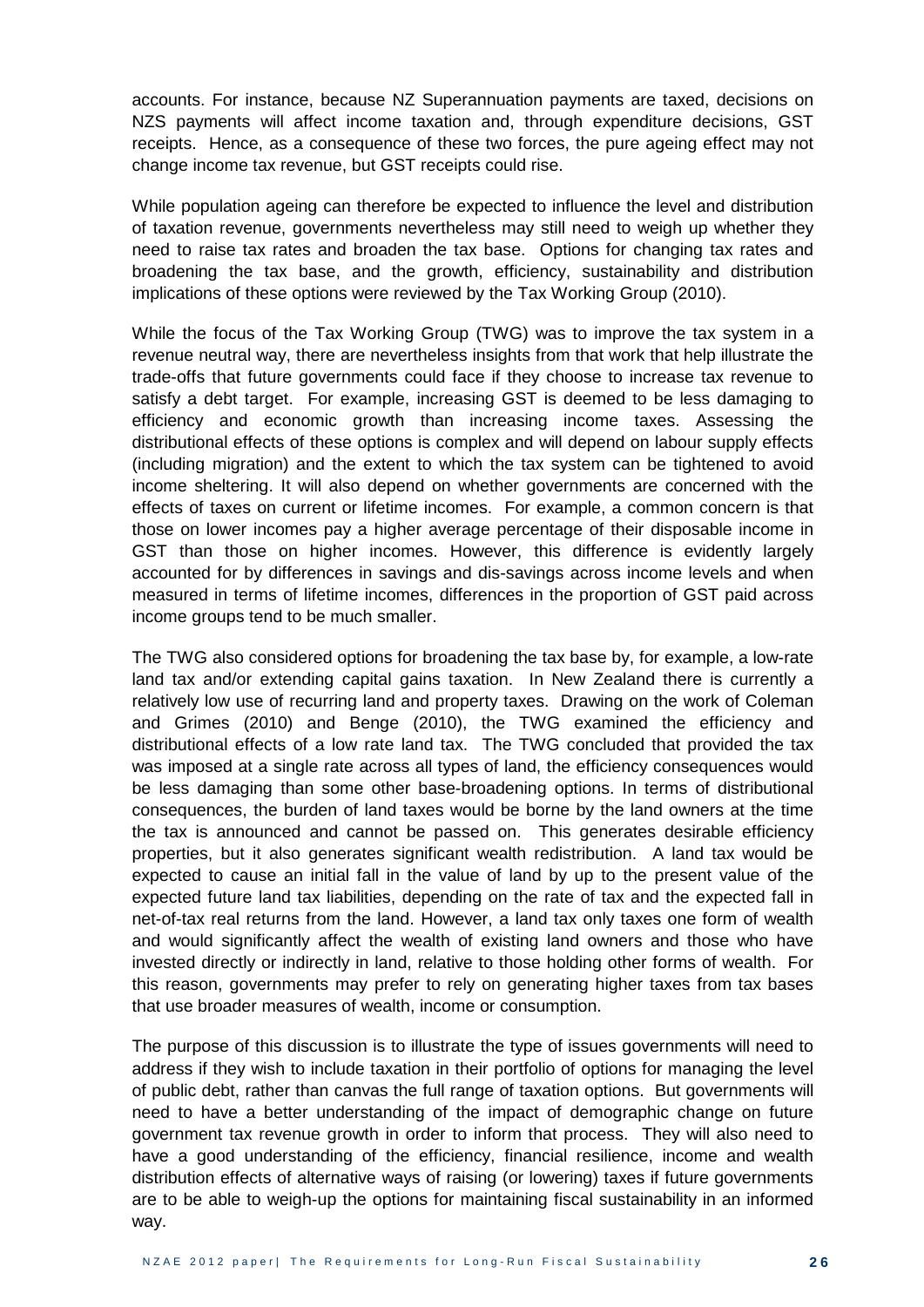### 5.2 Timing of fiscal adjustment

When considering fiscal adjustment strategies, the timing and pace of fiscal adjustment needs to be taken into account. On the one hand delaying fiscal consolidation increases the amount of adjustment required. Sutherland (2012) estimates that for New Zealand a two year delay in fiscal adjustment increases the fiscal gap by more than one-third of a percentage point of GDP. Delaying adjustment in certain areas may make reform more difficult from a political-economy point-of-view. For example, it may be more difficult to reform retirement income policy as the age of the median voter increases. Adjustment sooner allows for more gradual adjustment and greater tax and expenditure smoothing over time and also helps to build a buffer more quickly to respond to future shocks. Reducing debt servicing costs also provides more flexibility for expenditure increases or tax reductions in the future as governments will be spending less tax revenue on debt servicing costs.

The advantages of adjusting sooner need to be traded off against any short-term growth effects. In an environment of uncertainty there may also be benefits of waiting for further information before making decisions. The time preference of society also needs to be taken into account, that is the willingness of society to put up with more "pain" today in return for less "pain" later; also relevant is how society values the well-being of current versus future generations.

The current New Zealand government has a target of bringing net government debt down to no higher than 20% of GDP by 2020. Therefore one can think of the timing of fiscal adjustment in at least two stages: adjustment over the medium-term to reach the 2020s debt target, and then adjustment required to stabilise debt beyond that point in time.

Expenditure control or revenue increases will be necessary for the government to reach the target of 20% net government debt to GDP by 2020. The government's fiscal strategy involves government expenditure as a percentage of GDP being reduced from just under 34% of GDP in 2011 (which includes approximately 0.75% GDP Canterbury earthquake related costs) to 28.5% of GDP in 2016. Scenarios in Bell (2012) show the implications of not implementing the fiscal strategy on the potential path of government net debt.

These scenarios show that net debt is projected to increase to rise from the late 2020s. While the second phase of adjustment may seem a long time away, many of the policy changes that governments may consider in the second phase of adjustment, such as changes to NZS, could benefit from long implementation timeframes. The Retirement Commission (for example, in its 2010 report) recommend increasing the age of eligibility for NZS from 65 to 67 years two months a year starting in 2020, which would mean that change would not be fully implemented by 2033 (Retirement Commission, 2010).

### 5.3 Lessons from previous fiscal adjustments

Sutherland et. al. (2012) summarises the evidence about the factors that have assisted with fiscal consolidations in the past. The paper concludes that stronger economic growth can assist with fiscal consolidation, but that consolidation will largely come from improvements in the primary balance. The same conclusion is provided by the New Zealand Treasury's previous Long-Term Fiscal Statements (Treasury, 2006; 2009).

International experience is that consolidations from government expenditure reductions have tended to be more durable than those from revenue increases. However, revenue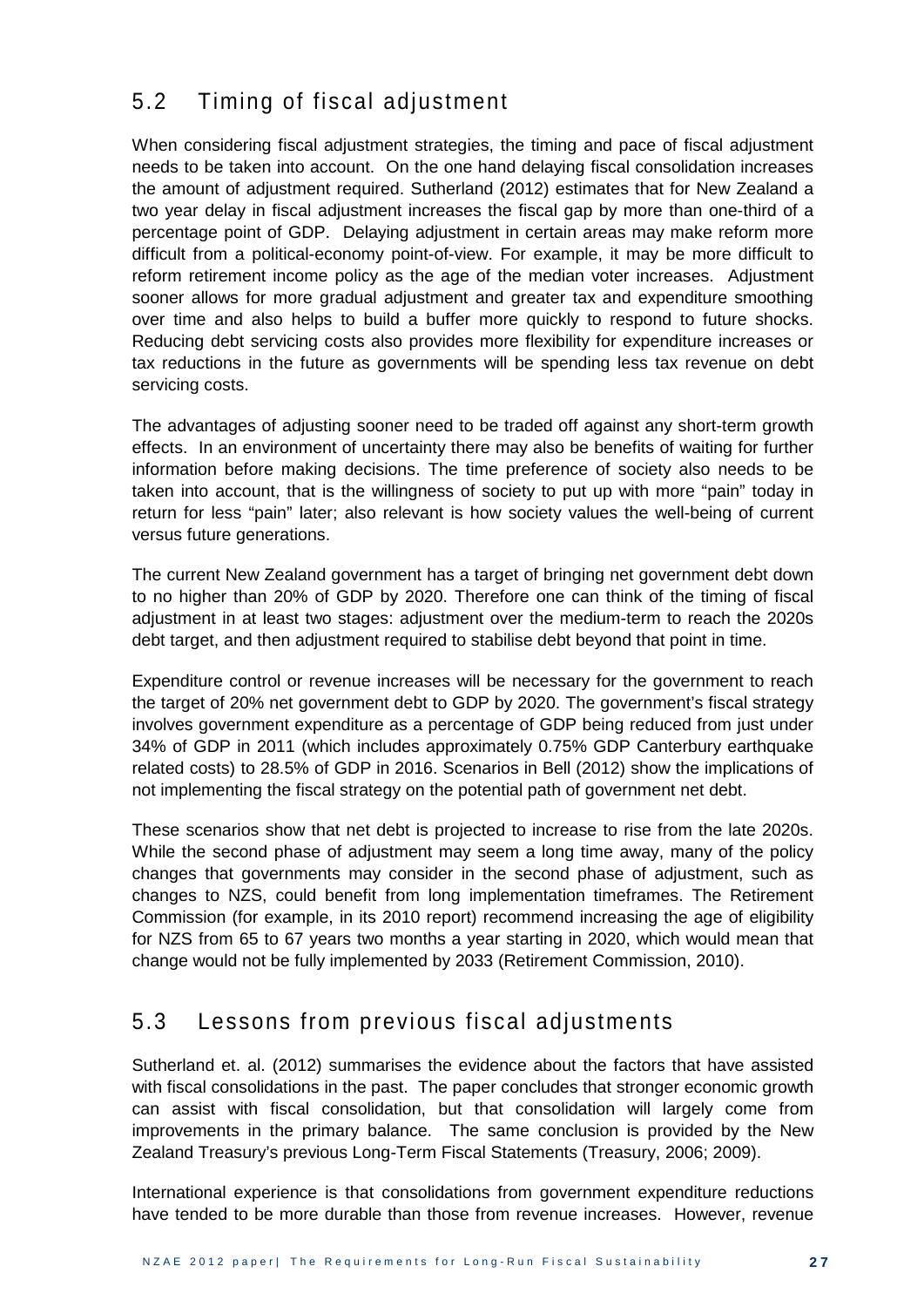reform has been part of many consolidations and most large consolidations have involved both expenditure reductions and tax increases. Some reforms make both direct and indirect contributions to fiscal consolidation. For example, pension reform could directly reduce the costs of pension programmes and by incentivising increased labour force participation also indirectly assist by increasing tax revenue. Public sector efficiency improvements (e.g. improving the efficiency of public health services) can achieve fiscal savings without reducing the provision of social services.

The IMF (Mauro, 2011) uses case study analysis of governments that have embarked on large fiscal adjustment plans to compare *ex ante* reform plans with the *ex post* outcomes $12$ . The study finds that the motivation for reforms has differed across countries, and included a desire to reduce deficits, tackle current account imbalances, reduce rising interest costs, and more recently, medium-term and long-term concerns about fiscal sustainability, associated with an ageing population.

All of the government budget plans studied encountered significant surprises, especially to economic growth, which had sizable impacts on plans. The IMF maintain that government budget plans need to be sufficiently flexible to accommodate shocks, but resilient enough to preserve medium term objectives. They also conclude that communication of the budget strategy and explaining how the government would respond under unforeseen circumstances can be helpful.

In terms of the factors that were important for the success of reform programmes, economic growth was the key factor in determining whether planned fiscal adjustments were attained. Other factors that were important included: public support; the initial deficit; government priorities; and programme design. Public support is evidently more important for the success of reforms than political factors such as the size of the government's majority in Parliament. Reforms are more successful where the public understand why fiscal adjustment is needed, and where there is public support for debt or deficit reduction and measures for it to be achieved.

Most fiscal adjustment plans included in the IMF case study focused on expenditure reductions. While only one-third of plans included intentions to increase revenue, the proportion that turned out to increase revenue-to-GDP was much higher. Expenditure cuts were on average not as large as planned (0.3% point structural primary spending cuts compared to planned cuts of 1.8% points). Revenues exceeded expectations by over 1% of GDP, often due to revenue measures being introduced due to problems implementing spending cuts, or temporary factors such as stronger than expected economic growth. The study concludes that fiscal reforms need to tackle health and pension policy, and that reform on the revenue side need to be designed in the event of expenditure over-runs.

Sanz (2011) examines the impact of fiscal consolidations on the composition of government expenditure drawing on a sample of 25 OECD countries over the period 1970-2007. This study finds that during fiscal consolidations there is a systematic pattern to expenditure decisions by governments. They find that governments tend to protect expenditure that is likely to enhance productivity and economic growth, such as education, transport and communications expenditure. During fiscal consolidations, governments tend to increase the share of these types of expenditure. On the other hand, governments are more likely to cut back on social security (welfare) payments as

<span id="page-31-0"></span><sup>&</sup>lt;sup>12</sup> The book uses case studies of the following G7 countries: United States, United Kingdom, Canada, France, Germany, Italy and Japan.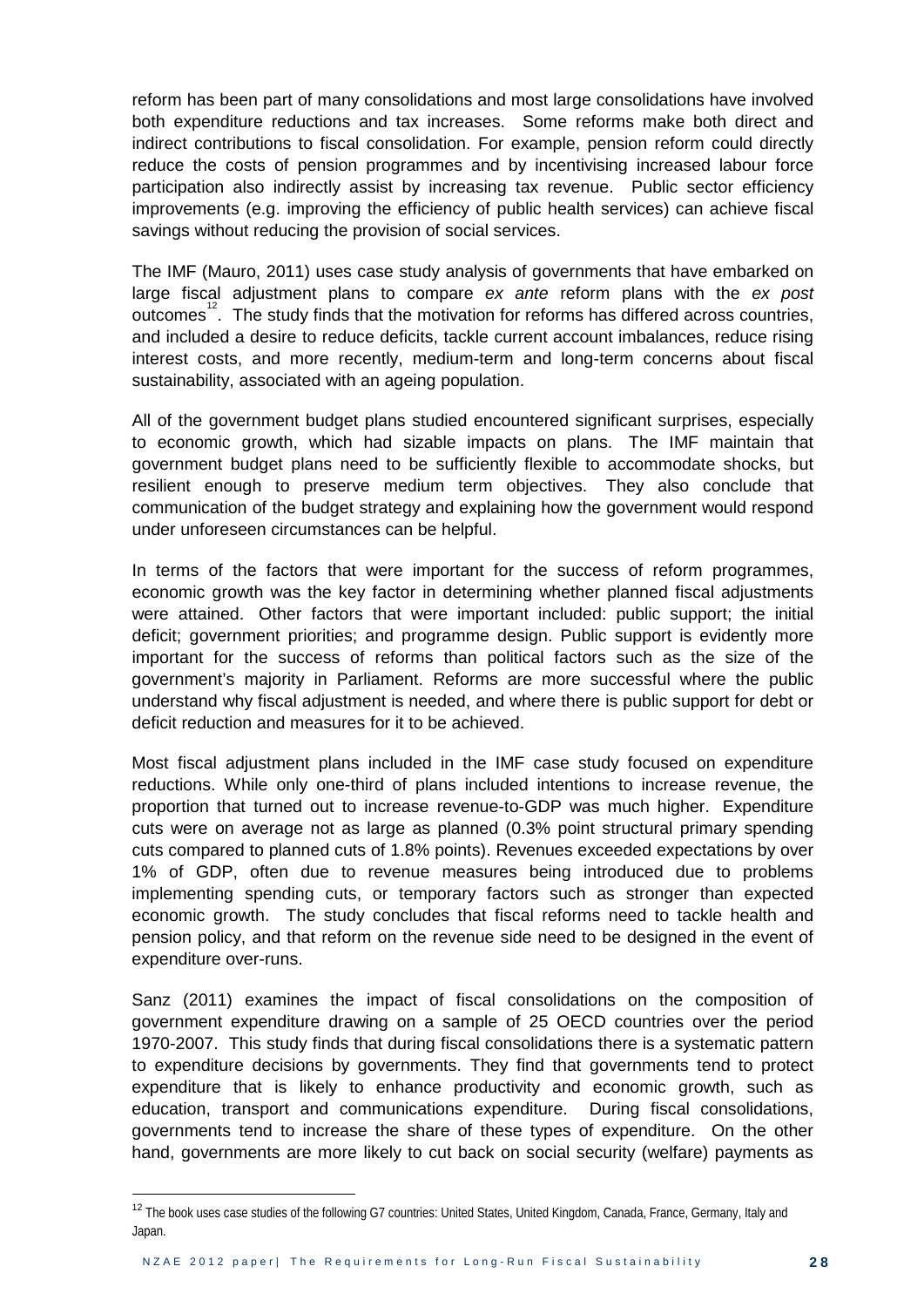well as spending on defence, housing, and cultural affairs. Health, public services and environmental protection tend to hold their own during fiscal consolidations. This contrasts somewhat with the New Zealand experience where government expenditure on economic activities (including transportation and communications) was reduced relative to other areas from the mid-1980s and public health expenditure has tended to be protected during fiscal adjustments.

The Sanz study controls for the age structure of the population, and finds that the elderly population tends to increase the demand for health and social security as well as defence and security-related expenditure. The young population tends to increase demand for both education and health expenditure. As the age structure of the population changes, this is likely to affect the composition of government expenditure.

# 6 Concluding remarks

Designing government fiscal programmes to ensure they are sustainable has important economic benefits. Fiscal sustainability contributes to lower interest rates, reduces the costs of sustaining low inflation, enhances the ability of governments to be able to mitigate the recessionary effects of adverse shocks, reduces volatility of government expenditure and tax rates, and reduces the risk of sudden reversals of foreign lending and exchange rates.

In acknowledgement of these benefits, New Zealand has adopted a legislative framework that requires that government manage its total debt at "prudent levels". This legislation has also increased transparency associated with the management of government debt by requiring that the Treasury publish a statement at least every four years on the long-term fiscal position. Although there are alternative fiscal anchors that could be used to ensure sustainability, New Zealand has tended to adopt a target level of government debt as its anchor. This is a more politically neutral fiscal anchor than those provided by tax and expenditure growth limits and it provides successive governments with some flexibility to manage the mix of expenditure and taxation differently, within a prudent government debt limit.

Consistent with this, successive New Zealand governments have steadily reduced the level of New Zealand's government debt since the mid-1980s. Although the consequences of the recent recession, the Global Financial Crisis and Canterbury earthquakes have triggered a rise in the level of government debt, it is currently low compared to government debt levels in many developed economies and well within what is typically regarded as a prudent range.

Nevertheless, New Zealand, like many other countries, is experiencing a changing demographic profile which will have implications for the government's fiscal position in the future and potentially the sustainability of its spending programmes. This was the message highlighted by the Treasury's first two Long Term Fiscal Statements published in 2006 and in 2009, and it is a fiscal theme that applies to many other developed countries that are experiencing a structural shift in their demographic profile.

Although the success of the past 25 years in reducing the level of government debt suggests that New Zealand governments have a good history of reducing fiscal vulnerability and managing to a prudent debt level, the underlying forces impacting on government expenditure in the future will be different and therefore the economic and political tradeoffs and challenges will be different. For most of the 25 year period after the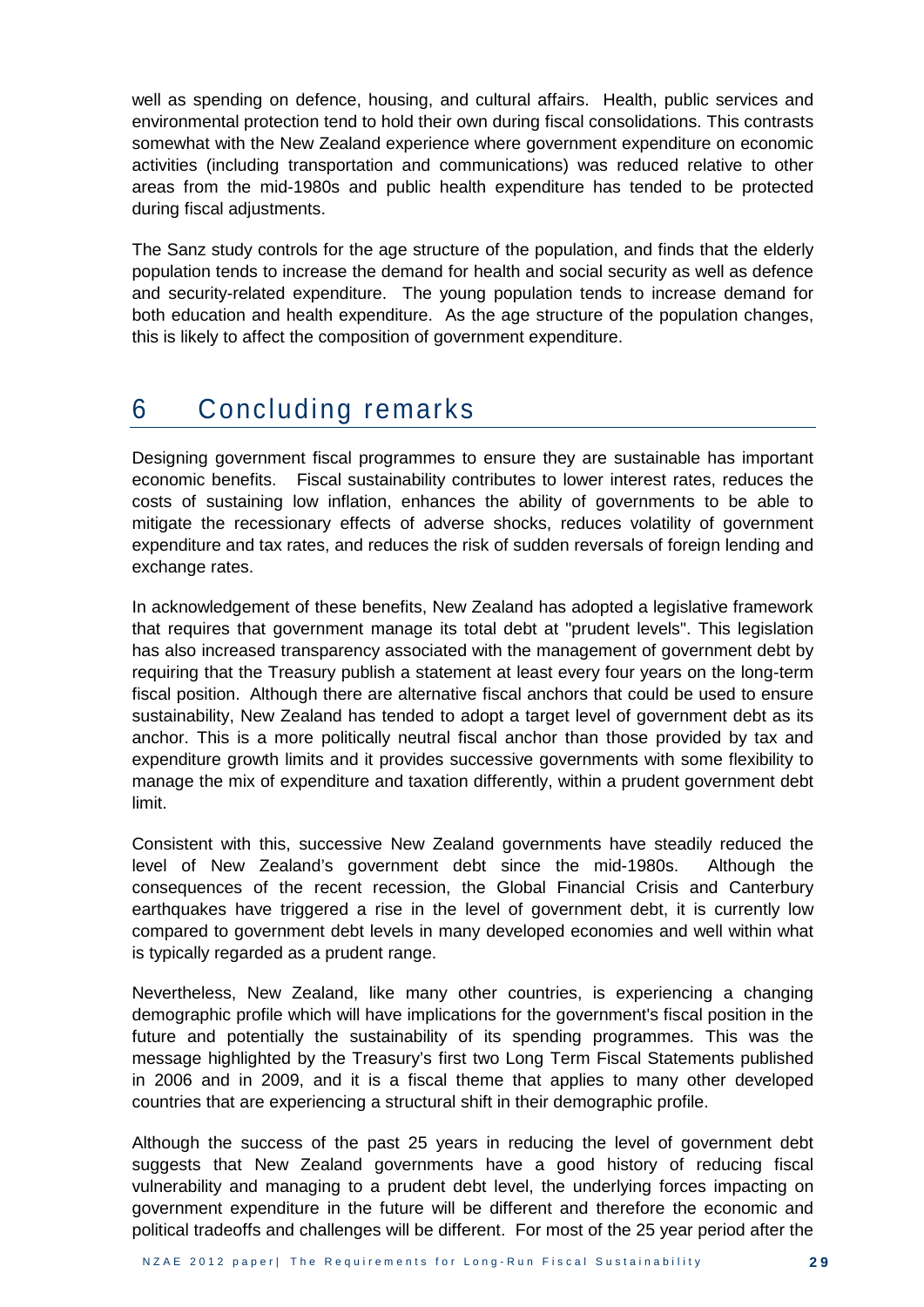mid-1980s New Zealand governments benefitted from strong global economic growth and domestic productivity and labour force participation growth that underpinned strong taxation revenue growth. At the same time, global interest rates and therefore interest rates on government debt were falling. The gap between economic growth and interest rates on government debt therefore generally narrowed during this period and the size of the primary balance required to reduce the real stock of government debt became more manageable.

While there is considerable uncertainty over future interest rates and economic growth, it would seem that the implications of population ageing (as well as the income effects on demand for health care), will pose a more significant fiscal challenge in the future. Current Treasury LTFM projections suggest that under the current fiscal programme (which involves government expenditure as a percentage of GDP being reduced from just under 34% of GDP in 2011 to 28.5% of GDP by 2016), net government debt falls from just under 30% of GDP in the next few years before stabilising at around 20% of GDP by the late 2020s. This is within what is currently regarded as a prudent range. Thereafter the level of government debt is projected to rise monotonically and, by the 2050s, to reach levels beyond what is currently regarded as prudent. The Treasury's projections show that in order to stabilise net debt at 20% of GDP, the government would need to sustain an operating surplus of close to 1.5% of GDP on average over the long run. Stabilising net debt at 20% of GDP requires a cumulative fiscal savings in nominal dollar terms of \$860billion relative to the cost pressure scenario (between 2028 and 2055).

Although there is uncertainty around these fiscal projections, it is difficult to avoid the conclusion that there are considerable economic risks associated with policy inertia, particularly if projections of life-expectancy prove to be conservative. There are also economic and political costs associated with delays in making the adjustments required to ensure that public debt remains within a prudent range. Although previous Long Term Fiscal Statements have touched on these issues and provided illustrative adjustment scenarios, we suggest a stronger focus needs to be given to assessing the options and tradeoffs associated with fiscal adjustments to government expenditure programmes (including pension and health programmes), to taxation revenue-raising options, and to the timing of policy adjustments. We have suggested a set of criteria against which fiscal adjustment options could be assessed in a manner that facilitates rational policy analysis. It is beyond the scope of this paper to delve into these options and tradeoffs in any detail. But greater attention needs to be placed on these issues to ensure a more informed public debate and more informed policy choices. This is the purpose of the process designed to assist the Treasury during the preparation of its third Long-Term Fiscal Statement.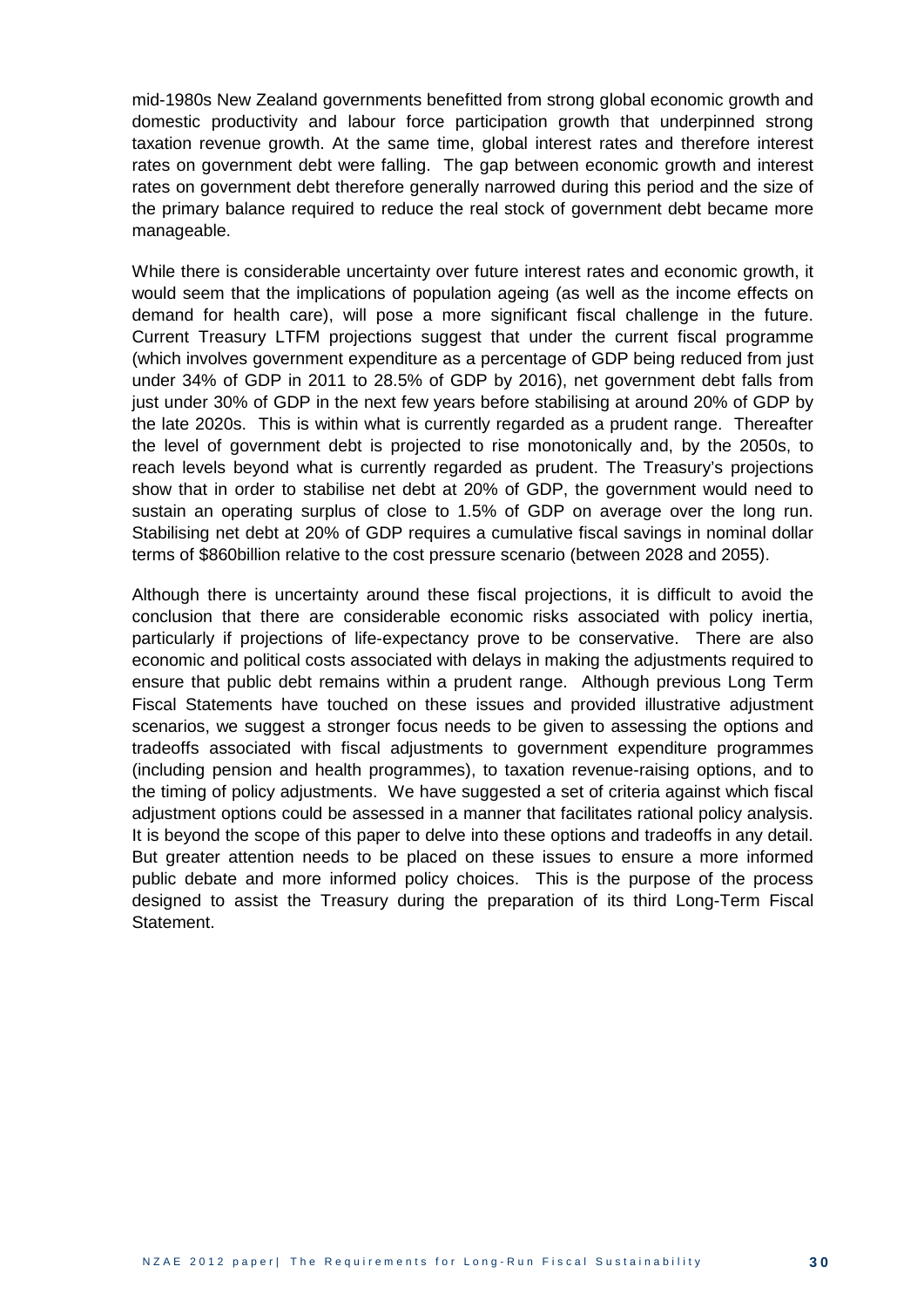## *7* References

- Arnold, J.M., Brys, B., Heady, C., Johansson, A., Schwellnus, C., and Vartia, L. (2011) "Tax Policy for Economic Recovery and Growth", The Economic Journal 212, pp.F59-F80
- Auerbach, A. J. (2008) "Long-Term Objectives for Government Debt", [www.econ.berkeley.edu/.../long\\_term\\_objectives\\_govt\\_dept.pdf](http://www.econ.berkeley.edu/.../long_term_objectives_govt_dept.pdf)
- Auerbach, A.J., Baker, B., Kotlikoff, L., and Walliser, J. (1997) "Generational Accounting in New Zealand: Is there Generational Balance?" International Tax and Public Finance, 4, 201-228
- Aziz, O., Gibbons, M and Minnee, G. (2011) "Fiscal incidence in New Zealand: The distributional effect of government expenditure and taxation on households in 1987/88, 1997/98 and 2006/07", Paper for NZAE Conference 2011 nzae.org.nz/wpcontent/uploads/2011/Session3/34\_Gibbons.pdf
- Barker, F., Buckle, R., and St Clair, R. (2008) "Roles of Fiscal Policy in New Zealand", Treasury Working Paper 08/02 www.treasury.govt.nz/publications/researchpolicy/.../twp08-02.pdf
- Buckle, R.A., Kim, K., and Tam, J. (2002) "A Structural VAR Approach to Estimating Budget Balance Targets", New Zealand Economic Papers, 36:2, pp.149-175
- Baum, A. Checherita-Westphal, C., and Rother, P. (2012) "Debt and growth: new evidence for the Euro Area", Presented at the 2012 Bank of Italy Fiscal Policy and Growth Conference, 29-31 March 2012
- Baumol, W (1967) "Macroeconomics of unbalanced growth: The anatomy of urban crisis", The American Economic Review, 57: 415-426
- Bell, M. (2012) "Fiscal Sustainability under an Ageing Population Structure", Paper presented at NZAE conference, 27-29 June 2012
- Bell, M., Blick, G., Parkyn, O., Rodway, P., and Vowles, P. (2010) "Challenges and Choices: Modelling New Zealand's Long-term Fiscal Position", Treasury Working Paper 10/01 [www.treasury.govt.nz/publications/research-policy/wp/2010/10-01](http://www.treasury.govt.nz/publications/research-policy/wp/2010/10-01)
- Benge, M. (2010) "Taxation of Land: a comment on Coleman and Grimes", New Zealand Economic Papers, 44 (2), August, pp 201-209
- Brook, A.M. (2011) "Making Fiscal Policy More Stabilising in the Next Upturn: Challenges and Policy Options", paper presented at Macroeconomic Policy Forum, 23-24 June 2011 [www.treasury.govt.nz/downloads/pdfs/mi-brook-paper.pdf](http://www.treasury.govt.nz/downloads/pdfs/mi-brook-paper.pdf)
- Caner, M., T. Grennes and F. Koehler-Geib (2010) "Finding the Tipping Point When Sovereign Debt Turns Bad", World Bank Policy Research Working Paper, No. 5391.
- Cecchetti, S., Mohanty, S., and Zampolli, F. (2011) "The Real Effects of Debt", paper presented at the 2011 Economic Policy Symposium on Achieving Maximum Long-Run Growth, 25-27 August 2011, Jackson Hole, Wyoming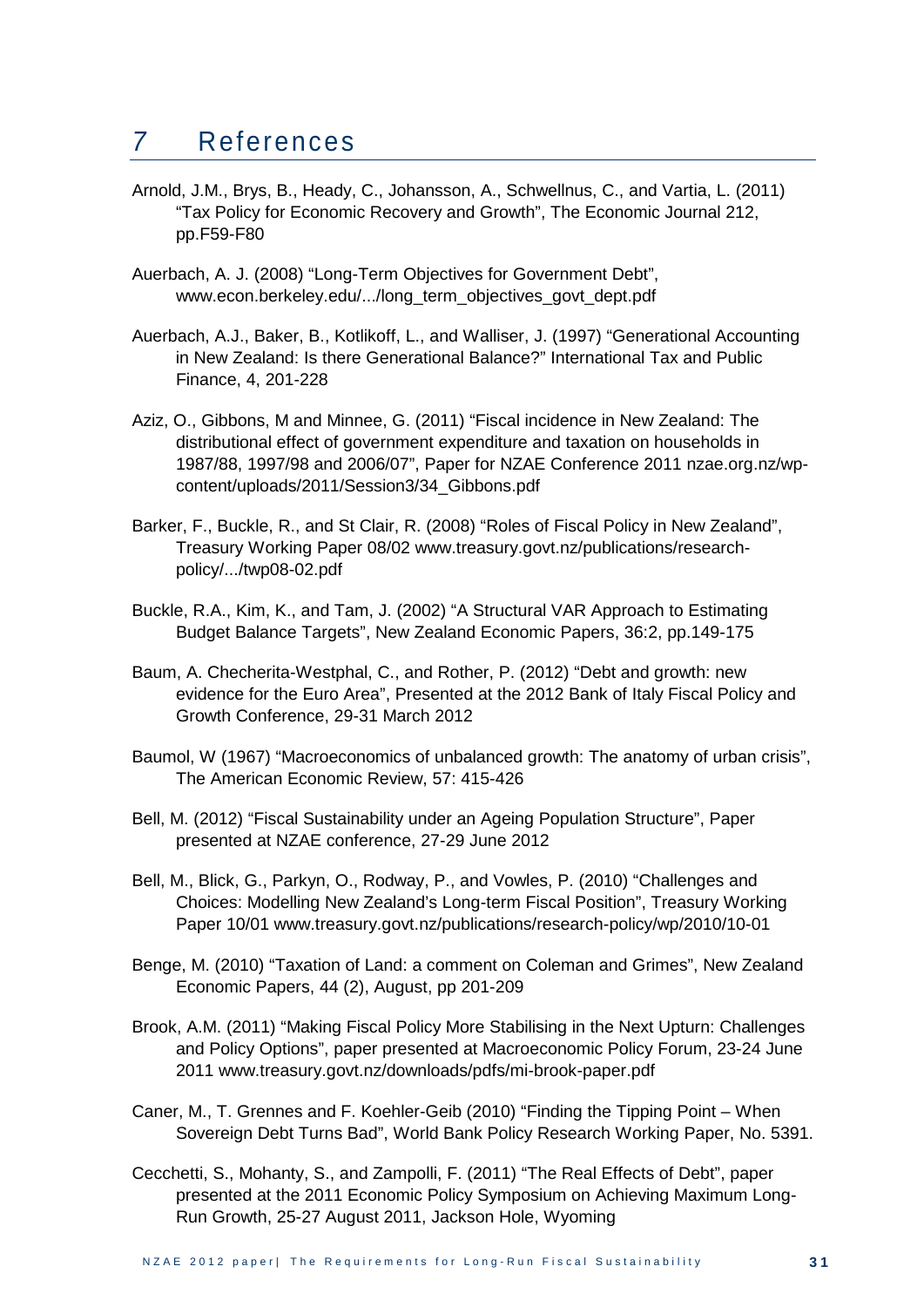- Coleman, A. (2011) "PAYGO v SAYGO: Prefunding Government-Provided Pensions" Motu Note # 8 www.motu.org.nz/publications/detail/motu\_note\_8\_paygo\_v\_saygo
- Coleman, A. and Grimes A. (2010) "Fiscal, Distributional and Efficiency Impacts of Land and Property Taxes", New Zealand Economic Papers, 44 (2), August, pp 179-199
- Commission for Financial Literacy and Retirement Income ("Retirement Commission") (2010) "2010 Review of Retirement Income Policy" [www.cflri.org.nz/retirement](http://www.cflri.org.nz/retirement-income.../policy-review/2010-review)[income.../policy-review/2010-review](http://www.cflri.org.nz/retirement-income.../policy-review/2010-review)
- Cook, D., Schousboe, C., and Law, D. (2011) "Government and economic growth: Does size matter?" New Zealand Treasury Paper 11/01 www.treasury.govt.nz/publications/research-policy/tp/govtsize
- Creedy, J. Scobie, G.M (2002) ["Population Ageing and Social Expenditure in New](http://ideas.repec.org/p/nzt/nztwps/02-28.html)  [Zealand: Stochastic Projections,](http://ideas.repec.org/p/nzt/nztwps/02-28.html) [Treasury Working Paper Series](http://ideas.repec.org/s/nzt/nztwps.html) 02/28, New Zealand Treasury [http://www.treasury.govt.nz/publications/research](http://www.treasury.govt.nz/publications/research-policy/wp/2002/02-28/twp02-28.pdf)[policy/wp/2002/02-28/twp02-28.pdf](http://www.treasury.govt.nz/publications/research-policy/wp/2002/02-28/twp02-28.pdf)
- Creedy, J. (2010) "Reflections on 'A Tax System for New Zealand's Future'", Agenda, 17  $(1)$ , pp  $63 - 73$
- Creedy, J., Enright, J., Gemmell, N. and Mellish A. (2010) "Population ageing and taxation in New Zealand", New Zealand Economic Papers, 44 (2), August, 2010, pp 137-158
- Dunstan, K. (2011) ["Experimental Stochastic Population Projections for New Zealand"](http://www.stats.govt.nz/surveys_and_methods/methods/research-papers/working-papers/experimental-stochastic-pop-projections-nz.aspx), Statistics New Zealand Working Paper No 11–01 www.stats.govt.nz/.../experimental-stochastic-pop-projections.pdf
- Egert, B. Kozluk, T., and Sutherland, D (2009) "Infrastructure and Growth: Empirical Evidence", OECD Economics Department Working Papers, No. 685 [http://www.oecd.org/officialdocuments/displaydocument/?doclanguage=en&cote=ec](http://www.oecd.org/officialdocuments/displaydocument/?doclanguage=en&cote=eco/wkp(2009)26) [o/wkp\(2009\)26](http://www.oecd.org/officialdocuments/displaydocument/?doclanguage=en&cote=eco/wkp(2009)26)
- Emmerson, C., Frayne, C., and Love, S. (2006) "The Government's Fiscal Rules", Institute for Fiscal Studies, Briefing Note No. 16 [www.nber.org/papers/w12302.pdf](http://www.nber.org/papers/w12302.pdf)
- English, Bill (2012) "Speech to the Wellington Employers' Chamber of Commerce", 26 April 2012 http://www.national.org.nz/Article.aspx?articleId=38366
- Escolano, J (2010) "A Practical Guide to Public Debt Dynamics, Fiscal Sustainability, and Cyclical Adjustment of Budgetary Aggregates", Fiscal Affairs Department, International Monetary Fund www.imf.org/external/pubs/ft/tnm/2010/tnm1002.pdf
- Fitch Ratings (2011) "Sovereigns: New Zealand Full Rating Report", 14 October 2011
- Fookes, C. (2001) "Modelling Shocks to New Zealand's Fiscal Position", Treasury Working Paper 11/02 www.treasury.govt.nz/publications/research-policy/.../twp11- 02.pdf
- Gemmell, N., Kneller R., and Sanz, I (2011) "The Timing and Persistence of Fiscal Policy Impacts on Growth: Evidence from OECD Countries", Economic Journal 121 (550), pp. F33-F58, February 2011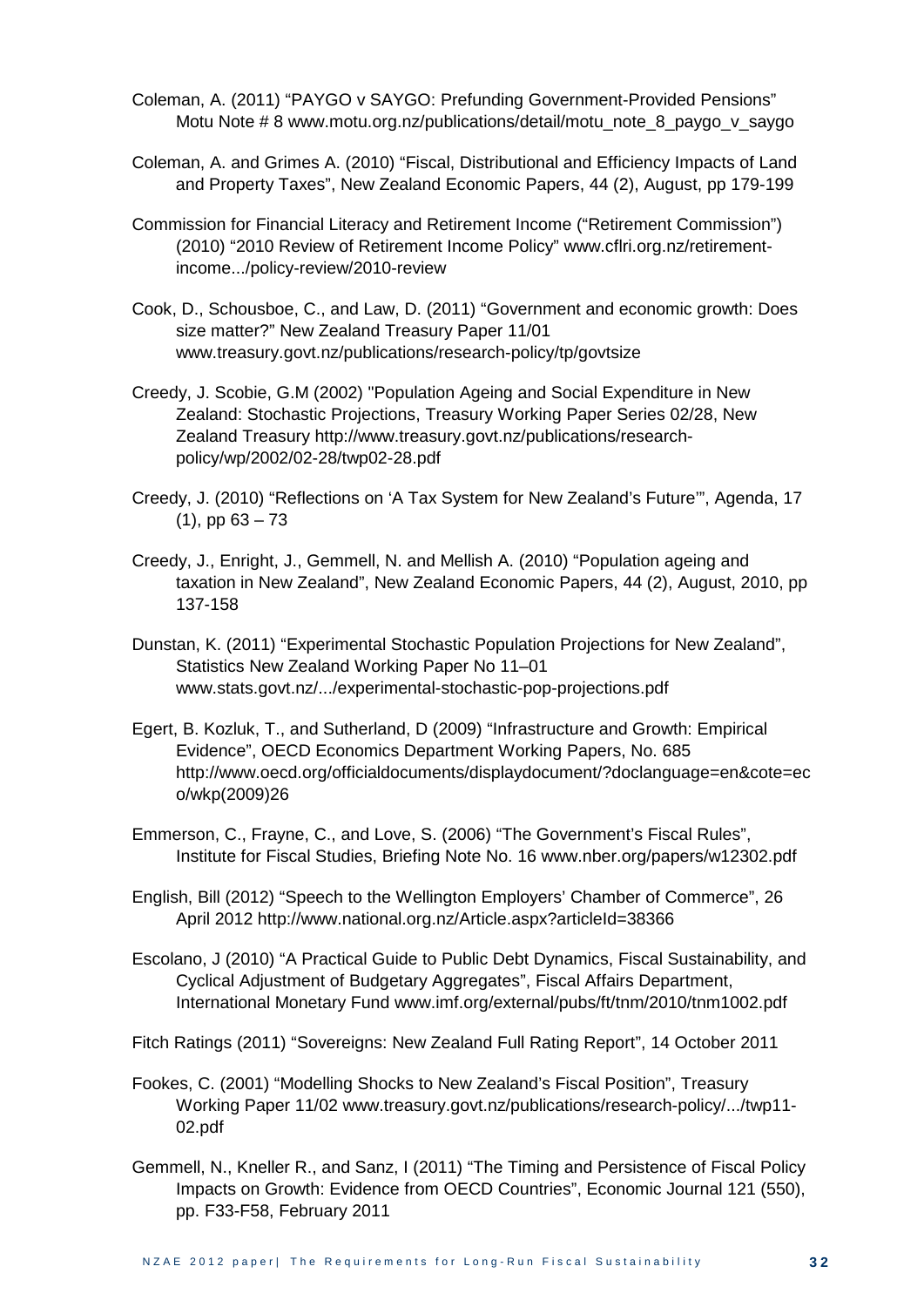- Gleisner, B., Llewellyn-Fowler, M., and McAlister, F. (2011) "Working towards Higher Living Standards for New Zealanders" Treasury Paper 11/02, May 2011 http://www.treasury.govt.nz/publications/research-policy/tp/higherlivingstandards/tphls-may11.pdf
- Mauro, P. (ed.) (2011) "Chipping Away at Public Debt: Sources of Failure and Keys to Success in Fiscal Adjustment", International Monetary Fund
- IMF (2012a) "World Economic Outlook Database", April 2012 http://www.imf.org/external/pubs/ft/survey/so/2009/res122209a.htm
- IMF (2012b) "The Financial Impact of Longevity Risk", in Global Financial Stability Report, Chapter 4 <http://www.imf.org/external/pubs/ft/gfsr/2012/01/pdf/text.pdf>
- International Public Sector Accounting Standards Board (2012) "Reporting on the Long-Term Sustainability of a Public Sector Entity's Finances", Exposure Draft 46
- Janssen, J. (2001) "New Zealand's Fiscal Policy Framework: Experience and Evolution" Treasury Working Paper 01/25 [http://www.treasury.govt.nz/publications/research](http://www.treasury.govt.nz/publications/research-policy/wp/2010/10-07)[policy/wp/2010/10-07](http://www.treasury.govt.nz/publications/research-policy/wp/2010/10-07)
- Janssen, J. (2002) "Long-Term Fiscal Projections and their Relationship with the Inter-Temporal Budget Constraint: An application to New Zealand", Treasury Working Paper 02/04 [http://www.treasury.govt.nz/publications/research-policy/wp/2002/02-](http://www.treasury.govt.nz/publications/research-policy/wp/2002/02-04/twp02-04.pdf) [04/twp02-04.pdf](http://www.treasury.govt.nz/publications/research-policy/wp/2002/02-04/twp02-04.pdf)
- Johansson, A., Heady, C., Arnold, J., Brys, B. and Vartia, L. (2008) "Taxes and Economic Growth", OECD Working Paper 620, [http://ideas.repec.org/p/oec/ecoaaa/620](http://ideas.repec.org/p/oec/ecoaaa/620-en.html) [en.html](http://ideas.repec.org/p/oec/ecoaaa/620-en.html)
- Kneller, J., Bleaney, M. and Gemmell, N. (1999) "Fiscal Policy and Growth: Evidence from OECD countries", Journal of Public Economics, 74, pp171-190.
- Kumar, M.S. and J. Woo (2010) "Public Debt and Growth", IMF Working Paper, WP/10/174.
- Kumar, M., and Woo, J. (2012) "Debt and growth: new evidence for the Euro Area", Presented at the 2012 Bank of Italy Fiscal Policy and Growth Conference, 29-31 March 2012
- Lane, P. (2010) "Some Lessons for Fiscal Policy from the Financial Crisis" Institute for International Integration Studies Discussion Paper No. 334 http://www.tcd.ie/iiis/documents/discussion/pdfs/iiisdp334.pdf
- Lane, P. (2011) "External Imbalances and Macroeconomic Policy in New Zealand" Prepared for the New Zealand's Macroeconomic Imbalances - Causes and Remedies: Policy Forum, Wellington 23-24 June 2011 [www.treasury.govt.nz/downloads/pdfs/mi-lane-paper.pdf](http://www.treasury.govt.nz/downloads/pdfs/mi-lane-paper.pdf)

McDonald, I. (2005) "Intergenerational Equity", Agenda Journal 12(1), pp.3-18

Mears, T., Blick, G., Hampton, T., and Janssen, J. (2010) "Fiscal Institutions in New Zealand and the Question of a Spending Cap", Treasury Working Paper 10/07 http://www.treasury.govt.nz/publications/research-policy/wp/2010/10-07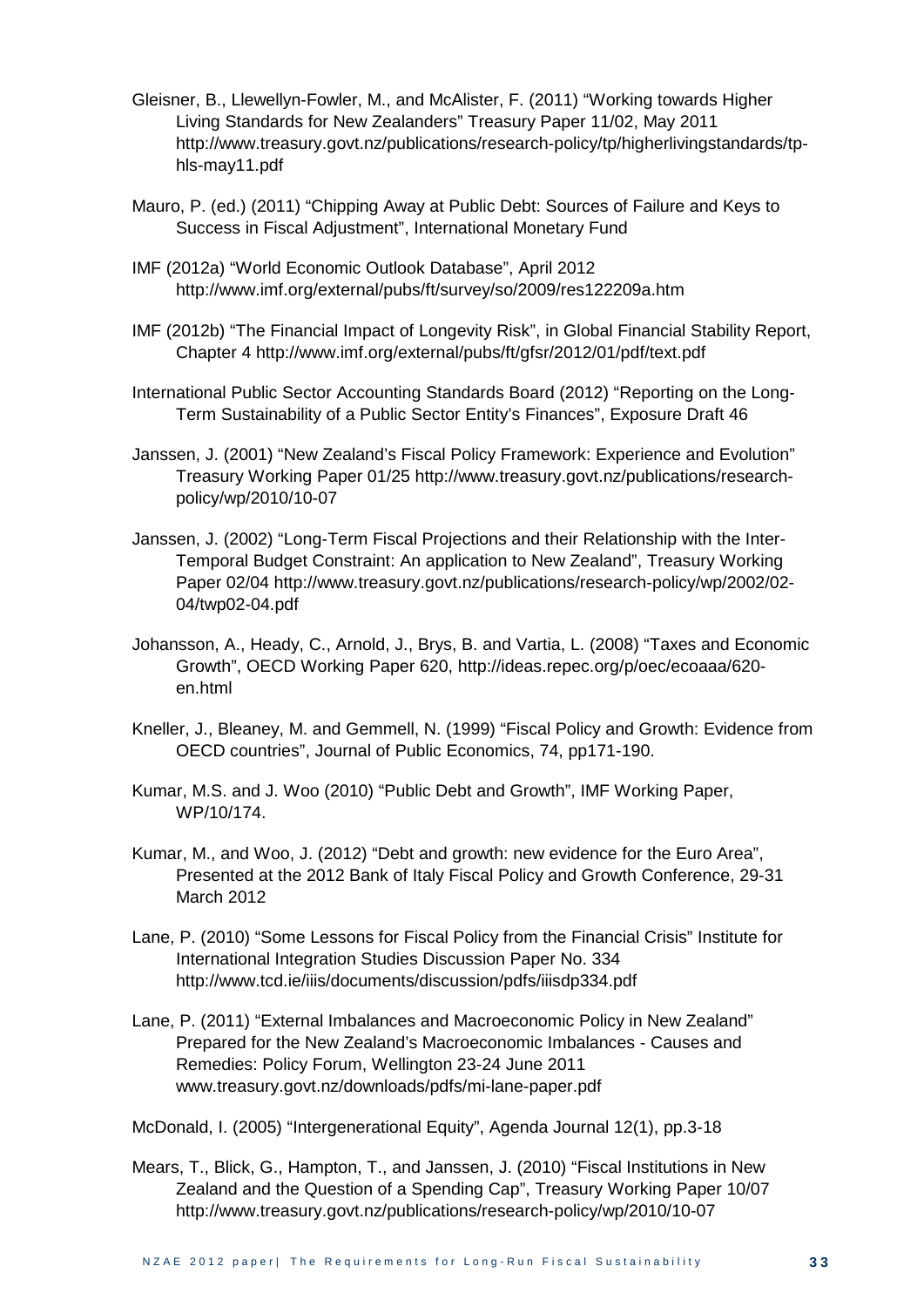- Merola, R. and Sutherland D. (2012) "Fiscal Consolidation: Part 3. Long-Run Projections and Fiscal Gap Calculations", OECD Economics Department Working Papers, No. 934, OECD Publishing. doi: [10.1787/5k9h28p42pf1-en](http://dx.doi.org/10.1787/5k9h28p42pf1-en)
- National-ACT Confidence and Supply Agreement (2011) [http://www.parliament.nz/NR/rdonlyres/5634F13B-7744-4D03-A9F9-](http://www.parliament.nz/NR/rdonlyres/5634F13B-7744-4D03-A9F9-EBB0E4F83621/207925/NationalACT_Confidence_and_Supply_Agreement0512201.pdf) [EBB0E4F83621/207925/NationalACT\\_Confidence\\_and\\_Supply\\_Agreement051220](http://www.parliament.nz/NR/rdonlyres/5634F13B-7744-4D03-A9F9-EBB0E4F83621/207925/NationalACT_Confidence_and_Supply_Agreement0512201.pdf) [1.pdf](http://www.parliament.nz/NR/rdonlyres/5634F13B-7744-4D03-A9F9-EBB0E4F83621/207925/NationalACT_Confidence_and_Supply_Agreement0512201.pdf)
- New Zealand Treasury (2011a) "Briefing to the Incoming Minister of Finance: Increasing Economic Growth and Resilience" <http://www.treasury.govt.nz/publications/briefings/2011/tsy-bim-2011.pdf>
- New Zealand Treasury (2011c) "Budget Economic and Fiscal Update" http://www.treasury.govt.nz/budget/forecasts/befu2011/befu11-whole.pdf
- New Zealand Treasury (2011d) "Pre-Election Economic and Fiscal Update" www.treasury.govt.nz/budget/forecasts/prefu2011
- New Zealand Treasury (2011e) "Financial Statements of the Government of New Zealand, for the year ended 30 June 2011" [http://www.treasury.govt.nz/government/financialstatements/yearend/jun11/fsgnz](http://www.treasury.govt.nz/government/financialstatements/yearend/jun11/fsgnz-year-jun11.pdf)[year-jun11.pdf](http://www.treasury.govt.nz/government/financialstatements/yearend/jun11/fsgnz-year-jun11.pdf)
- New Zealand Treasury (2009) "Challenges and Choices: New Zealand's Long-Term Fiscal Statement" [www.treasury.govt.nz/government/longterm/fiscalposition/2009](http://www.treasury.govt.nz/government/longterm/fiscalposition/2009)
- New Zealand Treasury (2008) "Briefing to the Incoming Minister of Finance 2008: Medium-term Economic Challenges" http://www.treasury.govt.nz/publications/briefings/2008/big08.pdf
- New Zealand Treasury (2006) "New Zealand's Long-Term Fiscal Position" http://www.treasury.govt.nz/government/longterm/fiscalposition/2006/ltfp-06.pdf
- OECD (2009) "Fiscal Futures, Institutional Budget Reform, and their effects: What can be learned?" Working Party of Senior Government Officials, Public Governance Committee, GOV/PGC/SBO(2009)5/FINAL
- OECD (2009) "Economic Survey of New Zealand 2009" Paris, OECD
- Office of Budget Responsibility (2011) "Fiscal Sustainability Report", <http://budgetresponsibility.independent.gov.uk/pubs/FSR2011.pdf>
- Ostry, J., Ghosh, A., and Kim, J. (2010) "Fiscal Space", IMF Staff Position Note, 1 September 2010, SPN/10/11 [www.imf.org/external/pubs/ft/spn/2010/spn1011.pdf](http://www.imf.org/external/pubs/ft/spn/2010/spn1011.pdf)
- Llewellyn, J., and Qvigstad J.F. (2012) "The Rule of Four", The Business Economist 43(1), pp.31-43
- Reinhart, V., and Sack, B. (2000) "The Economic Consequences of Disappearing Government Debt", Brookings Papers on Economic Activity 2: 2000, pp. 163-220.
- Reinhart, C.M. and K.S. Rogoff (2010) "Growth in a Time of Debt", *American Economic Review*, Vol. 100, No. 2